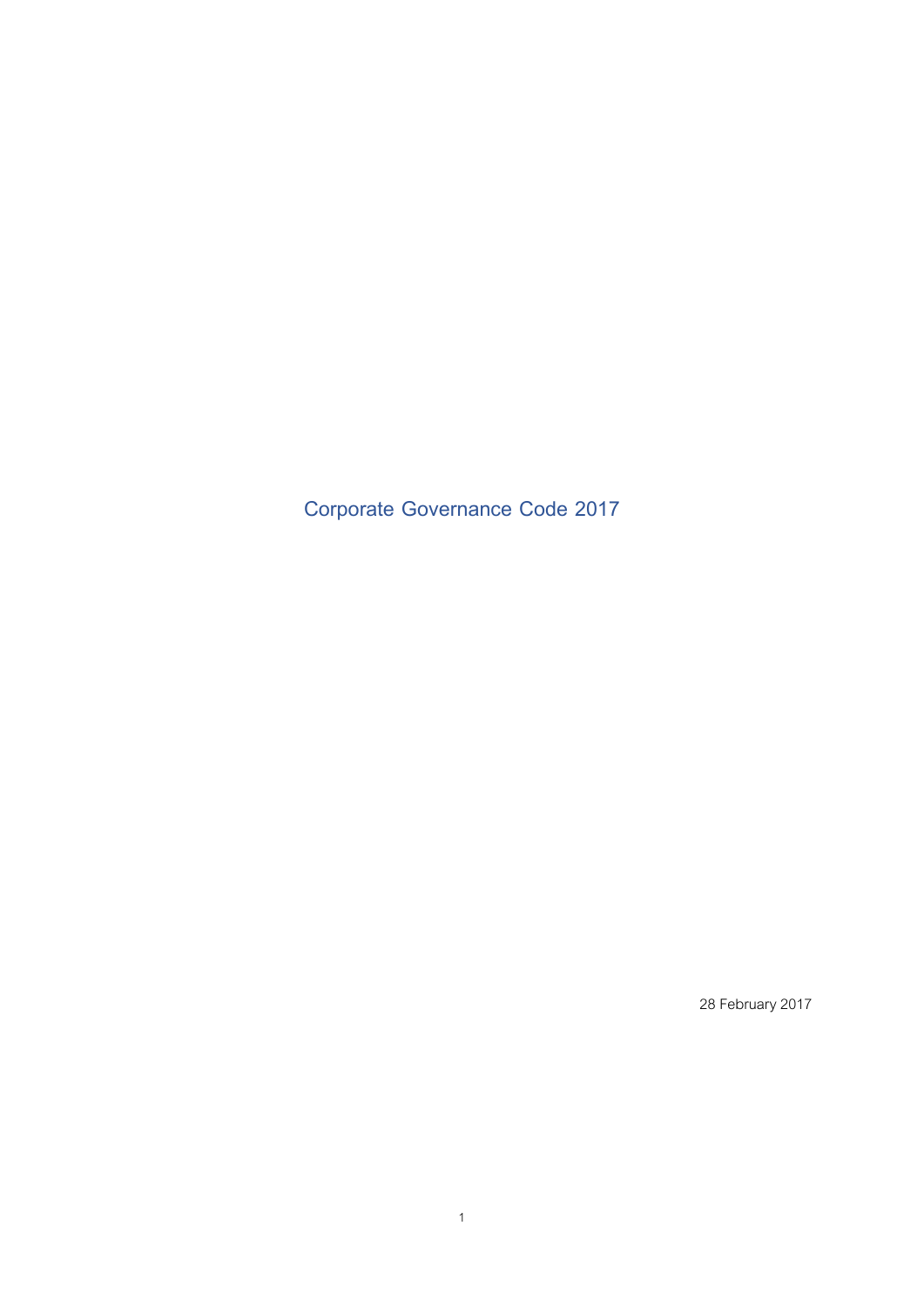## **Contents**

Page

## **Introduction**

- 1. Objective of the Corporate Governance Code
- 2. Corporate Governance
- 3. The Corporate Governance Code
	- 3.1 The Corporate Governance Code Principles
	- 3.2 Implementation of the Corporate Governance Code
	- 3.3 Explaining the Unapplied Principles and Sub-Principles
- 4. The Corporate Governance Code Compared to the Stock Exchange of Thailand Principles of

Good Corporate Governance for Listed Companies 2012

- 5. Moving Forward
- 6. Acknowledgement

## **Part 1 Principles and Sub-Principles**

### Principle 1

Establish Clear Leadership Role and Responsibilities of the Board

#### Principle 2

Define Objectives that Promote Sustainable Value Creation

### Principle 3

Strengthen Board Effectiveness

### Principle 4

Ensure Effective CEO and People Management

## Principle 5

Nurture Innovation and Responsible Business

## Principle 6

Strengthen Effective Risk Management and Internal Control

## Principle 7

Ensure Disclosure and Financial Integrity

#### Principle 8

Ensure Engagement and Communication with Shareholders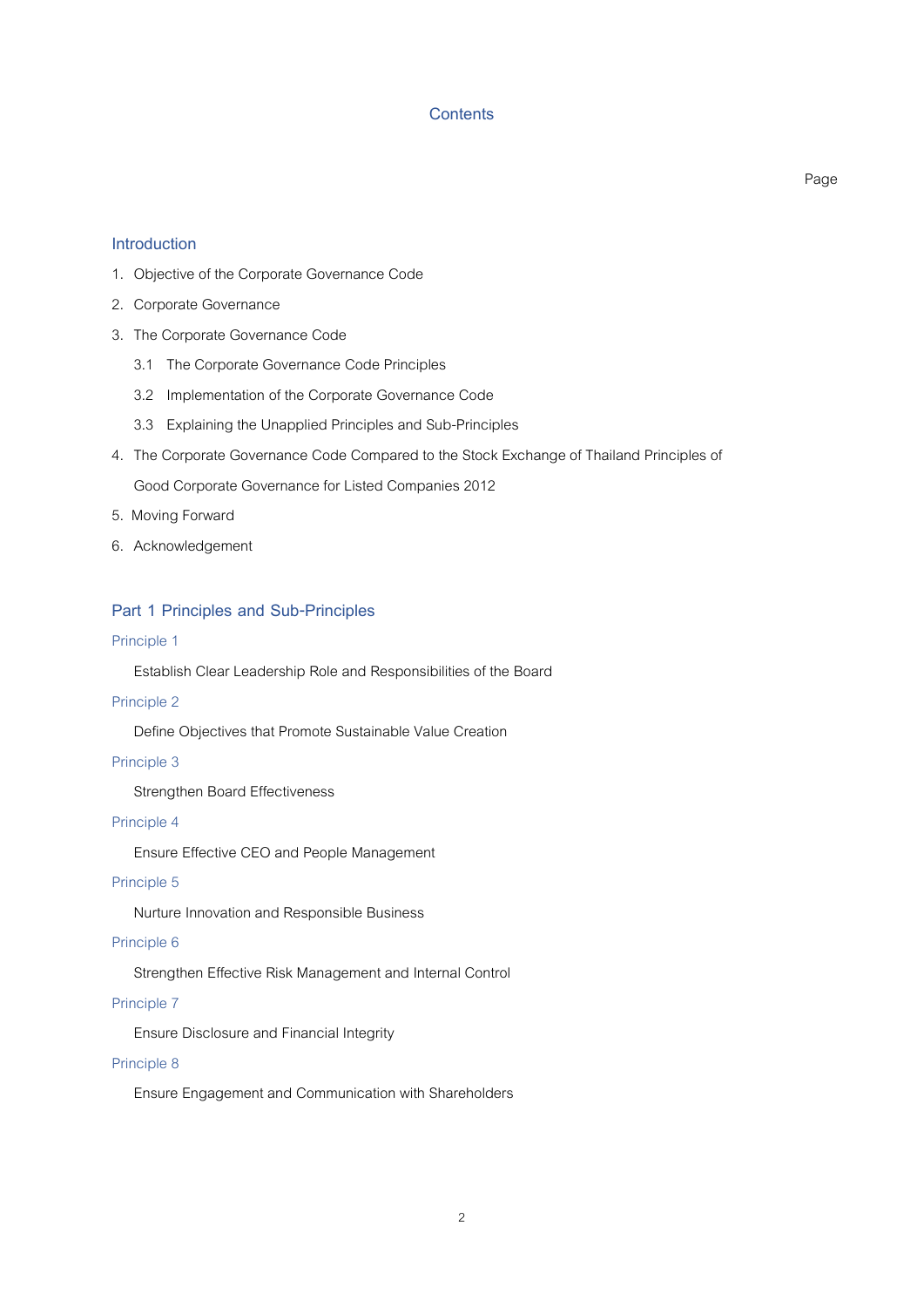**Contents**

Page

**Part 2 Guidelines and Explanations**

**References**

**Examples of Additional Guidelines and Practices**

**Task Force for Sustainability in Listed Companies**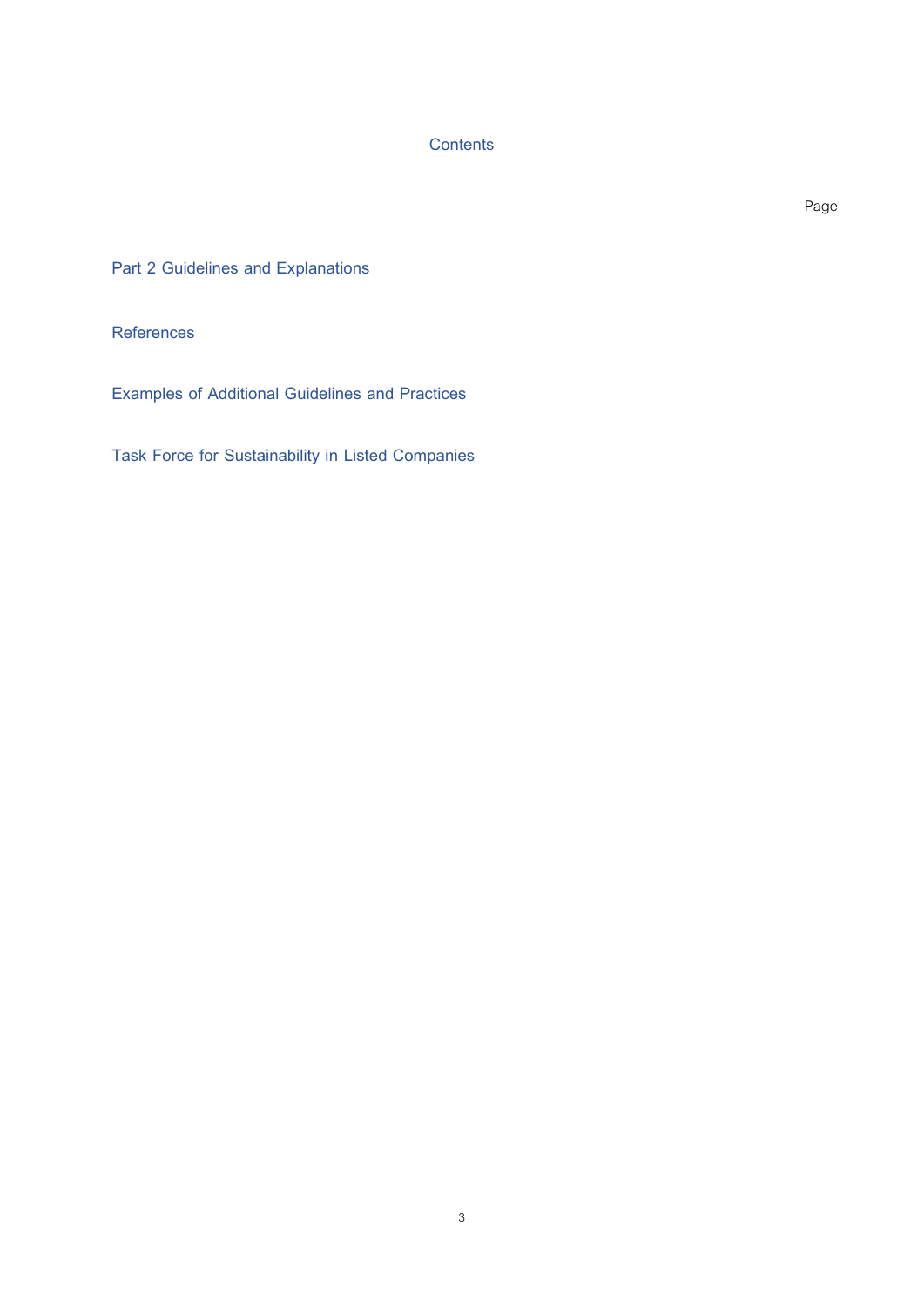## **Introduction**

#### **1. Objective of the Corporate Governance Code**

Over the past years, "corporate governance" has referred to arelationship structure and practice to foster transparency and accountability of the board of directors to build investor confidence. Such confidence is essential to raising capital and being a public listed company.

Confidence is indeed important; it is however by itself not sufficient to make a company thrive for its shareholders. Shareholders and the business sector alike expect a company to have good performance and returns, a balanced relationship with stakeholders, and business agility and resilience in facing new challenges so that the company can compete and achieve long-term sustainability.

This Corporate Governance Code (the "CG Code") is therefore developed as practice principles for the board of directors, as the leader and governing body of a listed company, to fulfil all of those expectations. The Principles of this CG Code integrate the essence of principles and best practices of the G20/OECD Principles of Corporate Governance, the Stock Exchange of Thailand Principles of Good Corporate Governance, principles of social and environment responsibilities for business, as well as the business leadership concept, and delineated as the board's roles and responsibilities for the company's long-term sustainable value creation. In this regard, the value created should not only be good for the company but also for its shareholders, stakeholders, the capital market and the society at large. If practiced in substance, the objective of long-term sustainable value creation should be reflected inthe company's business model, and ingrained in its corporate culture to ensure company-wide practices.

#### **2. Corporate Governance**

**.** 

In the CG Code, "corporate governance" involves relationship and other arrangements to ensure that intended outcomes of the company are defined and achieved. For corporate governance purposes, the board's roles and responsibilities include (1) defining objectives,<sup>1</sup> (2) determining means to attain the objectives, and (3) monitoring, evaluating, and reporting on performance.<sup>2</sup>

"Good corporate governance" involves not only building investor confidence and trust but also ensuring business integrity and creating long-term business value. In conducting its leadership roles and responsiblilities, the board should strive for the following governance outcomes:

 $^1$ The term 'objectives' includes long-term central ideas of the company as well as shorter term business objectives. The central ideas refer to the fundamental purpose, principles, vision, values and business model of the company.

<sup>2</sup> This definition is in line with the G20/OECD's definition of "Corporate Governance": *"corporate governance involves a set of relationships between a company's management, its board, its shareholders and other stakeholders. Corporate governance also provides the structure through which the objectives of the company are set, and the means of attaining those objectives and monitoring performance are determined"*. (G20/OECD Principles of Corporate Governance, 2015, p.9)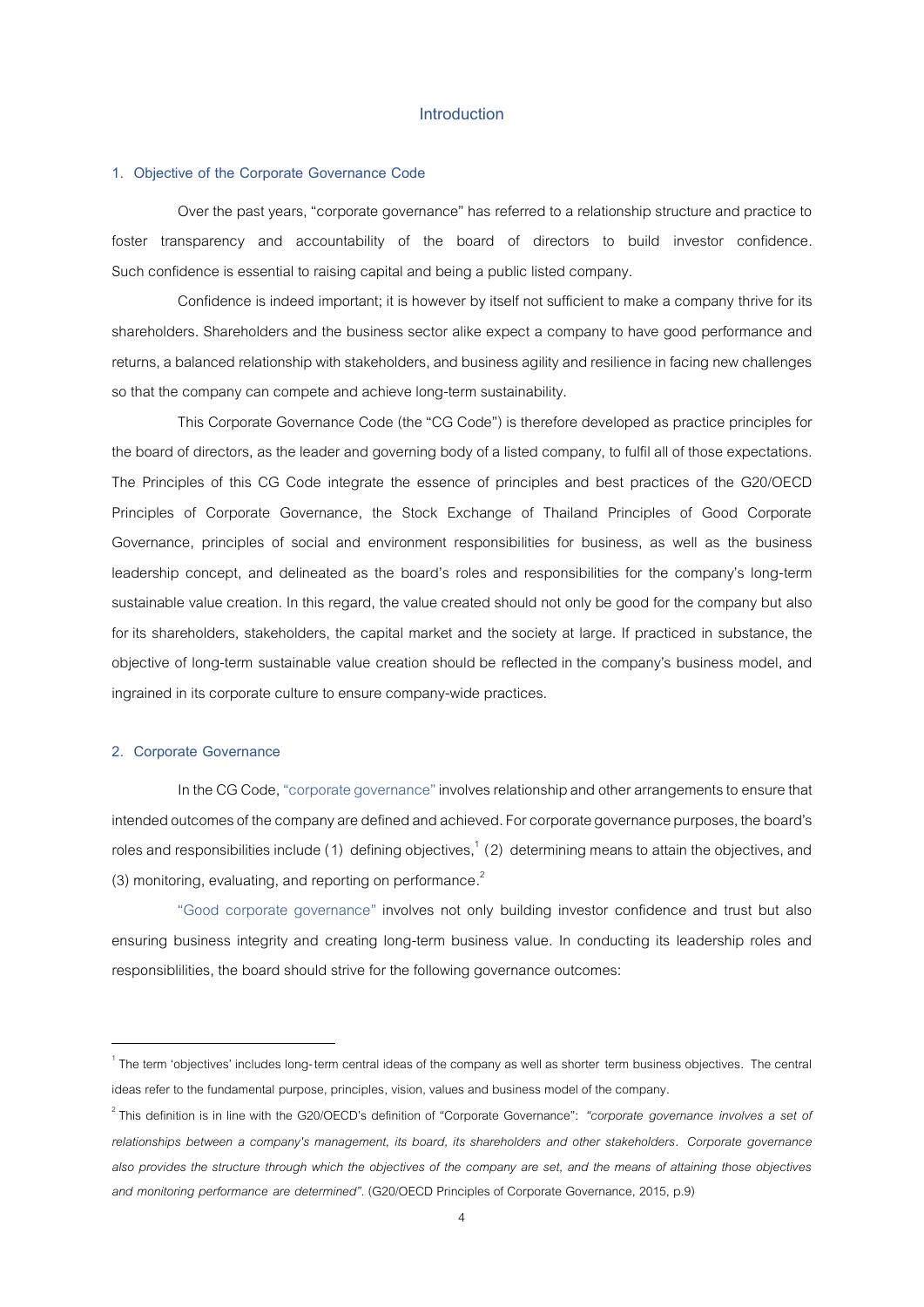- 1. competitiveness and performance with long-term perspective;
- 2. ethical and responsible business;
- 3. good corporate citizenship;and
- 4. corporate resilience.

## **3. The Corporate Governance Code**

The CG Code has two main parts:

Part 1: Principles and Sub-Principles

Part 2: Guidelines and Explanations



### **3.1 The CG Code Principles**



Principle 1: Establish clear leadership role and responsibilities of the board

Principle 2: Define objectives that promote sustainable value creation

Principle 3: Strengthen board effectiveness

Principle 4: Ensure effective CEO and people management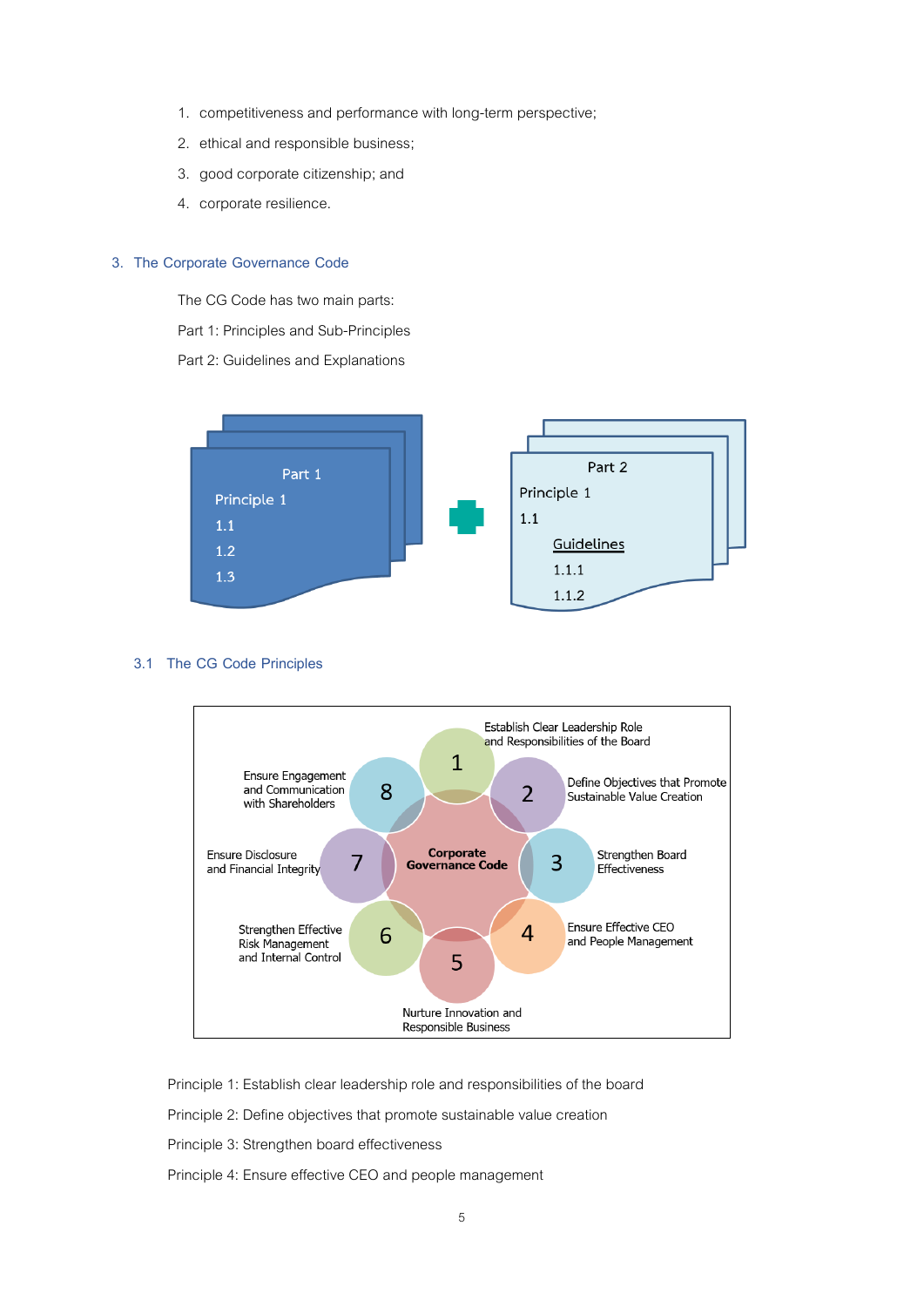Principle 5: Nurture innovation and responsible business Principle 6: Strengthen effective risk management and internal control Principle 7: Ensure disclosure and financial integrity Principle 8: Ensure engagement and communication with shareholders

#### **3.2 Implementation of the Corporate Governance Code**

Implementation of the CG Code is on an 'apply or explain' basis; the board is encouraged to apply each Principle and Sub-Principle by means that are suitable for the company's business. If any of the Principles or Sub-Principles cannot be applied or are not applicable, the board shall provide an explanation as appropriate. The Guidelines and Explanations in part 2 are for further clarification and contain recommended practices in relation to each Principle and Sub-Principle.

In contrast to a 'comply or explain' requirement, the 'apply or explain' basis intends to encourage the board to comprehensively apply the CG Code to the company's business in the interest of long-term sustainable value creation.

A company's board should conduct and record an annual internal review of the implementation of the CG Code. Effective from 2018, the company is required to disclose in the annual report and Form 56-1 an acknowledgement of the board that it has considered and reviewed the CG Code by means that are suitable to the company's business. CG Code implementation could be an indicator of proper performance of board duties and responsibilities.

#### **3.3 Explaining the Unapplied Principles and Sub-Principles**

In order to apply the CG Code's Principles and Sub-Principles, the board should consider their suitability to the company's business, resulting in the board's 'conscientious' decision about their application. This should be:

1. recorded as a board resolution, reflecting that the board has, on an informed basis, annually reviewed the application of of the CG Code's Principles and Sub-Principles, including reasons for not following any particular Principle or Sub-Principle, and alternative practices (if any) that can fulfil the intended outcomes of the Principles and Sub-Principles.

2. disclosed in the company's annual report and the SEC Form 56-1.

• The SEC Form 56-1 disclosure remains unchanged. To the extent that disclosure is required pursuant to SEC Form 56-1, a company is expected to succinctly explain the reasons for not following a particular CG Code Principle or Sub-Principle. Matters that must be disclosed relating to the CG Code include corporate governance policy, board committees, nomination and appointment of directors and key executives, governance of subsidiaries and associated companies, control over use of insider information, auditor's fees, and compliance with CG and Corporate Social Responsibility standards.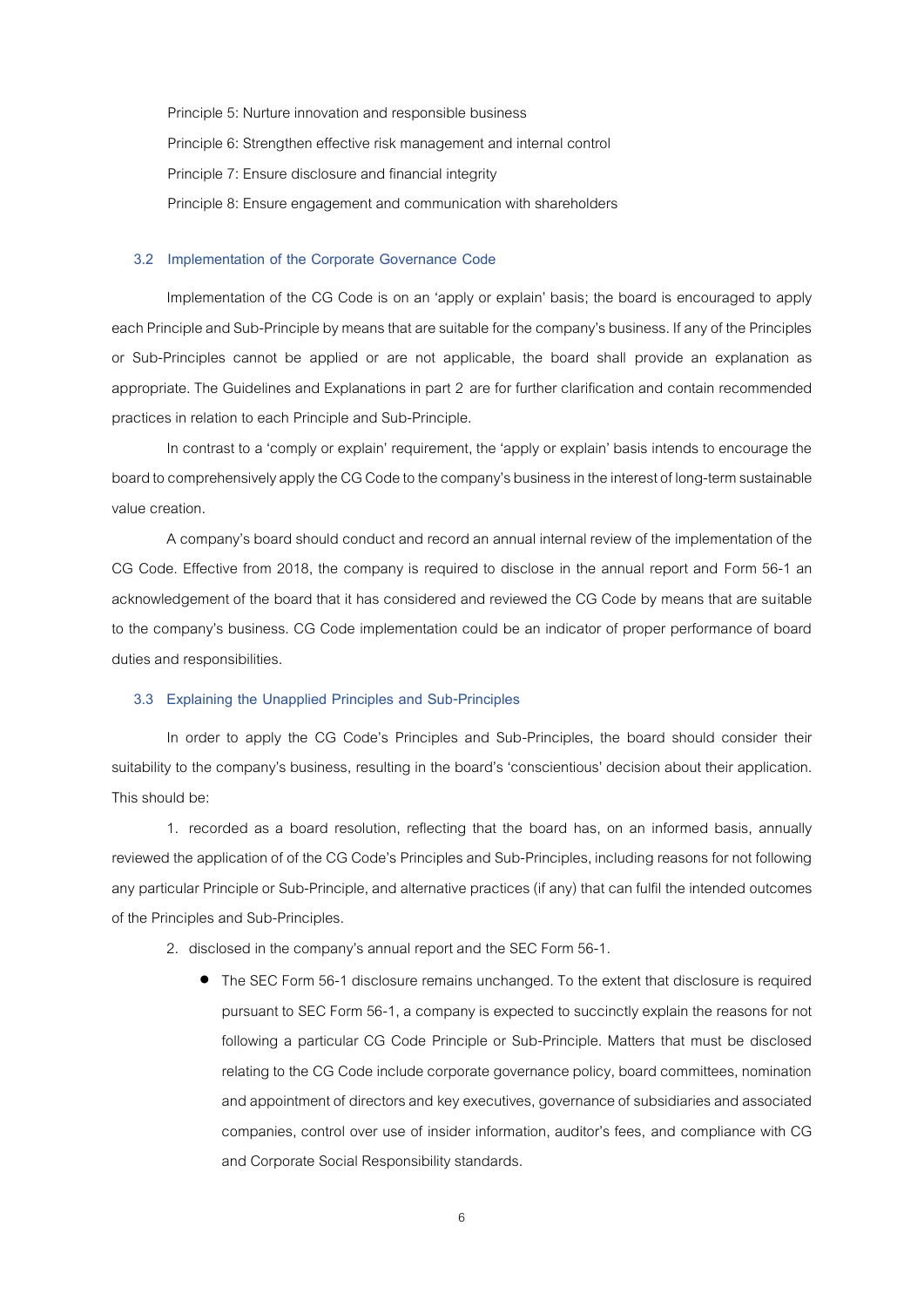• The disclosure must include an acknowledgement of the board that it has properly considered and reviewed the application of the CG Code Principles and Sub-Principles.The company is not obliged to disclose the full content of the board resolution.

# **4. The Corporate Governance Code Compared to the Stock Exchange of Thailand Principles of Good Corporate Governance for Listed Companies 2012**

This CG Code is based on the Stock Exchange of Thailand Principles of Good Corporate Governance for Listed Companies 2012 but reflects current international standards and trends by focusing on the roles and responsibilities of the board for each aspect of governance, as follows:

1. The board's leadership role is highlighted, and the roles and responsibilities of the board and management are clearly defined.

2. The board is responsible for defining objectives, while taking into account the company's ecosystem, stakeholder engagement, and environmental and social responsibilities.

3. The board is responsible for oversight of the company's strategies, policies, business plans and budgets, including IT governance and encouraging innovation and use of technology to support sustainable value creation.

4. The board is responsible for oversight of the company's communication and disclosure policy to protect the company's sensitive and confidential information.

5. The board is responsible for monitoring financial liquidity and debt servicing ability, establishing a mechanism to support operations under tight financial constraints, and ensuring financial literary education for employees, and establishing provident funds.

6. The board should demonstrate a thorough understanding of the company's shareholder structure and its impact on the control and management of the company.

7. The role of the chairman of the board should be clearly defined. If the persons acting as the chairman and the chief executive officer are the same or connected, the board may appoint a designated independent director to participate in setting the agenda of board meetings.

### **5. Moving Forward**

1. The board should demonstrate a thorough understanding of its responsibilities and leadership role in driving good corporate governance. This includes providing effective oversight of the business, stakeholder engagement, and the company's opportunities and risks.

2. The board should nurture a constructive relationship with management to enable collaborative leadership.

3. The board should ensure that any person involved in supporting board performance (including chief financial officer, company secretary, and internal auditor) has relevant knowledge, experience, and skills.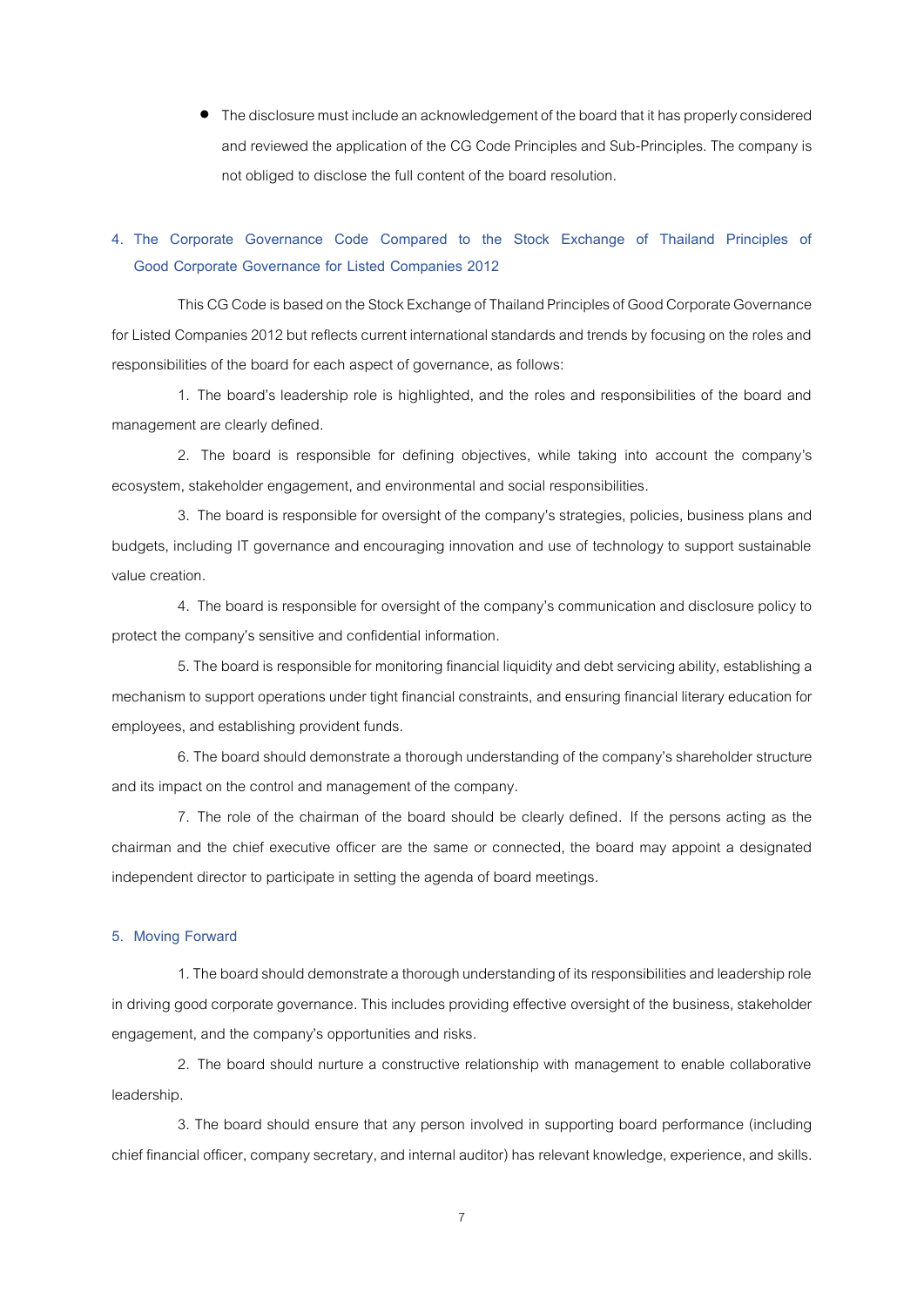Moreover, the board should promote continuous education and development of directors through training and performance evaluation, to ensure that the directors have sufficient and suitable knowledge and understanding of all information relevant to their responsibilities and oversight duties.

## **6. Acknowledgement**

The Securities and Exchange Commission would like to express sincere appreciation to the Task Force for Sustainability in Listed Companies, the Corporate Governance experts of the Stock Exchange of Thailand, and representatives from listed companies, for their valuable contributions to the practical relevance of this CG Code.

The Securities and Exchange Commission would also like to thank PricewaterhouseCoopers ABAS Ltd. and Ms. Karin Zia-Zarifi, Consultant of the Securities and Exchange Commission for their assistance with the translation.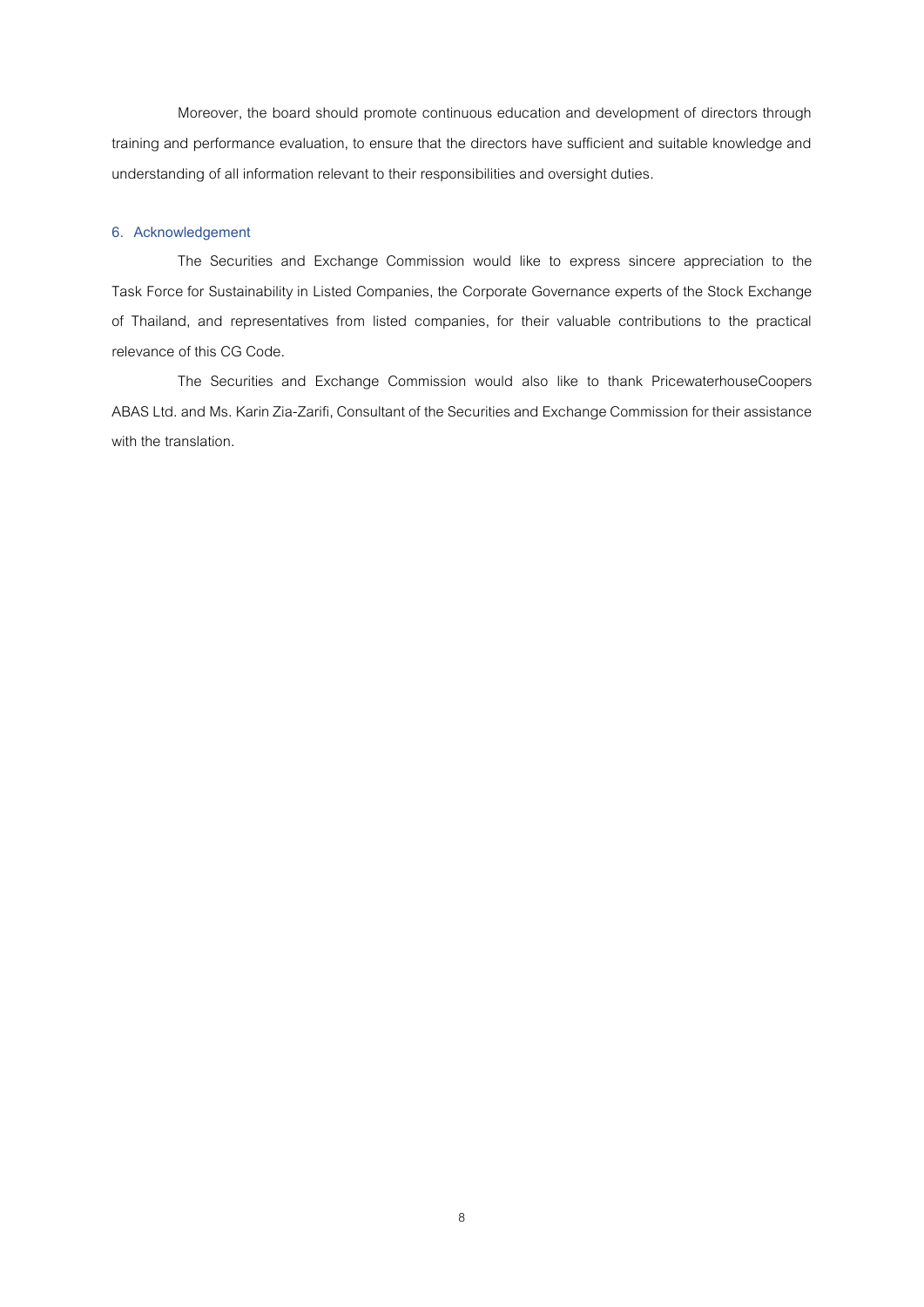**Part 1** 

**Principles and Sub-Principles**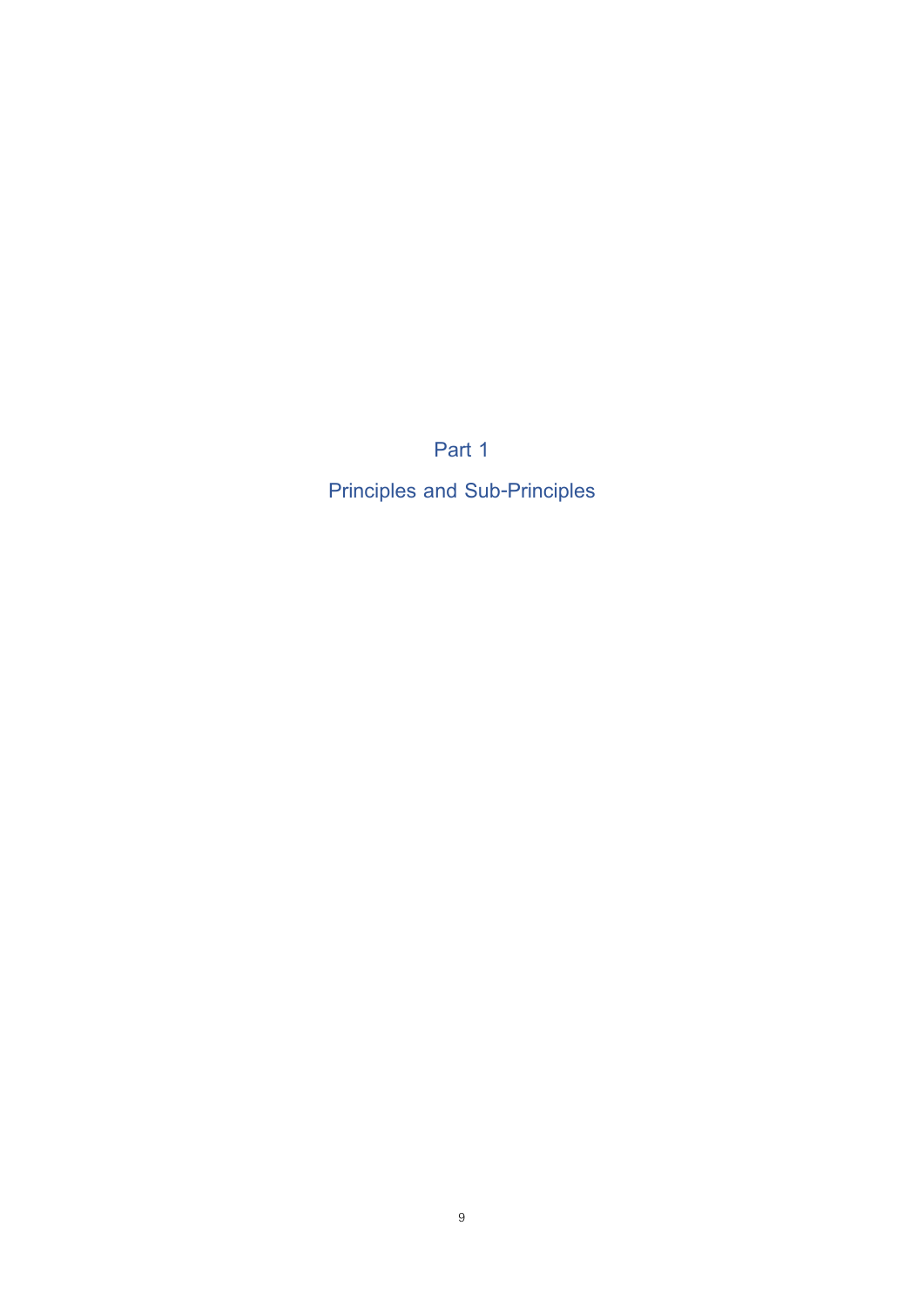**Principle 1: Establish Clear Leadership Role and Responsibilities of the Board**

### **Principle 1.1**

**The board should demonstrate a thorough understanding of its leadership role, assume its responsibilities in overseeing the company, and strengthen good governance, including:**

- **(1) defining objectives;**
- **(2) determining means to attain the objectives; and**
- **(3) monitoring, evaluating, and reporting on performance.**

### **Principle 1.2**

**To achieve sustainable value creation, the board should exercise its leadership role and pursue the following governance outcomes:**

- **(1) competitiveness and performance with long-term perspective;**
- **(2) ethical and responsible business;**
- **(3) good corporate citizenship; and**
- **(4) corporate resilience.**

#### **Principle 1.3**

**The board should ensure that all directors and executives perform their responsibilities in compliance with their fiduciary duties, and that the company operates in accordance with applicable law and standards. 3**

#### **Principle 1.4**

 $\overline{a}$ 

**The board should demonstrate a thorough understanding of the division of board and management responsibilities. The board should clearly define the roles and responsibilities of management and monitor management's proper performance of its duties.**

 $3$  In this document, law refers to acts, rules, regulations, and orders, whilst standards include codes, guidelines, operation, business, industry and conduct standards (whether domestic, international, or foreign), other requirements, the company's regulations, memorandum and articles of association, and policies, as appropriate.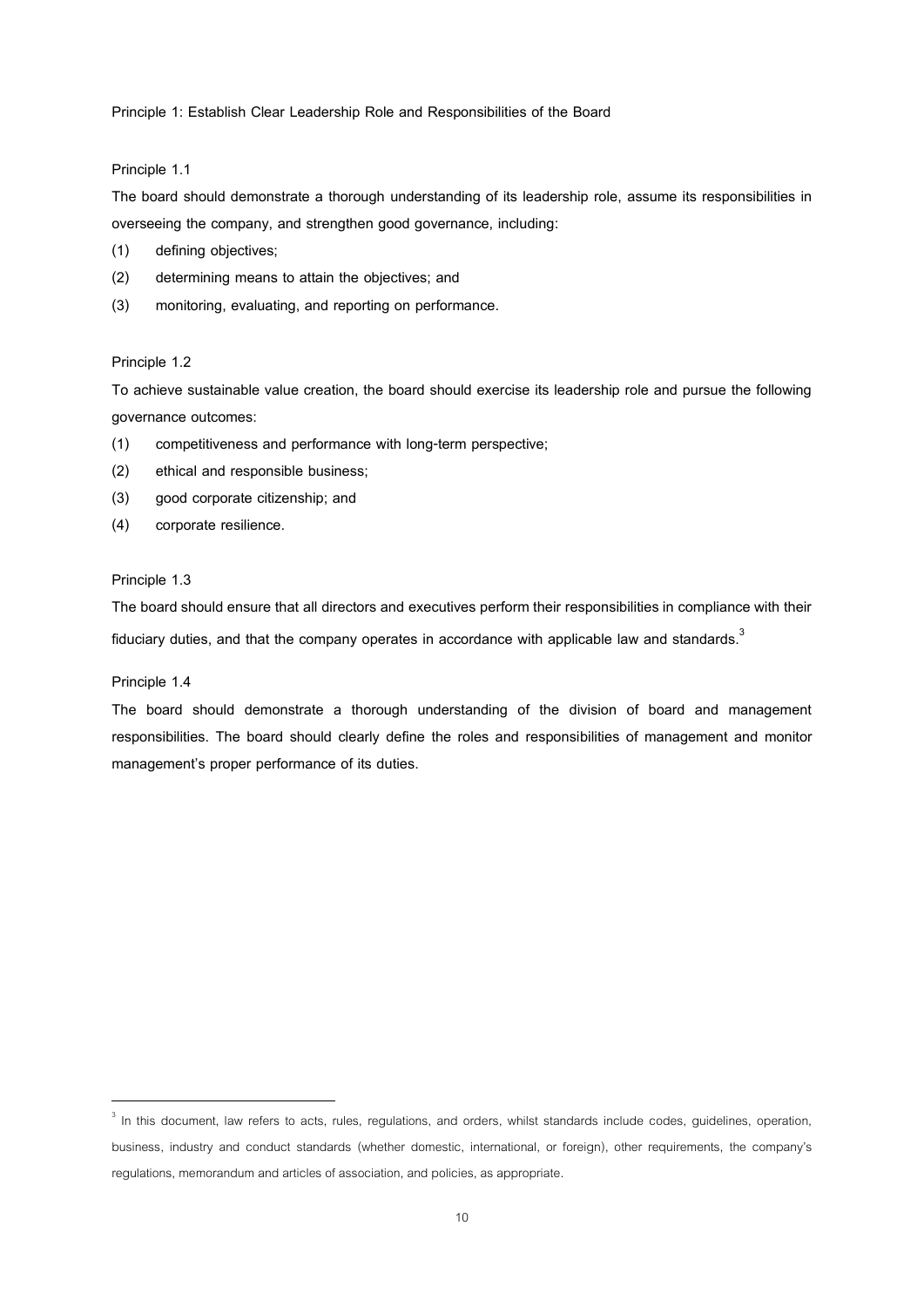**Principle 2: Define Objectives that Promote Sustainable Value Creation**

## **Principle 2.1**

**The board should define objectives that promote sustainable value creation and governance outcomes as a framework for the operation of the company.**

## **Principle 2.2**

**The board should ensure that the company's annual and medium-term objectives, goals, strategies, and plans are consistent with the long-term objectives, while utilising innovation and technology effectively.**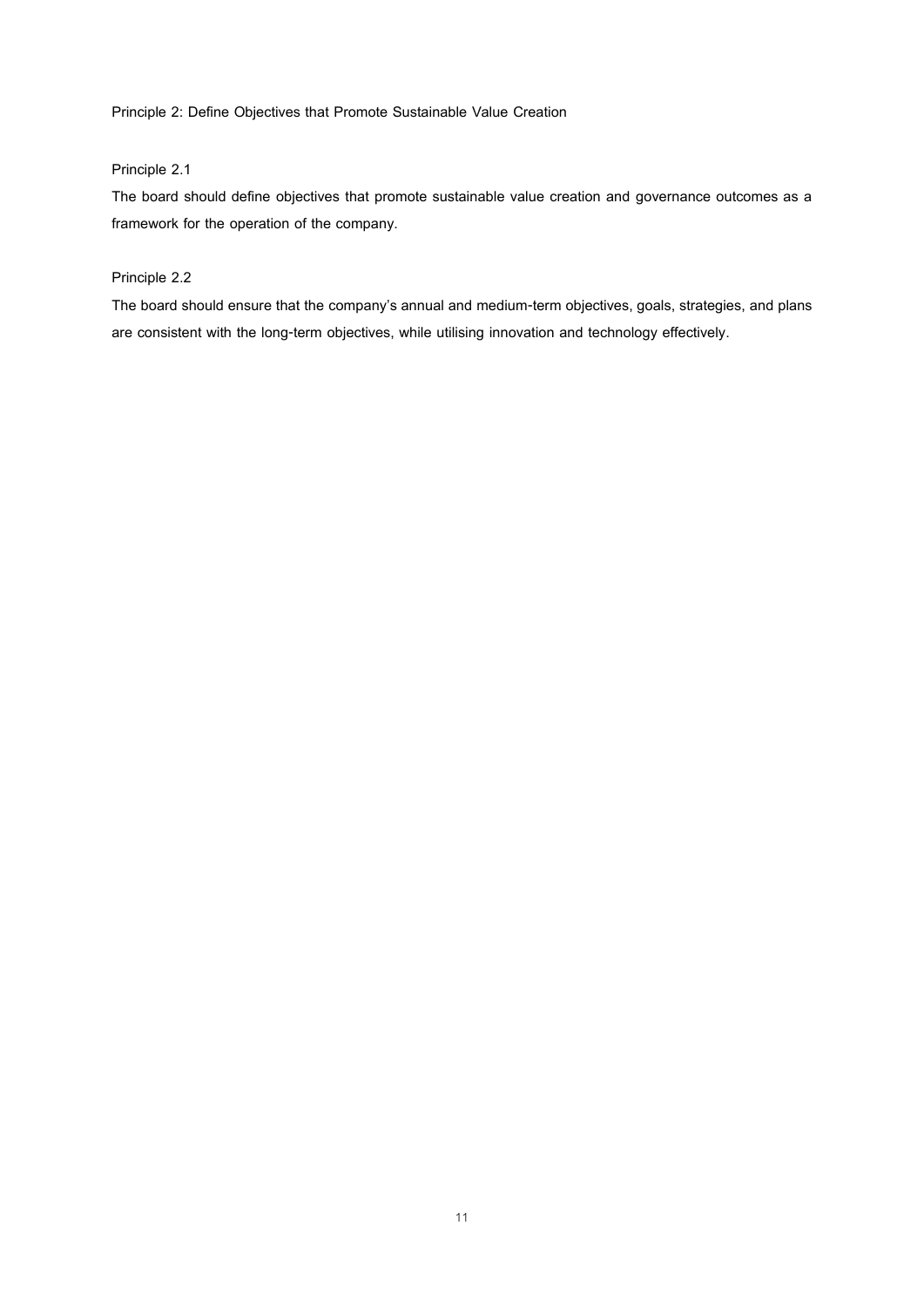#### **Principle 3: Strengthen Board Effectiveness**

#### **Principle 3.1**

**The board should be responsible for determining and reviewing the board structure, in terms of size, composition, and the proportion of independent directors so as to ensure its leadership role in achieving the company's objectives.**

#### **Principle 3.2**

**The board should select an appropriate person as the chairman and ensure that the board composition serves the best interest of the company, enabling the board to make its decisions as a result of exercising independent judgement on corporate affairs.**

#### **Principle 3.3**

**The board should ensure that the policy and procedures for the selection and nomination of directors are clear and transparent resulting in the desired composition of the board.**

### **Principle 3.4**

**When proposing director remuneration to the shareholders' meeting for approval, the board should consider whether the remuneration structure is appropriate for the directors' respective roles and responsibilities, linked to their individual and company performance, and provide incentives for the board to lead the company in meeting its objectives, both in the short and long term.**

#### **Principle 3.5**

**The board should ensure that all directors are properly accountable for their duties, responsibilities and ( in-) actions, and allocate sufficient time to discharge their duties and responsibilities effectively.**

#### **Principle 3.6**

**The board should ensure that the company's governance framework and policies extend to and are accepted by subsidiaries and other businesses in which it has a significant investment as appropriate.**

### **Principle 3.7**

**The board should conduct a formal annual performance evaluation of the board, its committees, and each individual director. The evaluation results should be used to strengthen the effectiveness of the board.**

#### **Principle 3.8**

**The board should ensure that the board and each individual director understand their roles and responsibilities, the nature of the business, the company's operations, relevant law and standards, and other applicable obligations. The board should support all directors in updating and refreshing their skills and knowledge necessary to carry out their roles on the board and board committees.**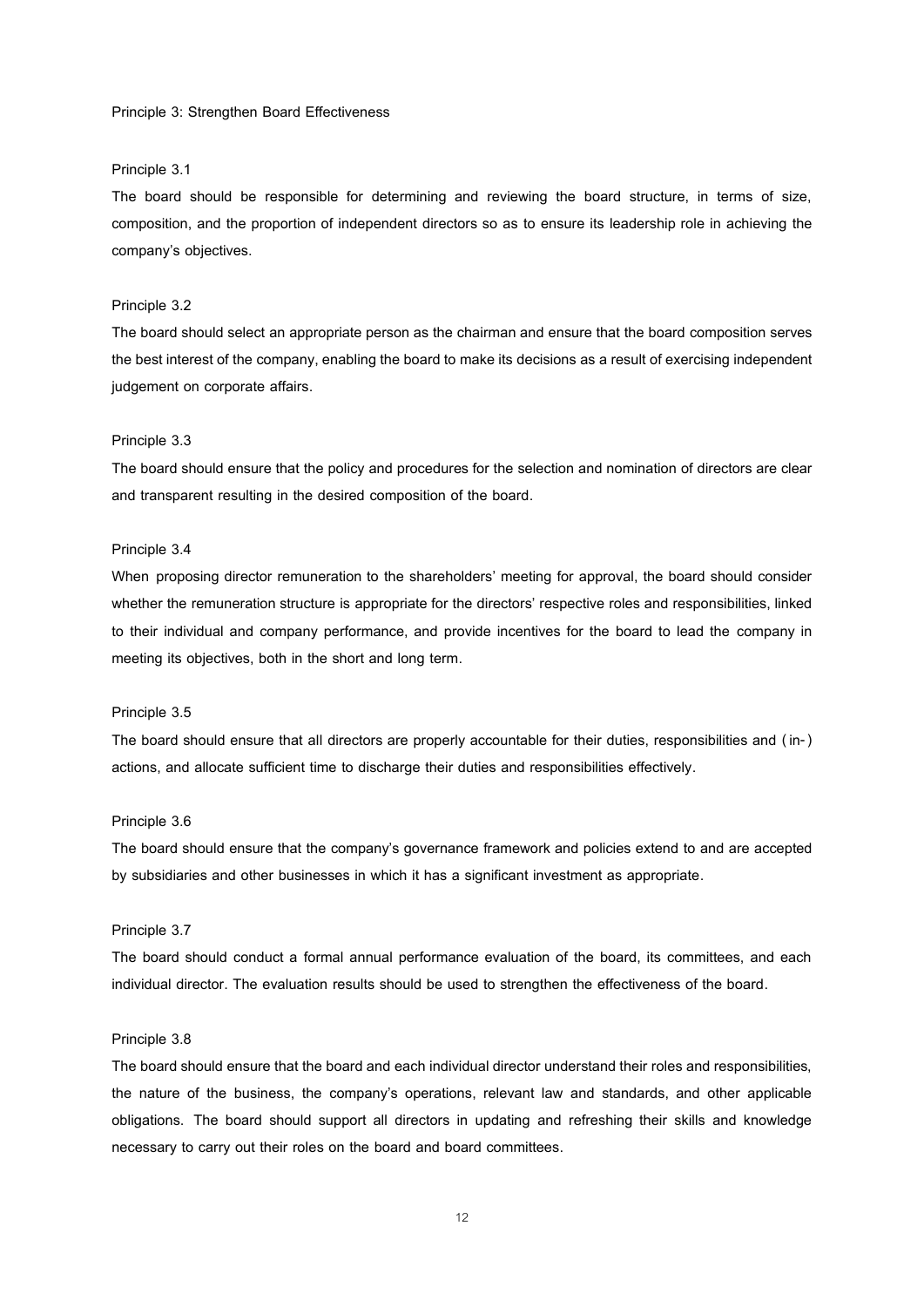## **Principle 3.9**

**The board should ensure that it can perform its duties effectively and have access to accurate, relevant and timely information. The board should appoint a company secretary with necessary qualifications, knowledge, skills and experience to support the board in performing its duties.**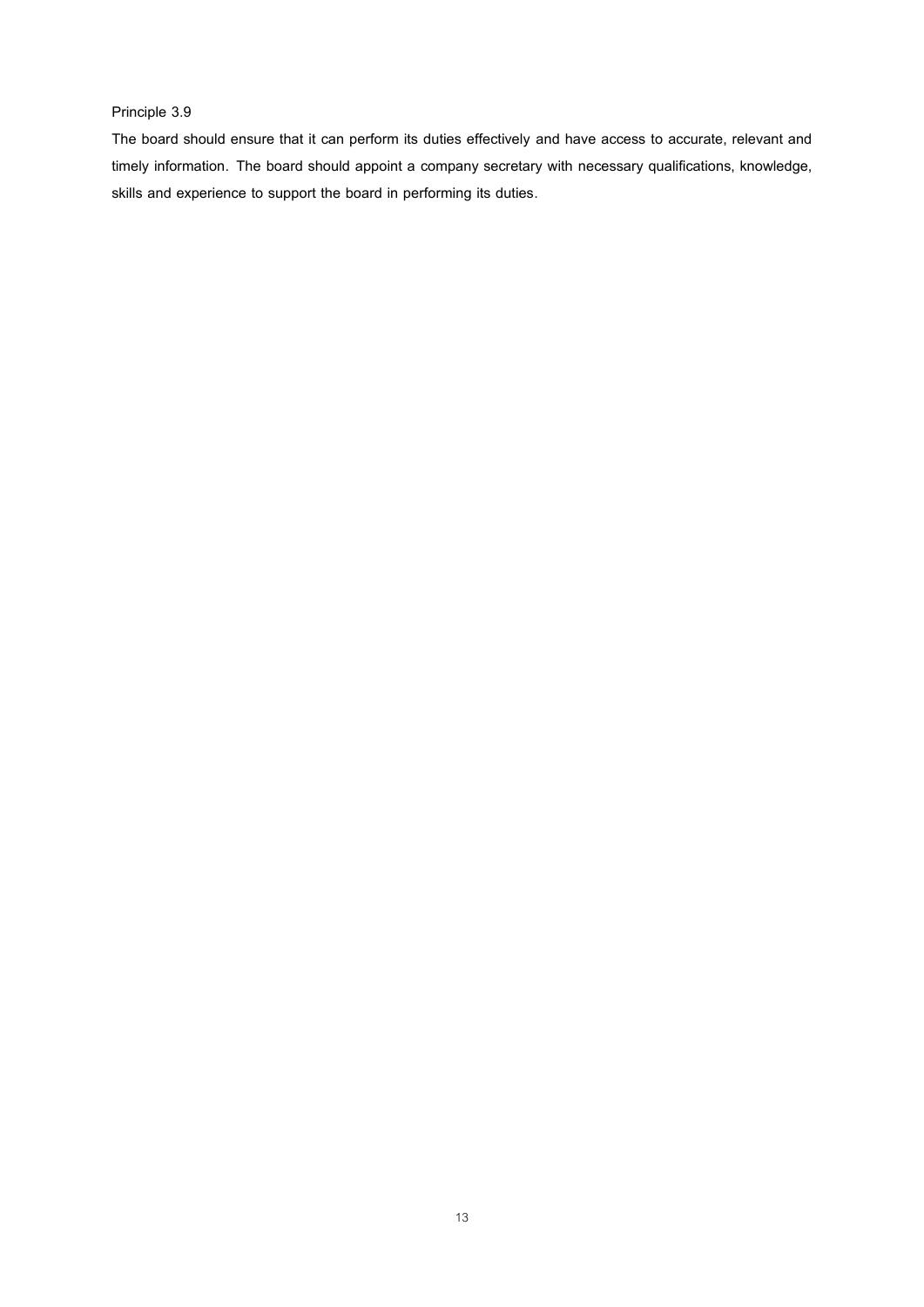**Principle 4: Ensure Effective CEO and People Management**

### **Principle 4.1**

**The board should ensure that a proper mechanism is in place for the nomination and development of the chief executive officer and key executives to ensure that they possess the knowledge, skills, experience, and characteristics necessary for the company to achieve its objectives.**

### **Principle 4.2**

**The board should ensure that an appropriate compensation structure and performance evaluation are in place.**

### **Principle 4.3**

**The board should consider its responsibilities in the context of the company's shareholder structure and relationships, which may impact the management and operation of the company.** 

### **Principle 4.4**

**The board should ensure the company has effective human resources management and development programmes to ensure that the company has adequate staffing and appropriately knowledgeable, skilled, and experienced employees and staff.**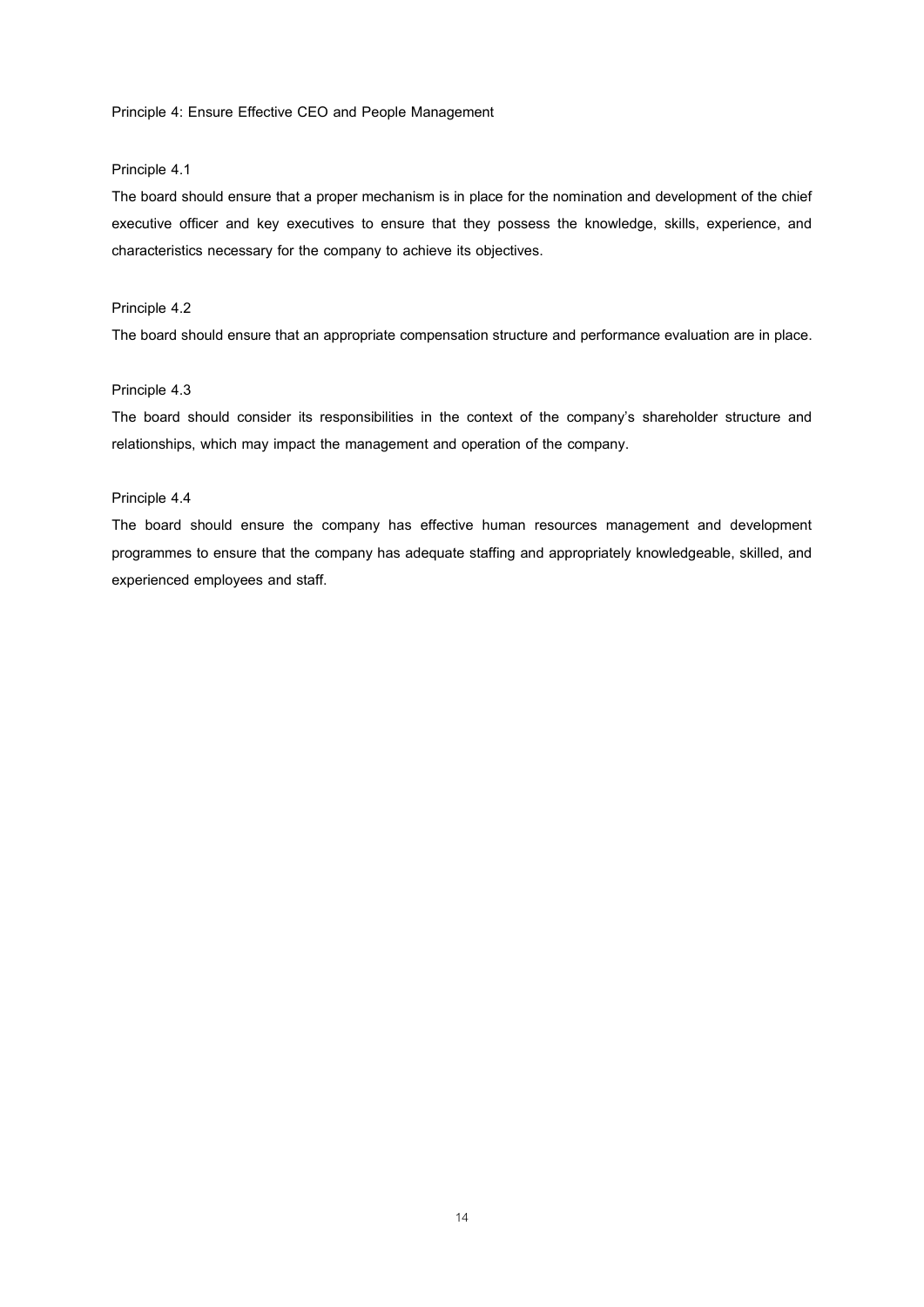**Principle 5: Nurture Innovation and Responsible Business**

### **Principle 5.1**

**The board should prioritise and promote innovation that creates value for the company and its shareholders together with benefits for its customers, other stakeholders, society, and the environment, in support of sustainable growth of the company**.

#### **Principle 5.2**

**The board should encourage management to adopt responsible operations, and incorporate them into the company's operations plan. This is to ensure that every department and function in the company adopts the company's objectives, goals, and strategies, applying high ethical, environmental and social standards, and contributes to the sustainable growth of the company.**

#### **Principle 5.3**

**The board should ensure that management allocates and manages resources efficiently and effectively throughout all aspects of the value chain to enable the company to meet its objectives.**

### **Principle 5.4**

**The board should establish a framework for governance of enterprise IT that is aligned with the company's business needs and priorities, stimulates business opportunities and performance, strengthens risk management, and supports the company's objectives.**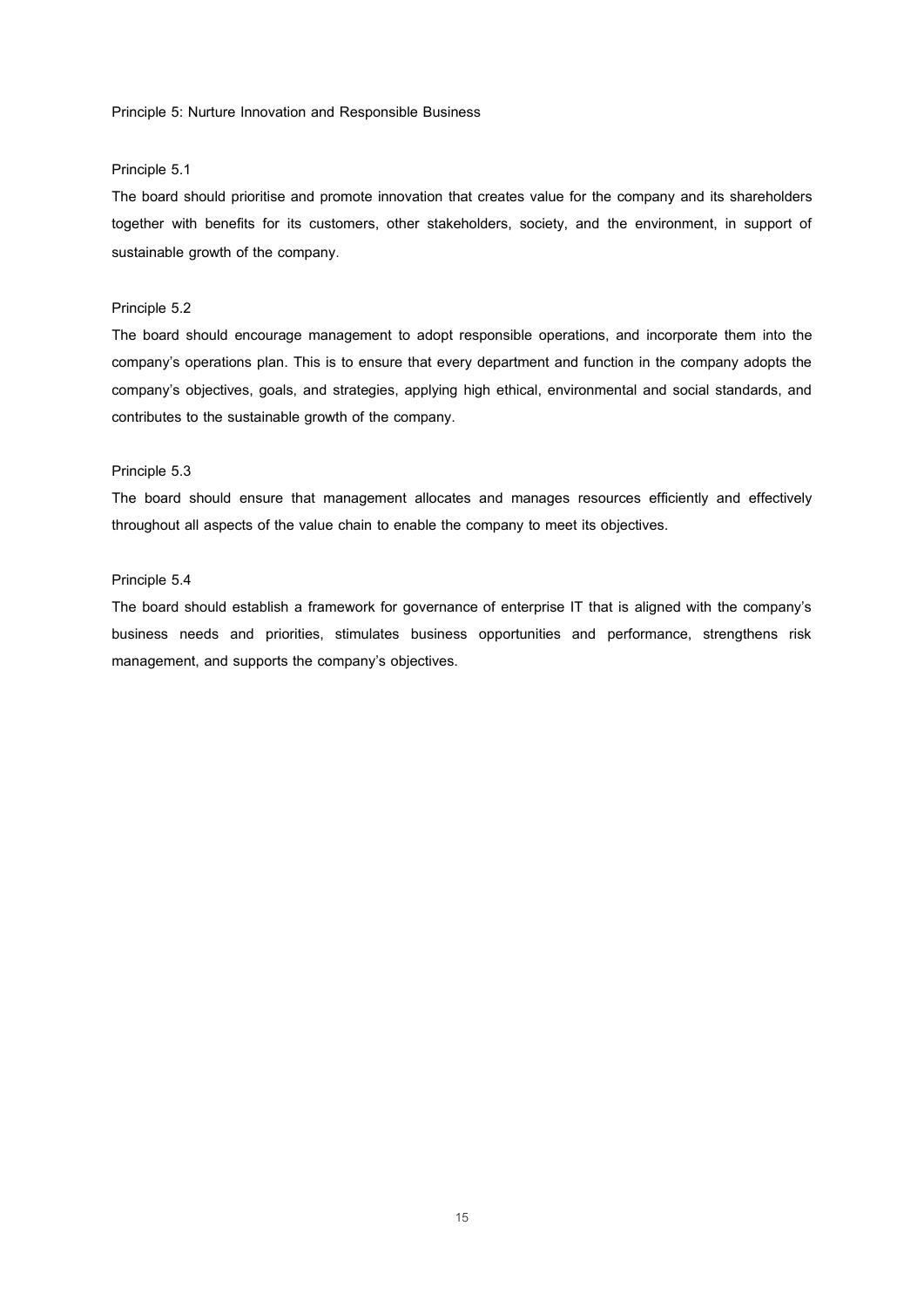**Principle 6: Strengthen Effective Risk Management and Internal Control**

### **Principle 6.1**

**The board should ensure that the company has effective and appropriate risk management and internal control systems that are aligned with the company's objectives, goals and strategies, and comply with applicable law and standards**.

#### **Principle 6.2**

**The board shall establish an audit committee that can act effectively and independently.**

### **Principle 6.3**

**The board should manage and monitor conflicts of interest that might occur between the company, management, directors, and shareholders. The board should also prevent the inappropriate use of corporate assets, information, and opportunities, including preventing inappropriate transactions with related parties.**

### **Principle 6.4**

**The board should establish a clear anti-corruption policy and practices (including communication and staff training), and strive to extend its anti-corruption efforts to stakeholders.**

### **Principle 6.5**

**The board should establish a mechanism for handling complaints and whistleblowing.**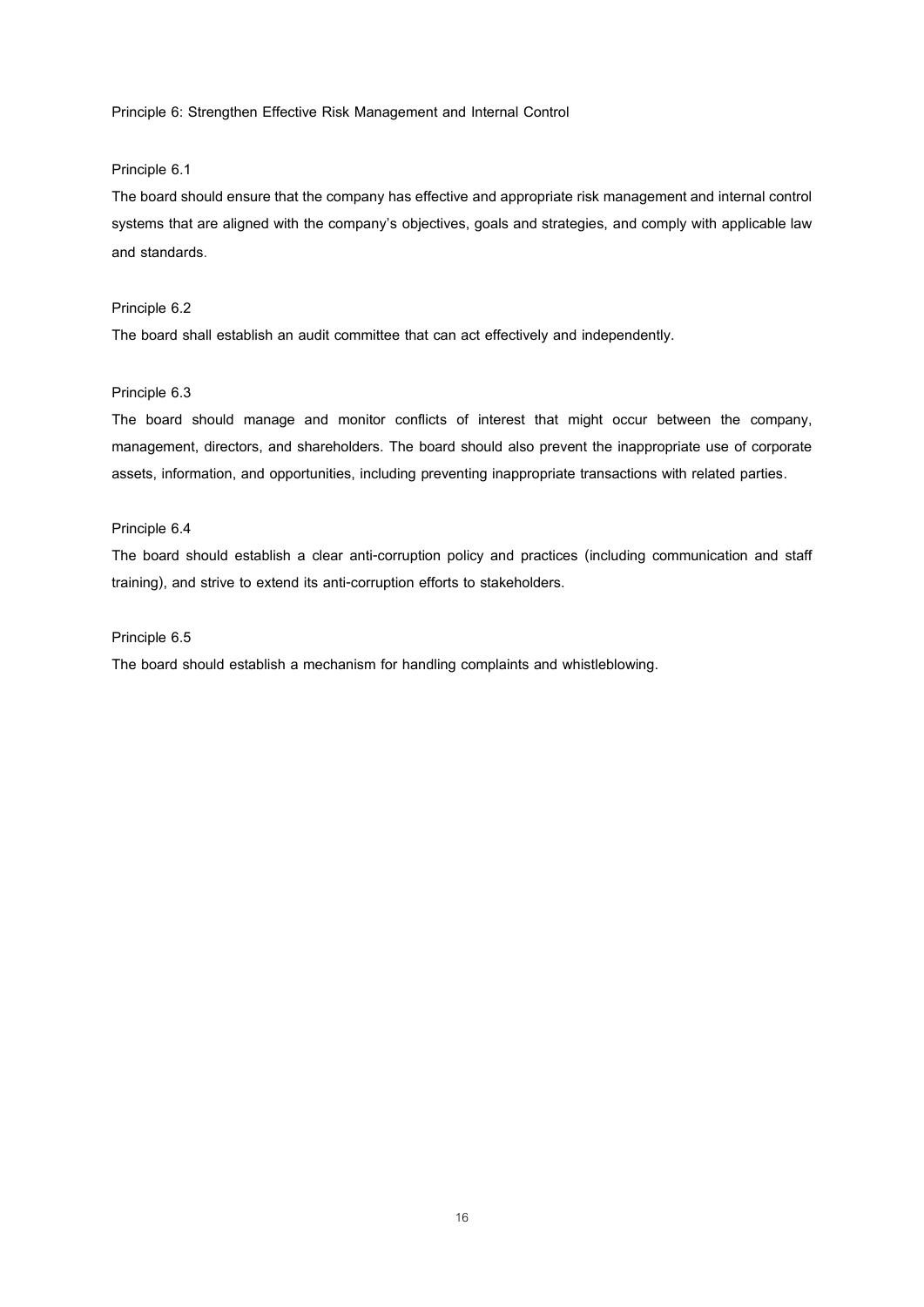**Principle 7: Ensure Disclosure and Financial Integrity**

### **Principle 7.1**

**The board must ensure the integrity of the company's financial reporting system and that timely and accurate disclosure of all material information regarding the company is made consistent with applicable requirements.** 

### **Principle 7.2**

**The board should monitor the company's financial liquidity and solvency.**

## **Principle 7.3**

**The board should ensure that risks to the financial position of the company or financial difficulties are promptly identified, managed and mitigated, and that the company's governance framework provides for the consideration of stakeholder rights.**

## **Principle 7.4**

**The board should ensure sustainability reporting, as appropriate.**

## **Principle 7.5**

**The board should ensure the establishment of a dedicated Investor Relations function responsible for regular, effective and fair communication with shareholders and other stakeholders (such as analysts and potential investors).**

## **Principle 7.6**

**The board should ensure the effective use by the company of information technology in disseminating information.**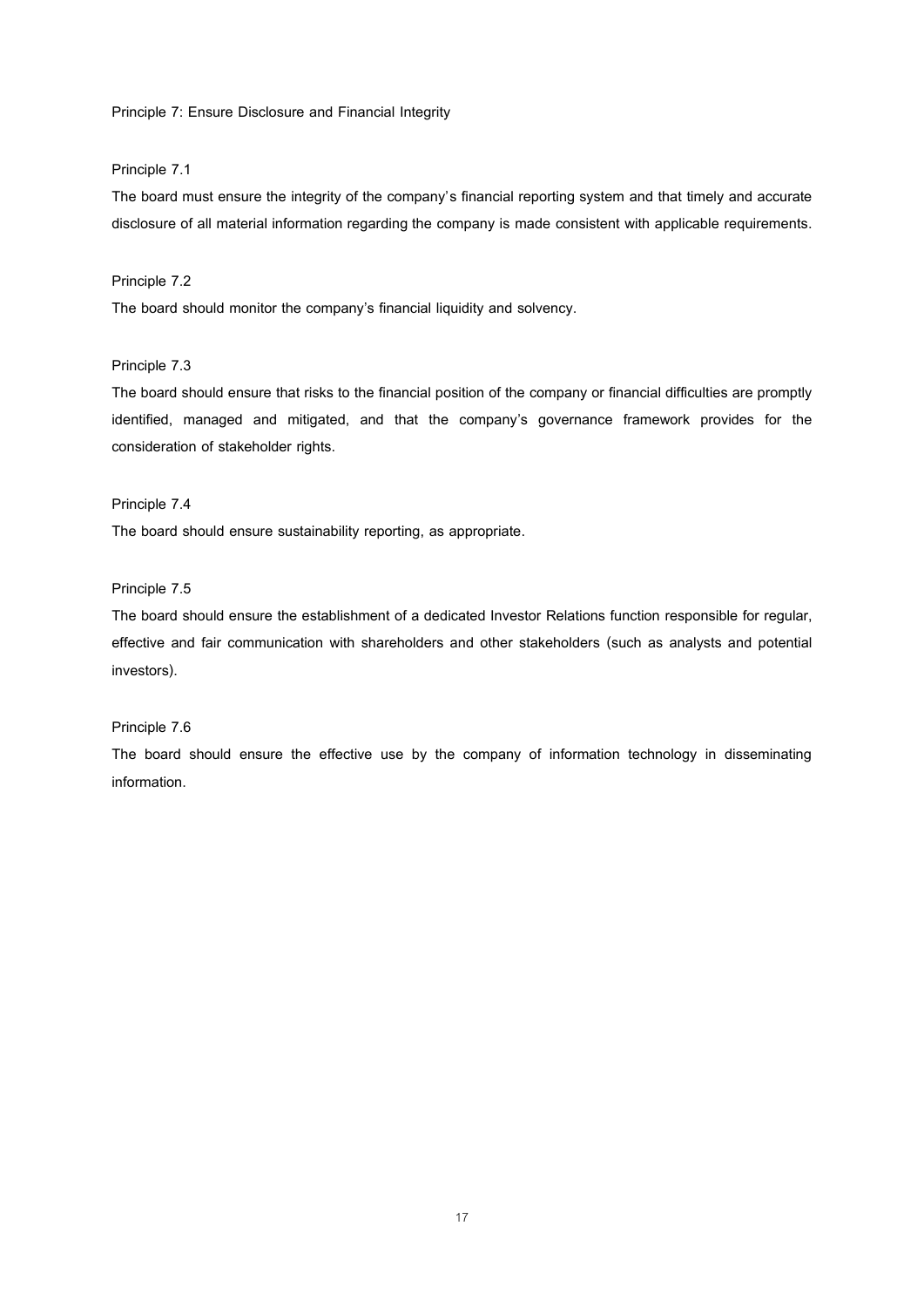**Principle 8: Ensure Engagement and Communication with Shareholders**

### **Principle 8.1**

**The board should ensure that shareholders have the opportunity to participate effectively in decision-making involving significant corporate matters.**

## **Principle 8.2**

**The board should ensure that the shareholders' meetings are held as scheduled and conducted properly, with transparency and efficiency, and ensure inclusive and equitable treatment of all shareholders and their ability to exercise their rights.** 

## **Principle 8.3**

**The board should ensure accurate, timely and complete disclosure of shareholder resolutions and preparation of the minutes of the shareholders' meetings.**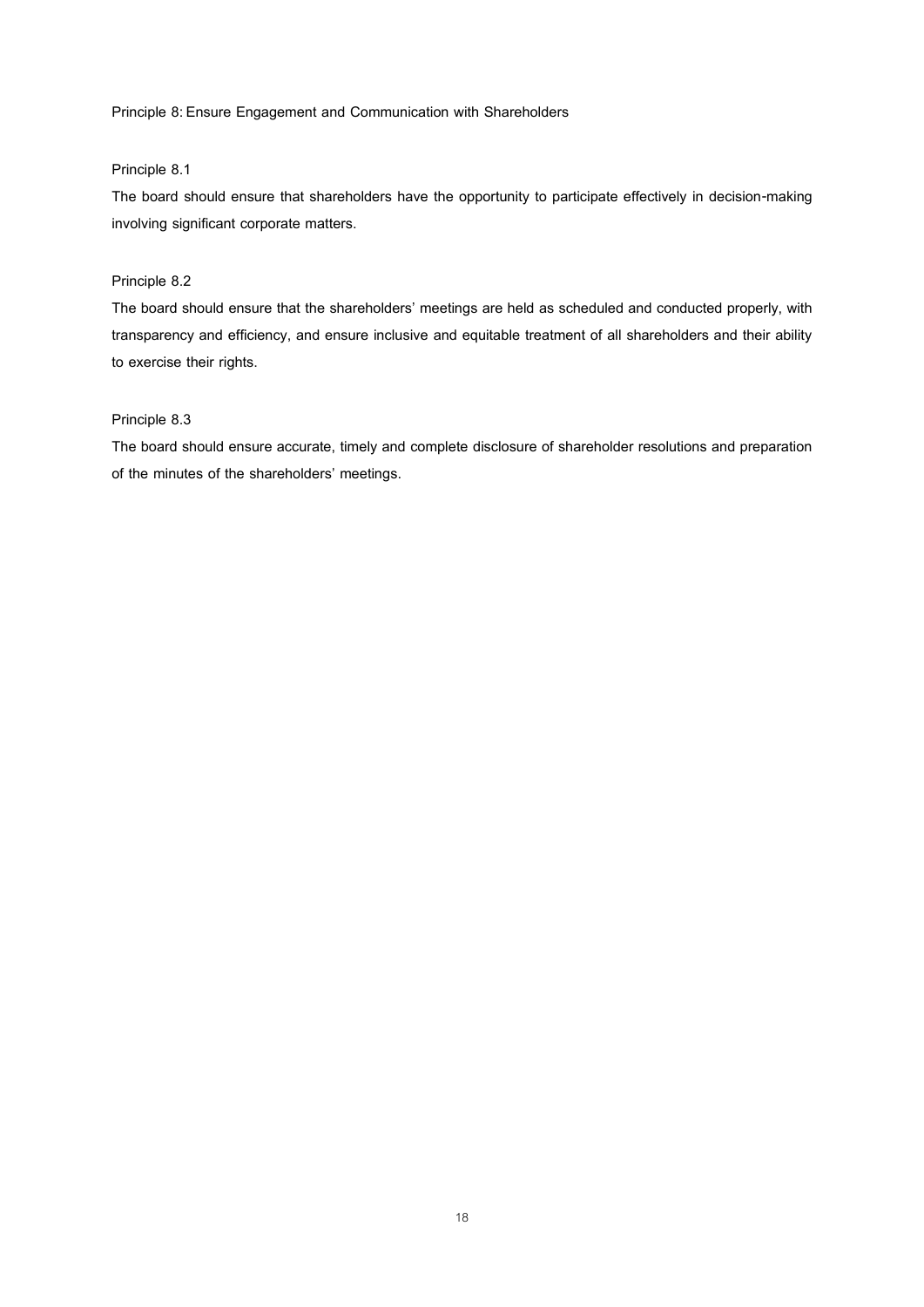**Part 2**

**Guidelines and Explanations**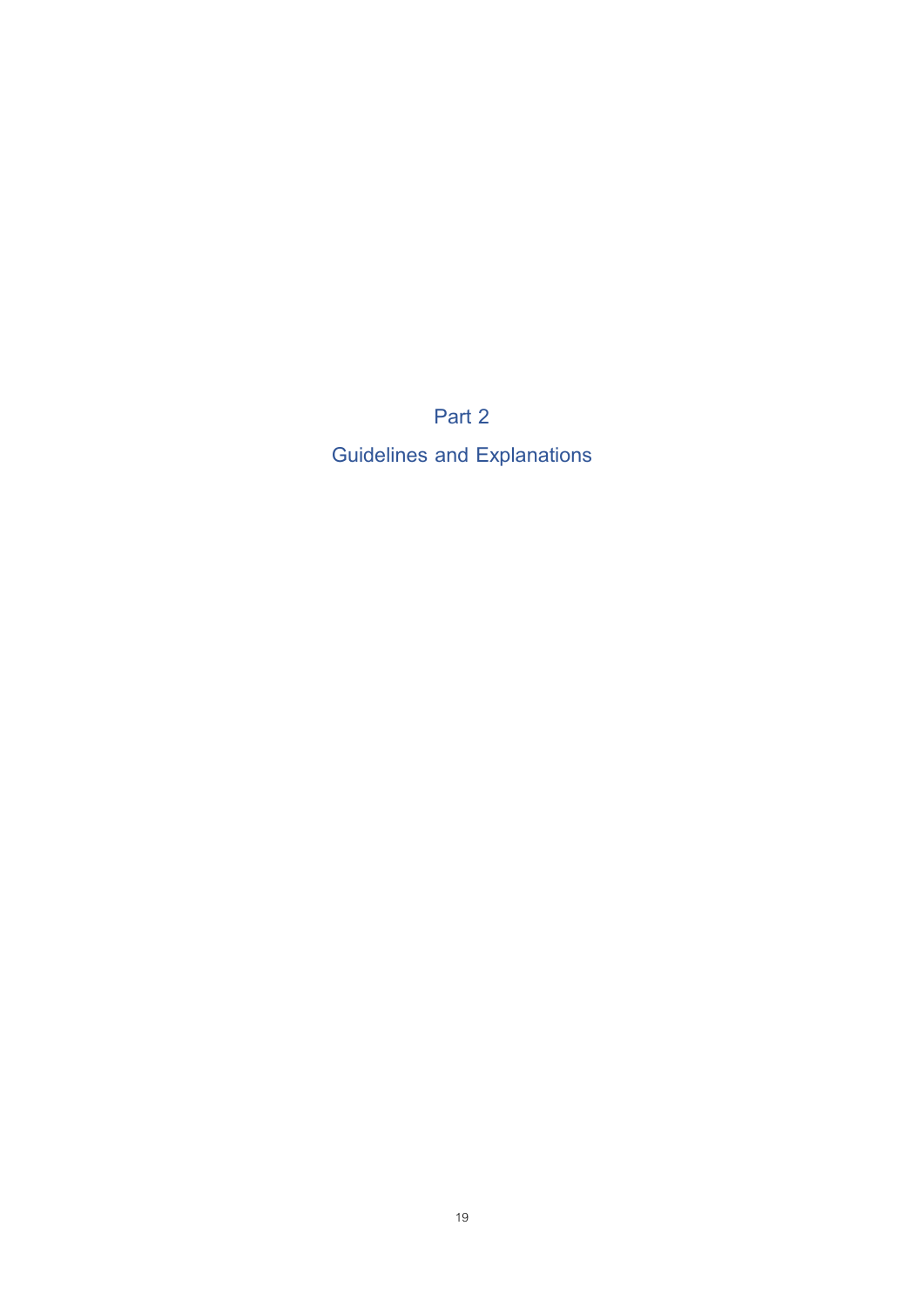**Principle 1: Establish Clear Leadership Role and Responsibilities of the Board**

#### **Principle 1.1**

**The board should demonstrate a thorough understanding of its leadership role, assume its responsibilities in overseeing the company, and strengthen good governance, including:**

- **(1) defining objectives;**
- **(2) determining means to attain the objectives; and**
- **(3) monitoring, evaluating, and reporting on performance.**

#### **Principle 1.2**

**To achieve sustainable value creation, the board should exercise its leadership role and pursue the following governance outcomes:**

- **(1) competitiveness and performance with long-term perspective;**
- **(2) ethical and responsible business;**
- **(3) good corporate citizenship; and**
- **(4) corporate resilience.**

### Guidelines

- 1.2.1 In evaluating the performance of the company, the board should not just consider the company's financial results but also take into account non-financial performance such as its ethical performance and impact on stakeholders, society and the environment.
- 1.2.2 The board should assume a leadership role in creating and driving a culture of compliance and ethical conduct throughout the company, and lead by example.
- 1.2.3 The board should ensure the creation of written policies and guidelines, such as a corporate governance policy, codes of ethics, and business conduct, applicable to all directors, executives, employees and staff of the company.
- 1.2.4 The board should ensure effective implementation including regular communication of the company's policies and guidelines to all directors, executives, employees and staff. The board should ensure adequate mechanisms are in place for monitoring, reviewing and reporting compliance with the company's policies and guidelines.

#### **Principle 1.3**

**The board should ensure that all directors and executives perform their responsibilities in compliance with their fiduciary duties, and that the company operates in accordance with applicable law and standards.**

#### Guidelines

1.3.1 In assessing whether directors and executives have performed their fiduciary duties with the required responsibility, due care and loyalty, reference should be made to the applicable law and standards,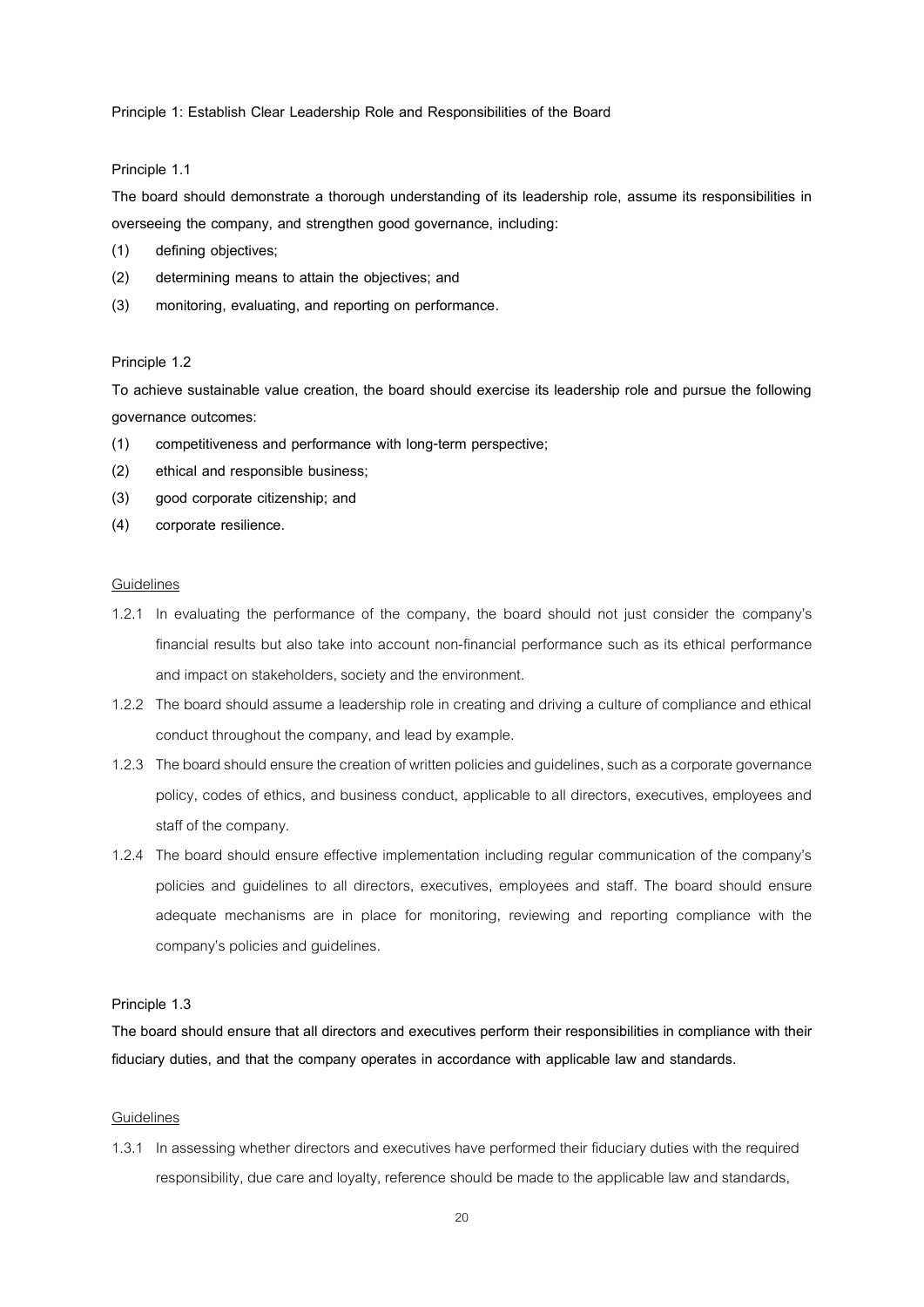including those contained in the Securities and Exchange Act of Thailand 1992.

*For example:*

### *Securities & Exchange Act B.E. 2535 (1992)*

*SECTION 89/7. In conducting the business of the company, a director and an executive shall perform his duty with responsibility, due care and loyalty, and shall comply with all laws, the objectives, the articles of association of the company, the resolutions of the board of directors and the resolutions of the shareholders' meeting.*

*SECTION 89/8. In performing duty with responsibility and due care, a director and an executive shall act in the similar manner as an ordinary person undertaking the like business under the similar circumstance.*

*Any matter proven by the director or executive that, at the time of considering such matter, his decision has met the following requirements shall be deemed that the said director or executive has performed his duty with responsibility and due care under the first paragraph:*

- *(1) decision has been made with honest belief and reasonable ground that it is for the best interest of the company;*
- *(2) decision has been made in reliance of information honestly believed to be sufficient; and*
- *(3) decision has been made without his interest, whether directly or indirectly, in such matter.*

*SECTION 89/9. In considering whether each director or executive has performed his duty with responsibility and due care, the following factors shall be taken into account:*

*(1) position in the company held by such person at that time;*

- *(2) scope of responsibility in the position of such person in accordance with the laws or as assigned by the board of directors and;*
- *(3) qualification, knowledge, capability, and experience including purposes of appointment.*

*SECTION 89/10. In performing duty with loyalty, a director and an executive shall:*

- *(1) act in good faith for the best interest of the company;*
- *(2) act with proper purpose and;*
- *(3) not act in significant conflicts with the interest of the company.*

1.3.2 The board is responsible for the implementation of adequate systemsand controls to ensure that the company complies with applicable law and standards for specified matters, including material investment, related party transaction, acquisition/disposal of assets, and dividend payment decisions.

**Principle 1.4**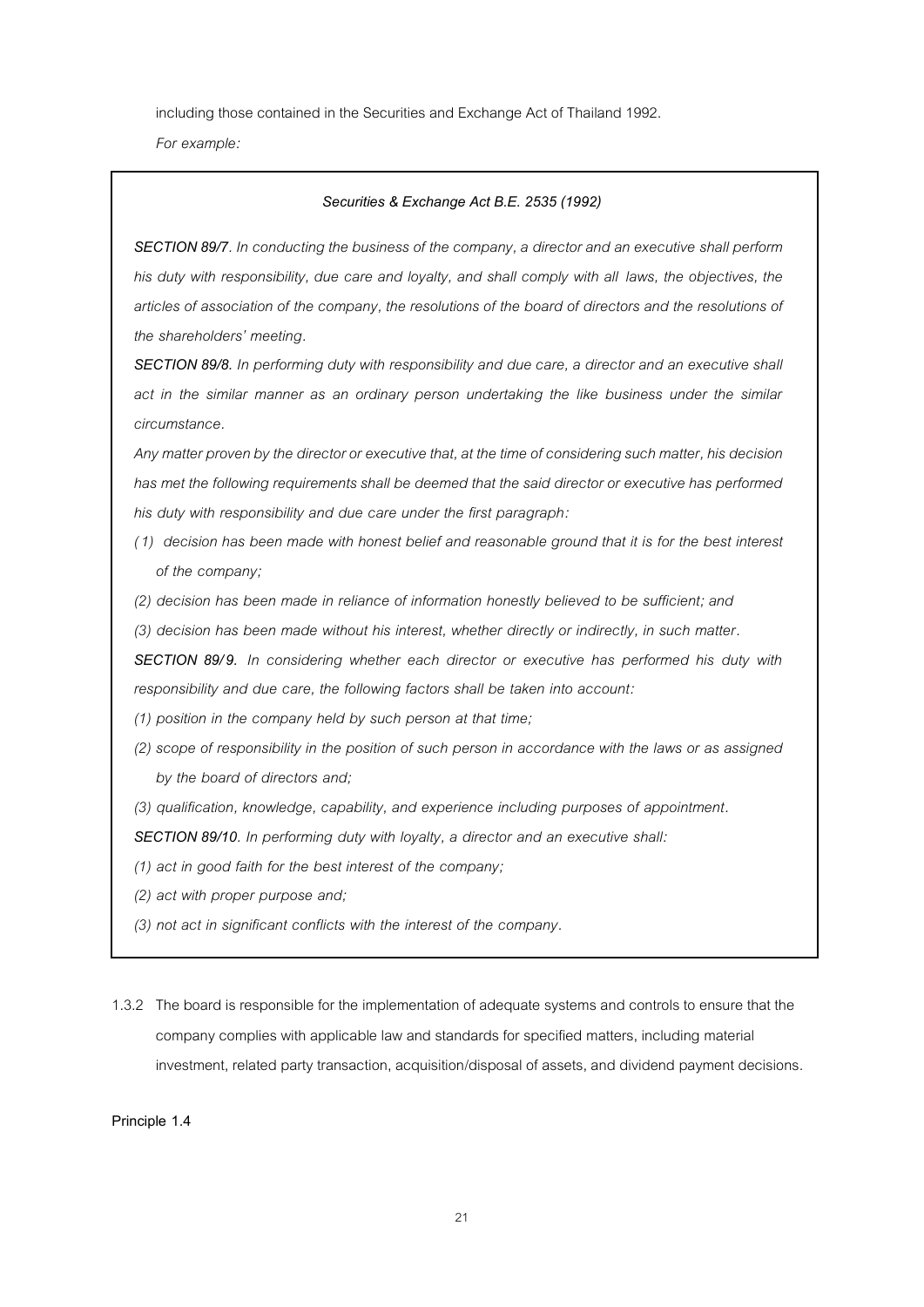**The board should demonstrate a thorough understanding of the division of board and management responsibilities. The board should clearly define the roles and responsibilities of management and monitor management's proper performance of its duties.**

### **Guidelines**

- 1.4.1 The board should adopt a written policy (such as a charter) that clearly sets out the roles and responsibilities of the board and management. The board should regularly review the policy.
- 1.4.2 The board is responsible and accountable for the overall affairs of the company but may delegate dayto-day managemen duties. The board must provide written directions to management that clearly set out management's responsibilities.

| Matters for which the board has  | Matters involving shared                | Matters that the board should      |
|----------------------------------|-----------------------------------------|------------------------------------|
| primary responsibility:          | responsibility of the board and         | delegate or not get involved with: |
|                                  | management:                             |                                    |
| Defining objectives and<br>a)    | a) Formulating and reviewing            | Engaging in activities which<br>a) |
| business model                   | policies and strategies, plans          | under normal circumstances         |
| b) Developing culture of         | and targets.                            | are not expected roles of the      |
| compliance and ethical           | Ensuring robust system for risk<br>b)   | board, including day-to-day        |
| conduct, and lead by             | management and internal                 | management and decisions           |
| example.                         | control                                 | (such as procurement and           |
| Strengthening an effective<br>C) | Clearly defining management's<br>C)     | staffing), ongoing monitoring      |
| board structure and practices    | responsibilities                        | that conduct and operations        |
| conducive for achieving the      | Overseeing appropriate<br>$\mathcal{A}$ | are in compliance with the         |
| company's objectives.            | policies and plans for resource         | company's policies,                |
| d) Ensuring suitable CEO         | allocation, including HR, IT,           | strategies, plans, and             |
| selection, remuneration,         | and budgeting.                          | applicable law and                 |
| development, and                 | Monitoring and evaluating<br>e)         | standards.                         |
| performance evaluation.          | financial and non-financial             | b) Not getting involved in or      |
| Ensuring appropriate<br>e)       | corporate performance.                  | influencing matters in which a     |
| compensation architecture that   | Ensuring integrity of financial<br>f)   | director may have vested           |
| supports achievement of the      | and non-financial information           | interests.                         |
| company's objectives.            | disclosures.                            |                                    |

*Recommended division of board and management's responsibilities:* 

## *Explanation*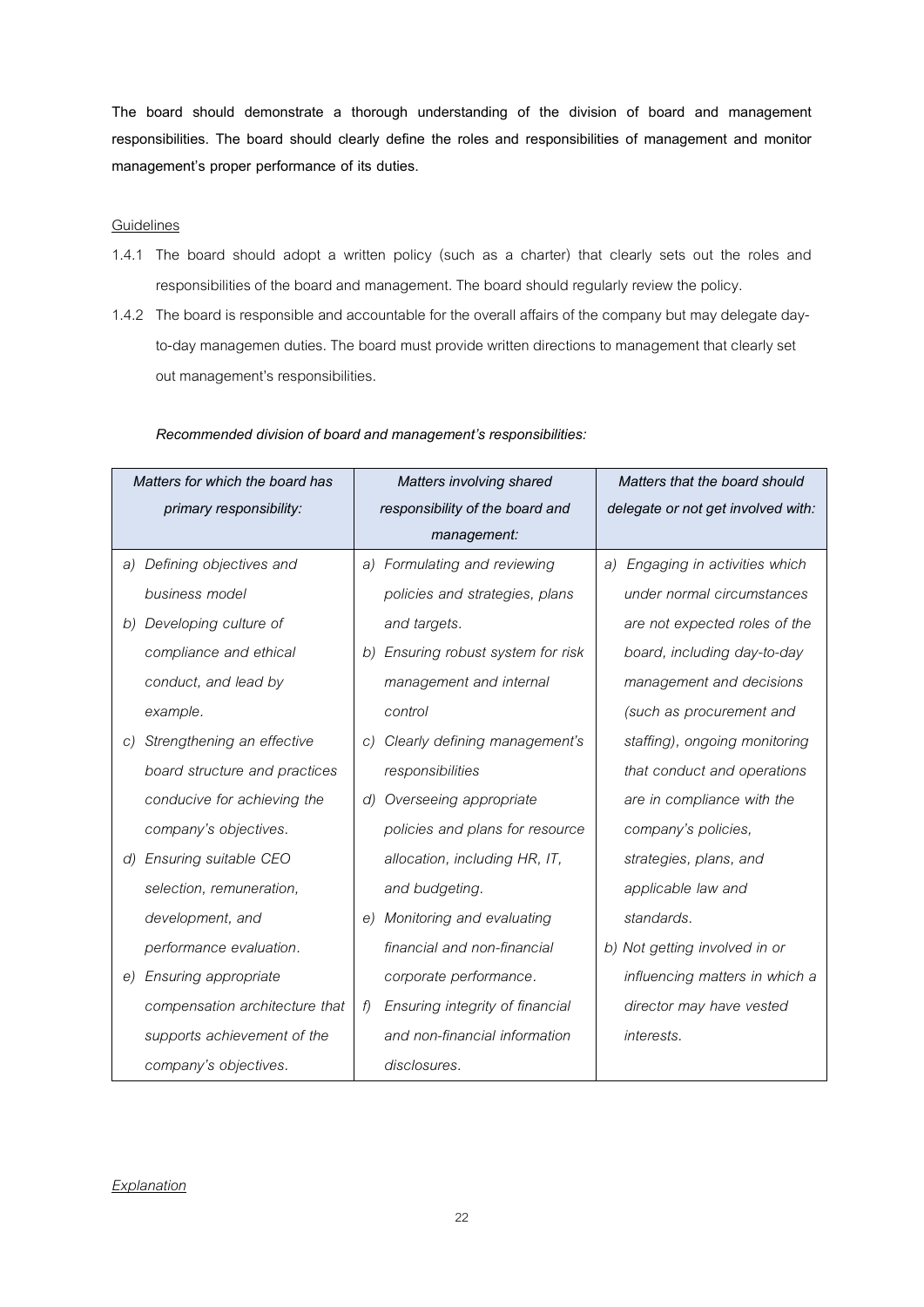- *(1) Matters for which the board has primary responsibility are matters that the board should fully consider. Some matters may be decided following recommendation by management as appropriate.*
- *(2) Matters involving shared responsibility of the board and management are matters requiring joint consideration between the board and management. The board must closely monitor these matters and seek regular reports from management.*
- *(3) Matters that the board should delegate to management are matters in which the board should refrain from active involvement in normal circumstances.*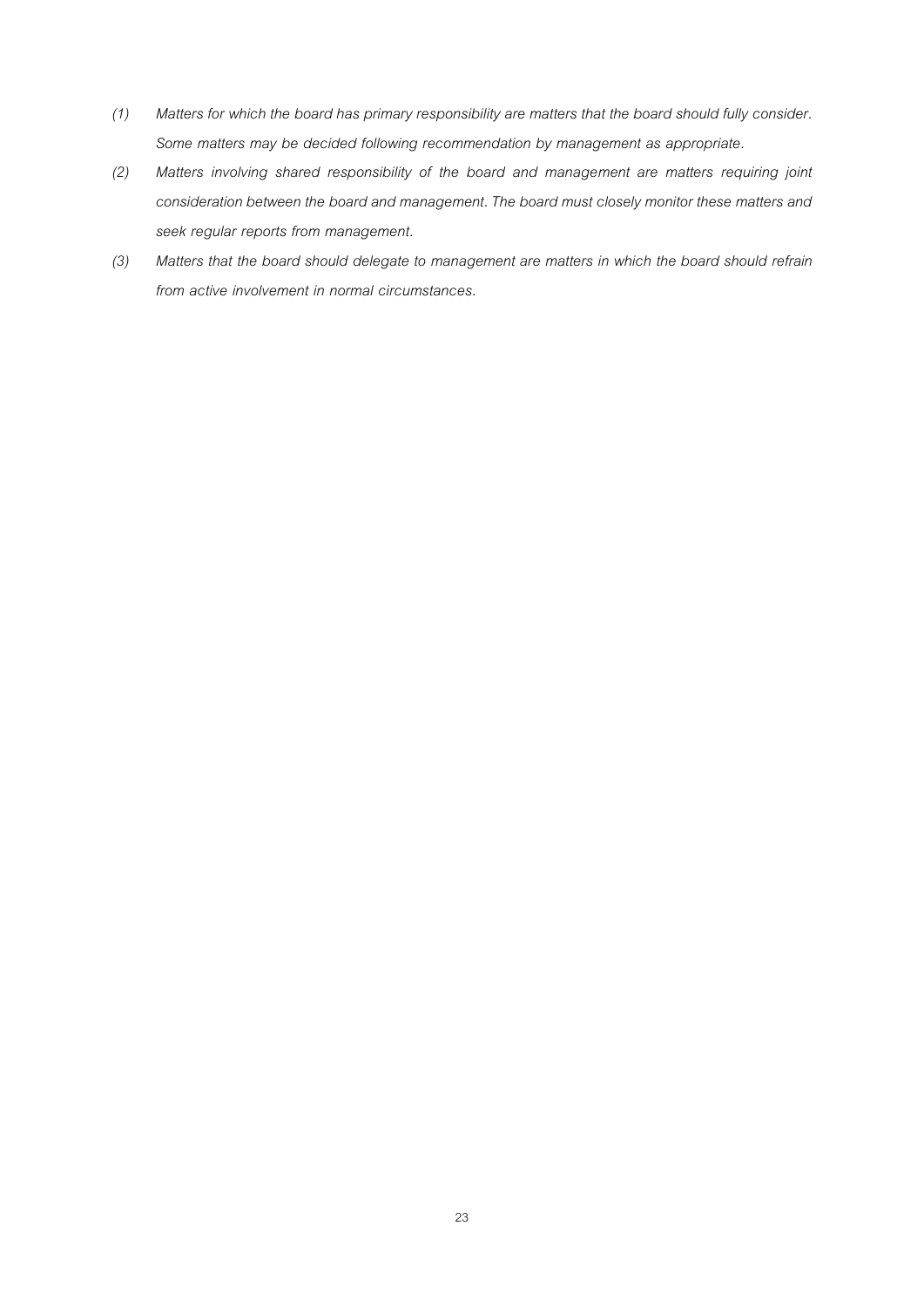**Principle 2: Define Objectives that Promote Sustainable Value Creation**

**Principle 2.1**

**The board should define objectives that promote sustainable value creation and governance outcomes as a framework for the operation of the company.** 

### **Guidelines**

- 2.1.1 The board should ensure that the company has clearly defined objectives that support the company's business model.The board should ensure company-wide communication of the objectives, for instance, in the form of the company's vision and values, or principles and purposes.
- 2.1.2 When developing the business model for sustainable value creation, the board should take into consideration the following factors:
	- (1) the company's ecosystem, including changes to business conditions and opportunities, and the company's effective use of innovation and technology;
	- (2) customers and other stakeholders; and
	- (3) available resources and competitiveness of the company.

*Explanation: Here are sample questions for defining the company's objectives and business model.*

- *(1) What are the purposes of the company?*
- *(2) Who does the company provide products or services for?*
- *(3) What is the company's value proposition?*
- *(4) How can the company achieve sustainability considering opportunities and risks?*
- 2.1.3 The company's values should reflect characteristics of good corporate governance, such as accountability, integrity, transparency, and due consideration of social and environmental responsibilities.
- 2.1.4 The board should promote a good corporate governance culture and strive to have the company's objectives embedded in company-wide decision-making and conduct through effective communication and leading by example.

### **Principle 2.2**

**The board should ensure that the company's annual and medium-term objectives, goals, strategies, and plans are consistent with the long-term objectives, while utilising innovation and technology effectively.**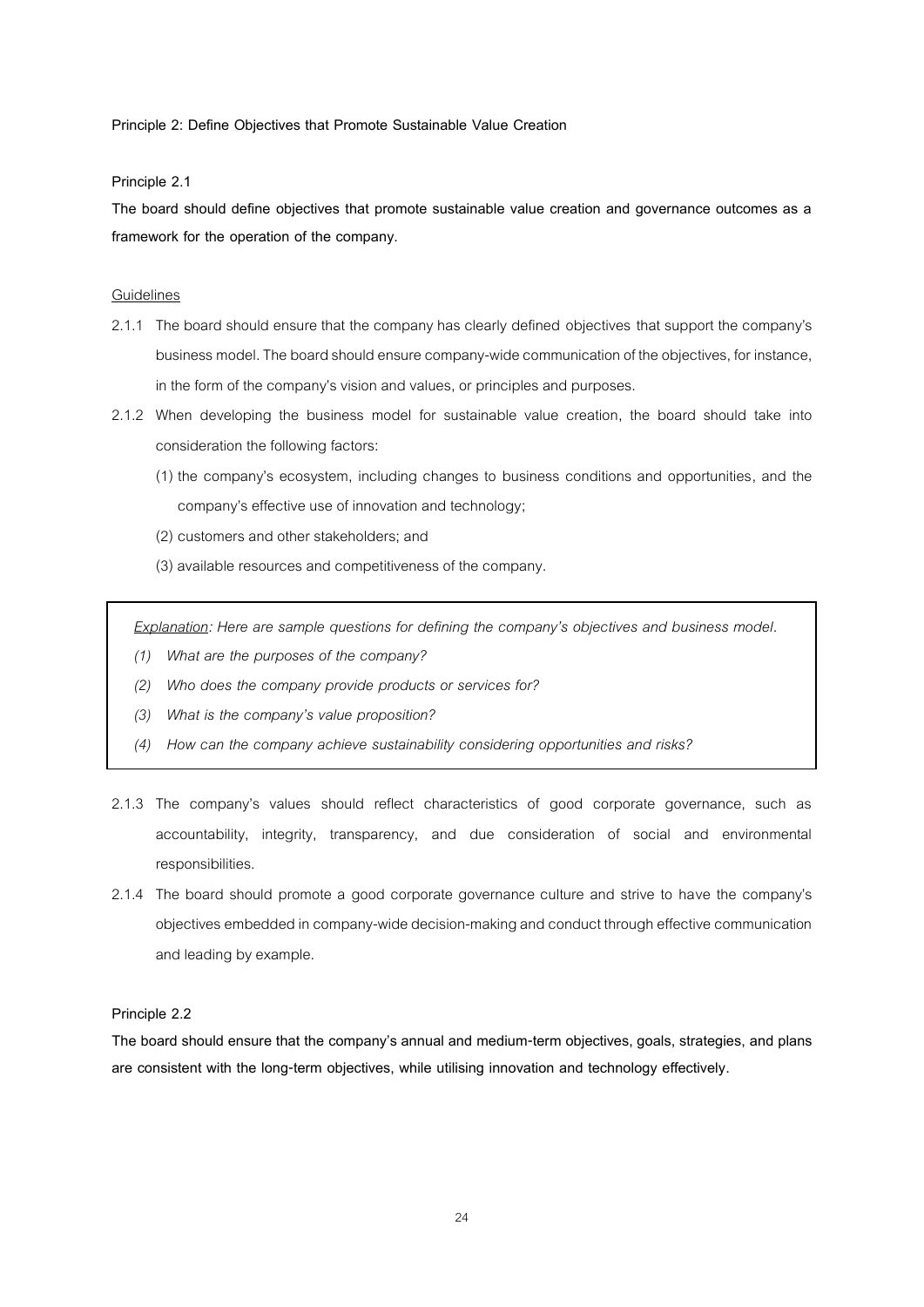- 2.2.1 The board should ensure that the company's annual and medium- term ( for example, 3 5 years) objectives, goals, strategies, and plans correlate and align with the company's long-term objectives, while considering the business environment, opportunities, and the company's risk appetite. The board should ensure that the company's medium-term objectives, goals, strategies, and plans are annually reviewed and updated as appropriate.
- 2.2.2 The board should ensure that the company's strategies and plans take into account all relevant factors influencing the value chain, including the company's ecosystem, risks, resources, competitiveness, and stakeholders. The board should ensure that a mechanism for stakeholder engagement is in place that:
	- (1) Clearly defines stakeholder engagement policies, procedures, and practices that enable the company to identify and assess the interests of each stakeholder group.
	- (2) Clearly identifies stakeholder groups (internal and external, short term and long term) including individuals, groups, and entities, such as employees and staff, investors, customers, business partners, communities, society, environment, government agencies and regulators.
	- (3) Identifies, prioritises and addressesstakeholder concerns and expectations,considering their level of importance and (potential) impact on the company.
- 2.2.3 When developing strategies and plans, the board should promote innovation and the use of technology to enhance competitiveness, respond to stakeholder concerns and expectations, and meet social and environmental responsibilities.
- 2.2.4 In considering the approval of the company's targets (financial and non-financial), the board should ensure that they are suitable to the company's business profile, and they do not cause the company to engage in illegal or unethical conduct.
- 2.2.5 The board should ensure effective communication of the company's objectives, goals, strategies, plans, and targets throughout the company.
- 2.2.6 The board should ensure proper resource allocation and effective systems and controls, and monitor the implementation of the company's strategies and plans.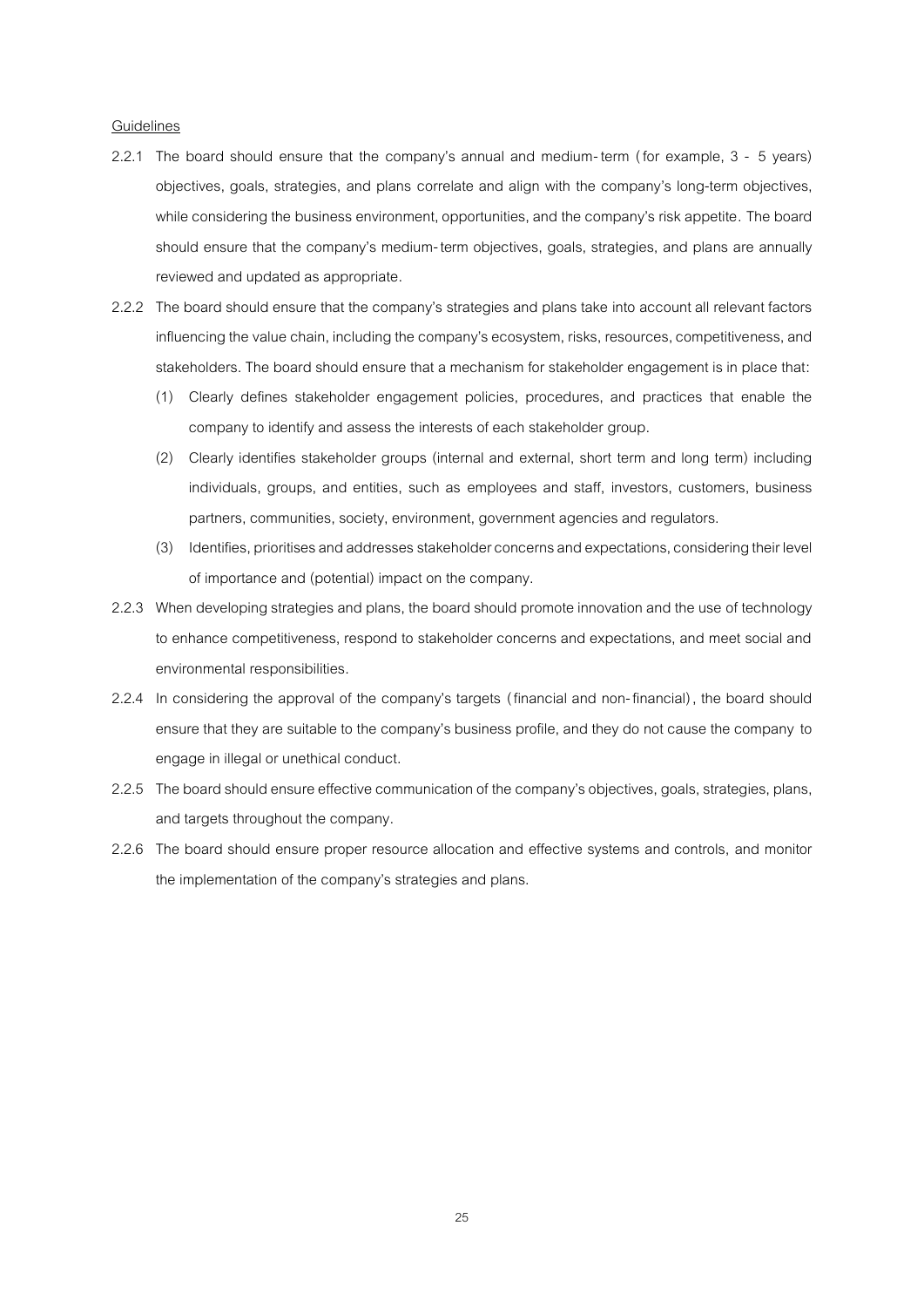#### **Principle 3: Strengthen Board Effectiveness**

### **Principle 3.1**

**The board should be responsible for determining and reviewing the board structure, in terms of size, composition, and the proportion of independent directors so as to ensure its leadership role in achieving the company's objectives.**

#### Guidelines

- 3.1.1 The board should establish a skills matrix to ensure that the board consists of directors with appropriate and the necessary qualifications, knowledge, skills, experience, character traits, with an appropriate gender and age balance and diversity to achieve the objectives of the company and stakeholder interests. At least one of the non-executive directors should be experienced and competent in the company's main industry.
- 3.1.2 The board should determine the proper number of directors to function effectively. It must comprise at least 5 directors and should not be more than 12 directors, depending on the company's size, type, and complexity of the business.
- 3.1.3 The proportion between executive directors and non-executive directors should support proper checks and balances to prevent unfettered power of decision and authority by any one individual, whereby:
	- a) the majority of the board should be non-executive directors, who exercise objective and independent judgement;
	- b) the number and qualifications of the independent non-executive directors should reflect applicable legal requirements.

The board should ensure that the independent directors and the entire board can fulfil its role and responsibilities efficiently and in the best interest of the company while exercising objective and independent judgement.

3.1.4 The board should explicitly disclose in the company's annual report and on the website its diversity policies and details relating to directors, including directors' age, gender, qualifications, experience, shareholding percentage, years of service as director, and director position in other listed companies.

### **Principle 3.2**

**The board should select an appropriate person as the chairman and ensure that the board composition serves the best interest of the company, enabling the board to make its decisions as a result of exercising independent judgement on corporate affairs.**

#### Guidelines

3.2.1 The chairman of the board should be an independent director.

26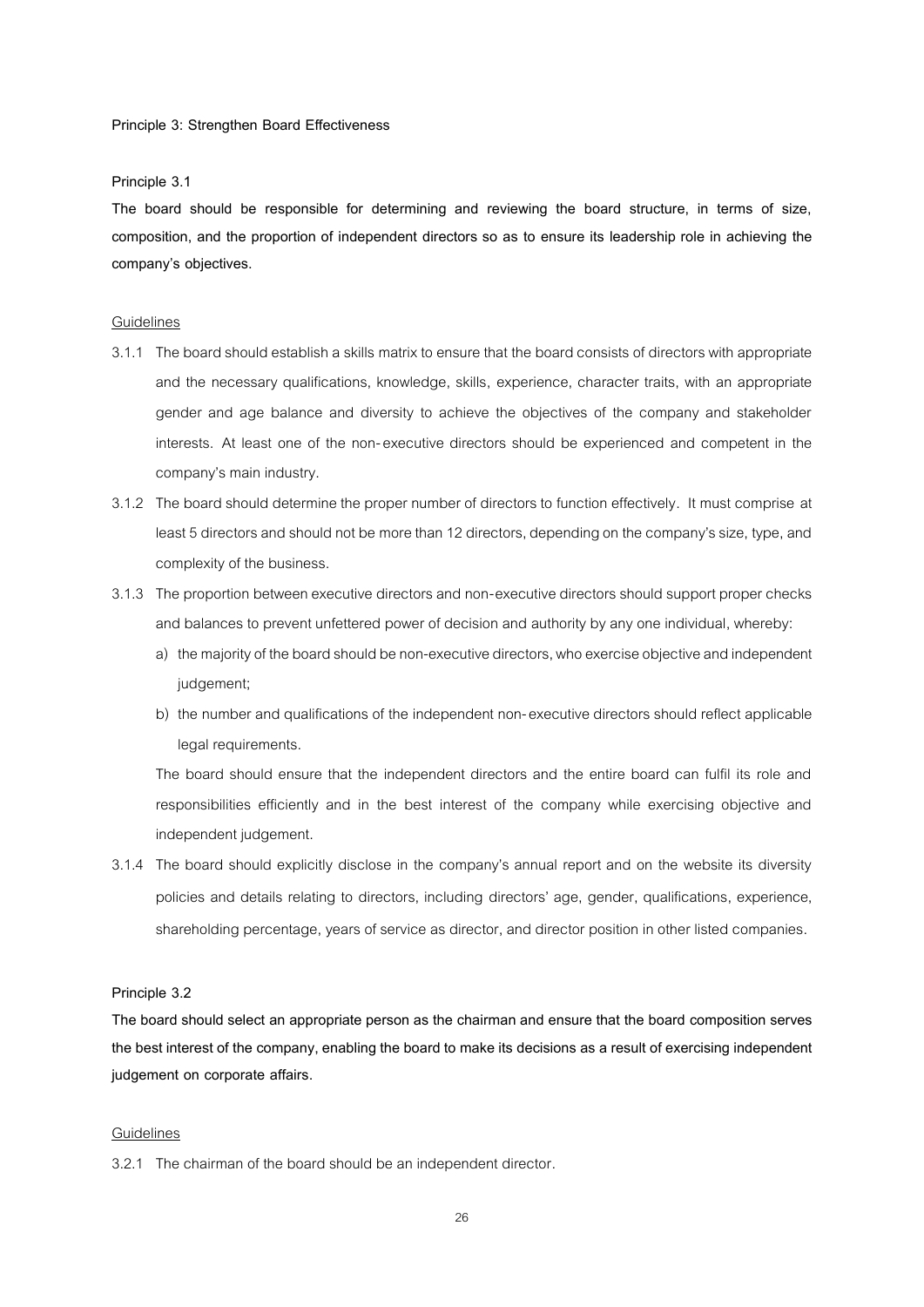- 3.2.2 The chairman's roles and responsibilities are different from those of the chief executive officer. The board should clearly define the roles and responsibilities of both positions. To ensure effective checks and balances of power, the two positions should be held by different individuals.
- 3.2.3 The chairman is responsible for leading the board. The chairman's duties should at least cover the following matters:
	- (1) Oversee, monitor, and ensure that the board efficiently carries out its duties to achieve the company's objectives.
	- (2) Ensure that all directors contribute to the company's ethical culture and good corporate governance.
	- (3) Set the board meeting agenda by discussing with the chief executive officer which important matters should be included.
	- (4) Allocate sufficient time for management to propose topics and for directors to debate important matters thoroughly. Encourage directors to exercise independent judgement in the best interest of the company.
	- (5) Promote a culture of openness and debate through ensuring constructive relations between executive and non-executive directors, and between the board and management.
- 3.2.4 If the roles and responsibilities of the chairman and the chief executive officer are not clearly separated, for instance, when the chairman and the chief executive officer are the same person, the chairman is not an independent director, the chairman and the chief executive officer are family members, or the chairman is a member of the management team or has been assigned a management role, the board should ensure the balance of power and authority of the board and between the board and management by:
	- (1) having the board comprise a majority of independent directors, or
	- (2) appointing a designated independent director to participate in setting the board meeting agenda.
- 3.2.5 The board should establish the policy that the tenure of an independent director should not exceed a cumulative term of nine years from the first day of service. Upon completing nine years, an independent director may continue to serve on the board, subject to the board's rigorous review of his/her continued independence.
- 3.2.6 The board should appoint relevant committees to review specific matters, to screen information, and to recommend action for board approval; however, the board remains accountable for all decisions and actions.
- 3.2.7 The board should disclose the roles and responsibilities of the board and the committees, the number of meetings and the number of directors participating in meetings in the previous year, board and committee performance.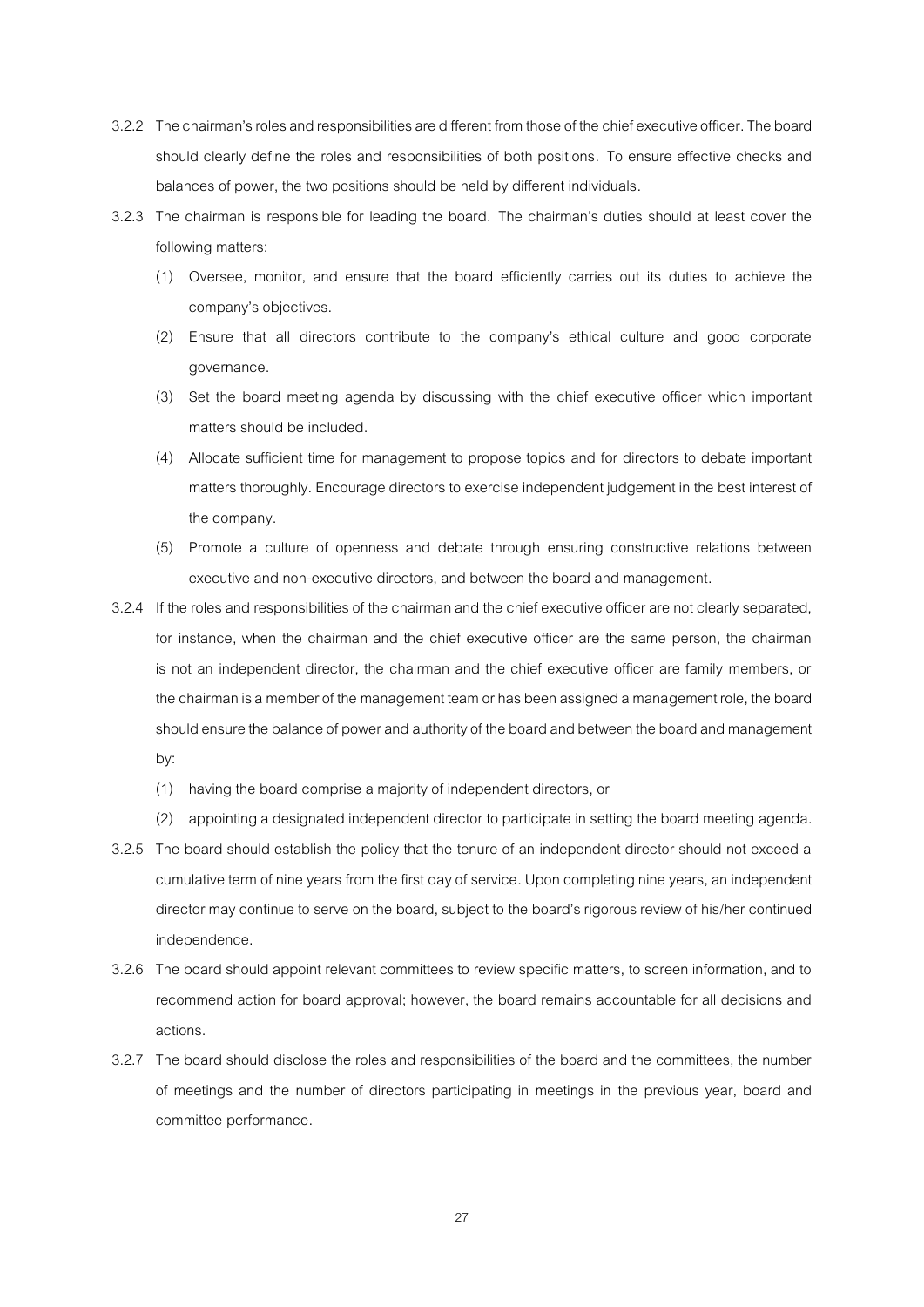#### **Principle 3.3**

**The board should ensure that the policy and procedures for the selection and nomination of directors are clear and transparent resulting in the desired composition of the board.**

### Guidelines

- 3.3.1 The board should establish a nomination committee. The majority of its members and the chairman should be independent directors.
- 3.3.2 The nomination committee should set the nomination criteria and process consistent with the skills matrix approved by the board and ensure that the candidate's profile meets the requirements set out in the skills matrix and nomination criteria. Upon proposal to and approval by the board of a candidate, the candidate is presented to the shareholders' meeting for election and appointment as a director. Shareholders should receive adequate prior notice and sufficient information about candidates up for election at the shareholders' meeting.
- 3.3.3 The nomination committee should present a description of the nomination criteria and process, and role and responsibilities of a particular appointment to the board before nominating new directors. If the nomination committee nominates current directors, their performance should be considered.
- 3.3.4 If the board appoints any person as a consultant tothe nomination committee, relevant information about that consultant should be disclosed in the annual report, including information about independence and conflicts of interest.

#### **Principle 3.4**

**When proposing director remuneration to the shareholders' meeting for approval, the board should consider whether the remuneration structure is appropriate for the directors' respective roles and responsibilities, linked to their individual and company performance, and provide incentives for the board to lead the company in meeting its objectives, both in the short and long term.**

- 3.4.1 The board should establish a remuneration committee with the majority of its members and the chairman being independent directors. The remuneration committee is responsible for setting the remuneration policy.
- 3.4.2 The remuneration of the board should be consistent with the company's strategies and long- term objectives, and reflect the experience, obligations, scope of work, accountability and responsibilities, and contribution of each director. Directors who have additional roles and responsibilities, such as a member of a committee, should be entitled to additional remuneration, comparable to industry practice.
- 3.4.3 Shareholders must approve the board remuneration structure, including level and pay components (both cash-based and non-cash compensation).The board should consider the appropriateness of each pay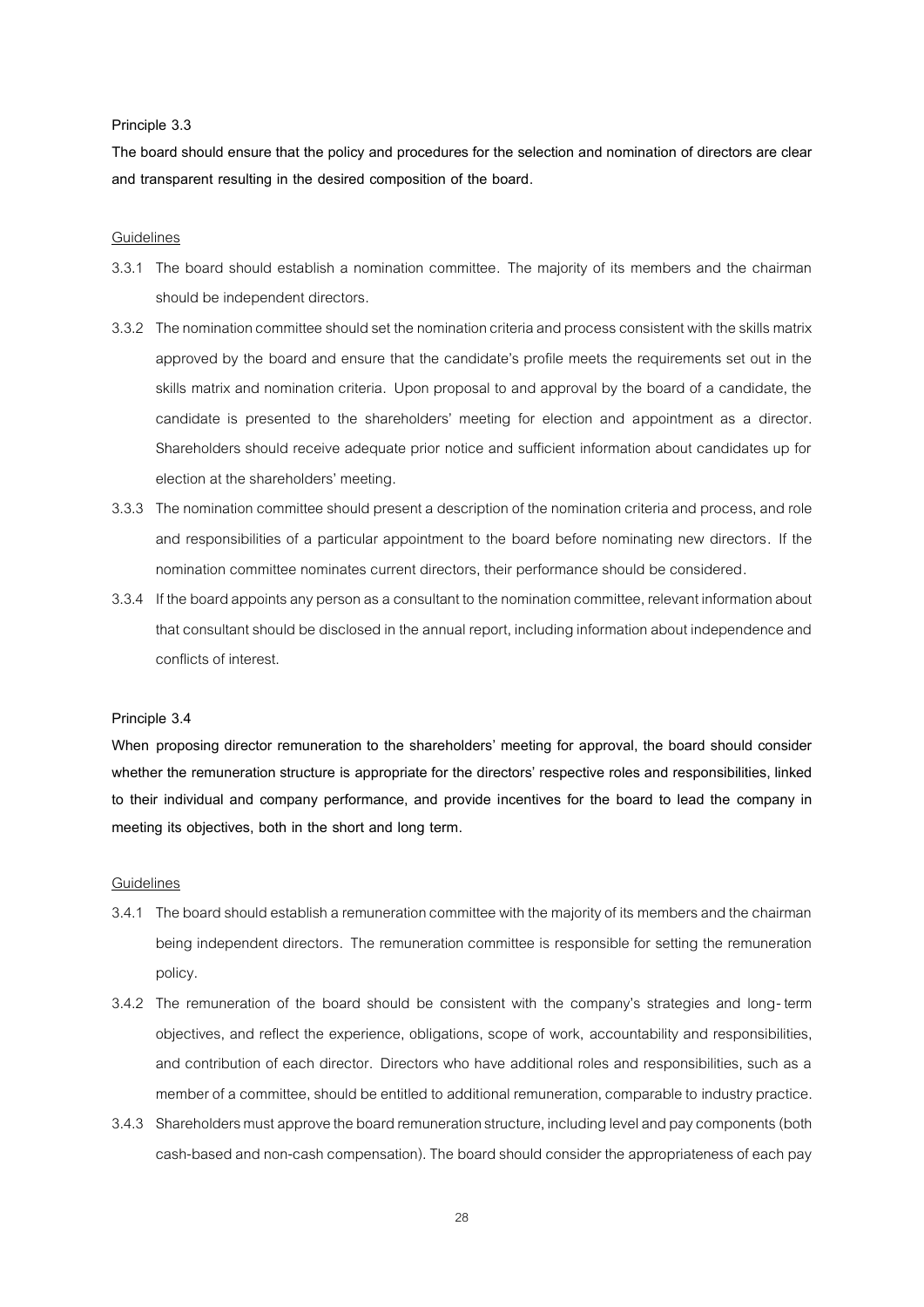component, both in terms of fixed rates (such as retainer feeand attendance fee) and remuneration paid according to the company's performance (such as bonus and rewards). The remuneration should reflect the values that the company creates for shareholders taking a long- term perspective on company performance,and the pay level should not be too high so as to avoid the board excessively focusing on the company's short-term results.

- 3.4.4 The board should disclose the directors' remuneration policy that reflects the duties and responsibilities of each individual, including the pay components and level received by each director. The remuneration disclosed for each director should also include remuneration for what each individual receives from holding directorship at the company's subsidiaries.
- 3.4.5 If the board appoints any person to consult with the remuneration committee, that consultant's information should be disclosed in the annual report, including information regarding independence and any conflicts of interest.

### **Principle 3.5**

**The board should ensure that all directors are properly accountable for their duties, responsibilities and ( in-) actions, and allocate sufficient time to discharge their duties and responsibilities effectively.**

- 3.5.1 The board should ensure that there is a mechanism to support directors in understanding their roles and responsibilities, and the time commitment expected from them.
- 3.5.2 The board should set and publicly disclose criteria limiting the number of director positions directors can hold simultaneously in other companies, and should consider the effectiveness of directors who hold multiple board seats. The number of companies of which a person can simultaneously be a director should be appropriate to the nature and types of businesses involved but should not exceed five listed companies.
- 3.5.3 The board should ensure reporting and public disclosure of directors assuming or holding positions at other companies.
- 3.5.4 The board should ensure that the company's policies prohibit and prevent a director from creating a conflict of interest with the company, including by using the company's assets, information or opportunities for his or her own benefit, as a result of having or taking a director or management position, or having or creating vested interests, both directly and indirectly, in other companies. Information about a director's other directorships and positions should be reported to shareholders, as appropriate.
- 3.5.5 Each director should attend not less than 75 percent of all board meetings in any whole financial reporting year.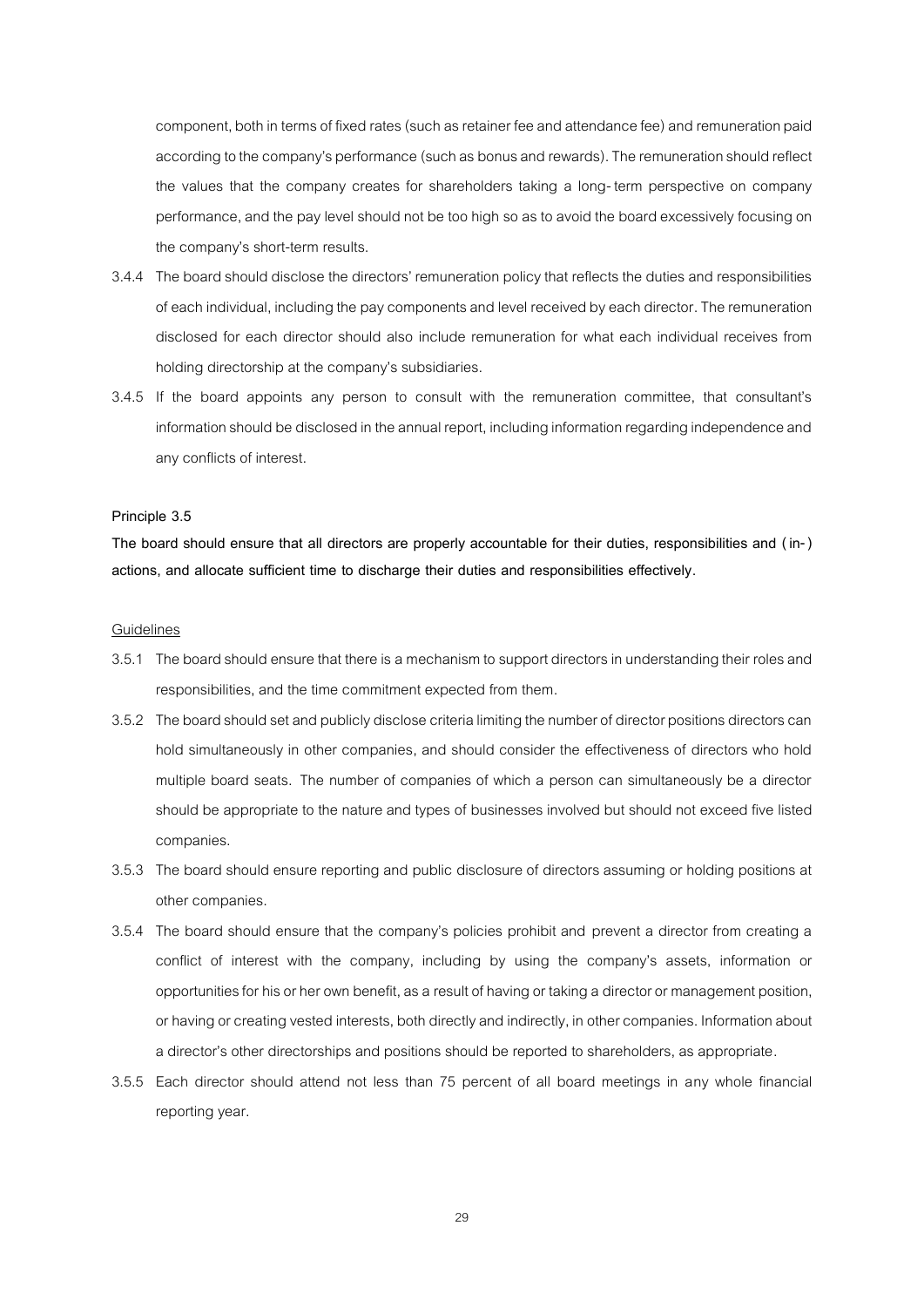#### **Principle 3.6**

**The board should ensure that the company's governance framework and policies extend to and are accepted by subsidiaries and other businesses in which it has a significant investment as appropriate.**

### Guidelines

- 3.6.1 The board should ensure that the company's governance framework and policies extend to its subsidiaries, including written policies relating to:
	- (1) The authority to appoint subsidiary directors, executives, or others with controlling power. Generally, the board should have the authority to appoint those persons, except that for smaller operating subsidiaries, the board may delegate this authority to the chief executive officer.
	- (2) The duties and responsibilities of subsidiary directors, executives and others with controlling power. They are to oversee the subsidiaries' operations to ensure compliance with applicable law and standards, and the subsidiaries' policies. If the company's subsidiary has investors other than the company, the board should require the company'sappointed representative to perform his/her role in the subsidiary's best interest and consistent with the governance framework and policies of the company.
	- (3) The subsidiary's internal control systems are effective and that all transactions comply with relevant law and standards.
	- (4) The integrity and timely disclosure of the material information of the subsidiary, including its financial information, related party transactions, acquisition and disposition of assets and other important transactions, capital increases or decreases, and termination of a subsidiary.
- 3.6.2 For businesses that the company has or plans to hold a significant investment in (such as between 20 percent and 50 percent of shares with voting rights), other than subsidiaries, the board should ensure that shareholder agreements or other agreements are in place to enable the company's performance monitoring and participation in the businesses' management, including for approval of significant transactions and decisions. This is to ensure that the company has sufficient, accurate, and timely information for the preparation of its financial statements that conform with relevant standards.

### **Principle 3.7**

**The board should conduct a formal annual performance evaluation of the board, its committees, and each individual director. The evaluation results should be used to strengthen the effectiveness of the board.**

### **Guidelines**

3.7.1 The board's, committee's and individual directors' performance evaluation should be conducted at least once a year to facilitate consideration and improvement of the board's performance and effectiveness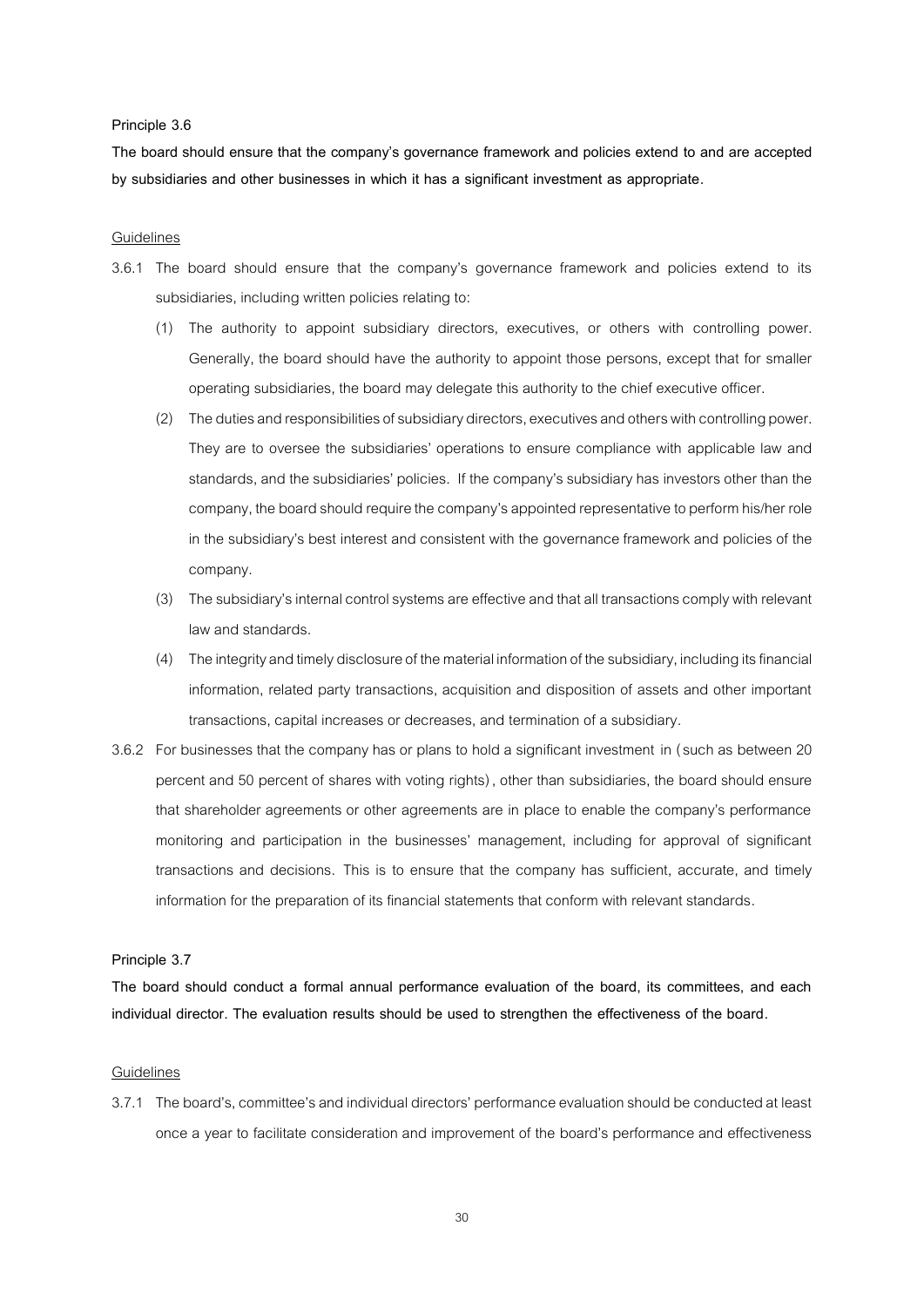and resolution of any problems. Assessment criteria and process for the board's, committees' and directors' performance should be systematically set in advance.

- 3.7.2 The annual assessment of the performance of the board and committees as a whole and on an individual director level should be based on self-evaluation, or alternatively, on cross-evaluation together with selfevaluation. The criteria, process, and results of the evaluation should be disclosed in the annual report.
- 3.7.3 The company should appoint an external consultant to assist in setting guidelines and providing recommendations for a board assessment at least once every three years. This information should be disclosed in the annual report.
- 3.7.4 The evaluation results should be used for ensuring that the directors collectively possess the right combination of knowledge, skills, and experience.

#### **Principle 3.8**

**The board should ensure that the board and each individual director understand their roles and responsibilities, the nature of the business, the company's operations, relevant law and standards, and other applicable obligations. The board should support all directors in updating and refreshing their skills and knowledge necessary to carry out their roles on the board and board committees.** 

## Guidelines

- 3.8.1 The board should ensure that newly appointed directors receive a formal and proper induction and all information relevant to their responsibilities and performing their duties, including details about the company's objectives, the nature of the business, and the company's operations.
- 3.8.2 The board should ensure that directors regularly receive sufficient and continuous training and knowledge development.
- 3.8.3 The board should have knowledge and understanding of relevant law and standards, and other applicable obligations, risk factors, and the company's business environment. The board should receive accurate, timely and clear information, including timely and regular updates.
- 3.8.4 The board should disclose in the annual report training and knowledge development of the board.

#### **Principle 3.9**

**The board should ensure that it can perform its duties effectively and have access to accurate, relevant and timely information. The board should appoint a company secretary with necessary qualifications, knowledge, skills, and experience to support the board in performing its duties.**

### Guidelines

3.9.1 The board's meeting schedule and agenda should be set in advance and each director should receive sufficient notice to ensure attendance.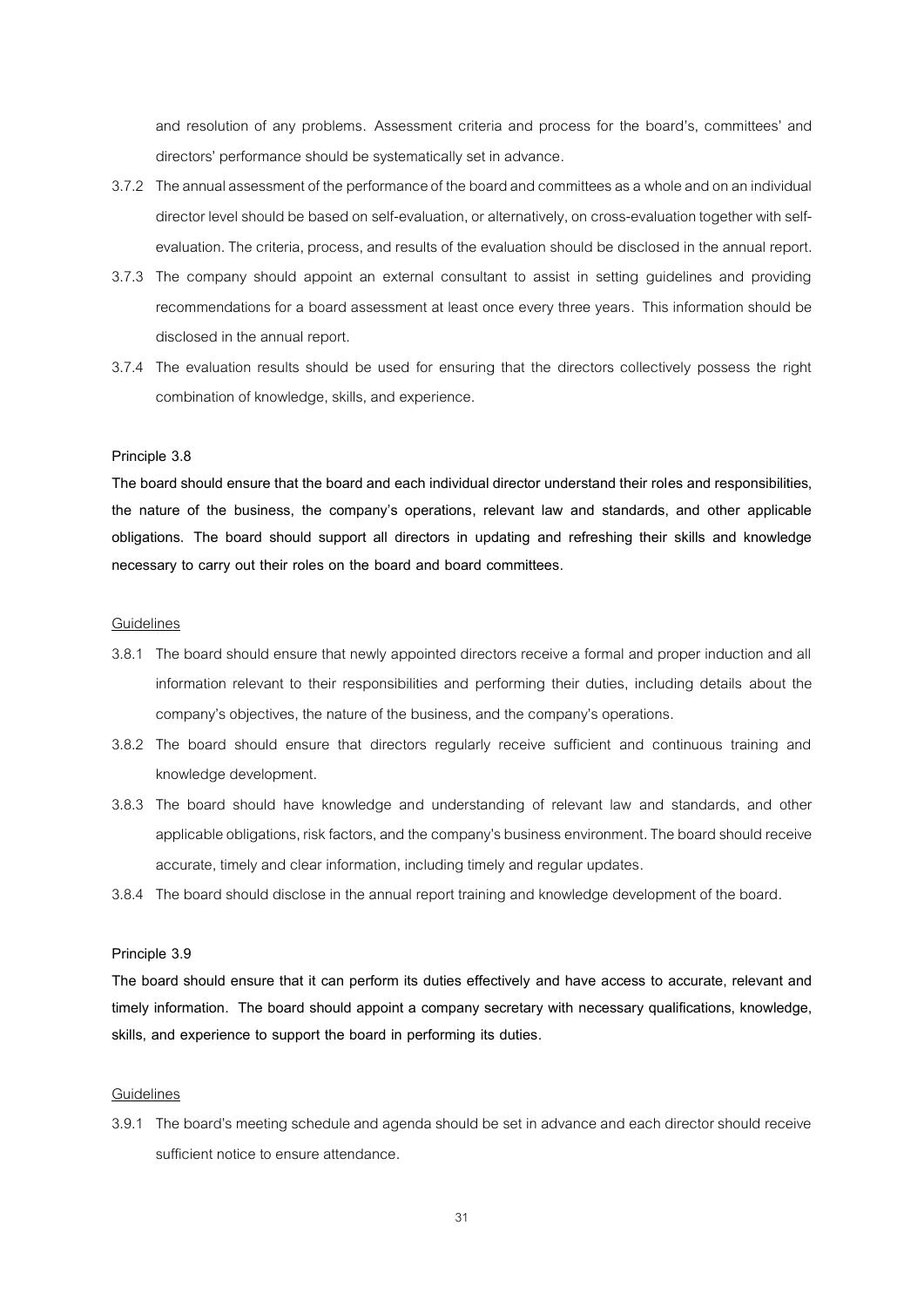- 3.9.2 The number of board meetings should be appropriate to the obligations and responsibilities of the board and nature of the business, but the board should meet at least six times per financial year. If the board meetings are not held monthly, the board should receive a report on the company's performance for the months in which the board does not hold a board meeting, so that it can monitor management and company performance continuously and promptly.
- 3.9.3 The board should have a mechanism that allows each board member and management to propose the inclusion of relevant items on the meeting agenda.
- 3.9.4 Meeting documents should be sent to each director at least five business days before the meeting.
- 3.9.5 The board should encourage the chief executive officer to invite key executives to attend board meetings to present details on the agenda items related to matters that they are directly responsible for, and to allow the board to gain familiarity with keyexecutives and assist succession planning.
- 3.9.6 The board should have access to accurate, relevant, timely and clear information required for their respective roles from the chief executive officer, company secretary, or designated executive. If necessary to discharge their responsibilities, the board may seek independent professional advice at the company's expense.
- 3.9.7 Non-executive directors should be able to meet, as necessary, among themselves without the management team to debate their concerns and report the outcome of their meeting to the company's chief executive officer.
- 3.9.8 The board should appoint a company secretary with the necessary qualifications, knowledge, skills, and experience for performing his/her duties, including providing advice on corporate governance, legal, regulatory and administrative requirements, preparing board meetings and other important documents, supporting board meetings, and coordinating the implementation of board resolutions. The board should disclose the qualifications and experience of the company secretary in its annual report and on the company's website.
- 3.9.9 The company secretary should receive ongoing training and education relevant to performing his/her duties. The company secretary is also encouraged to enrol on a company secretary certified programme.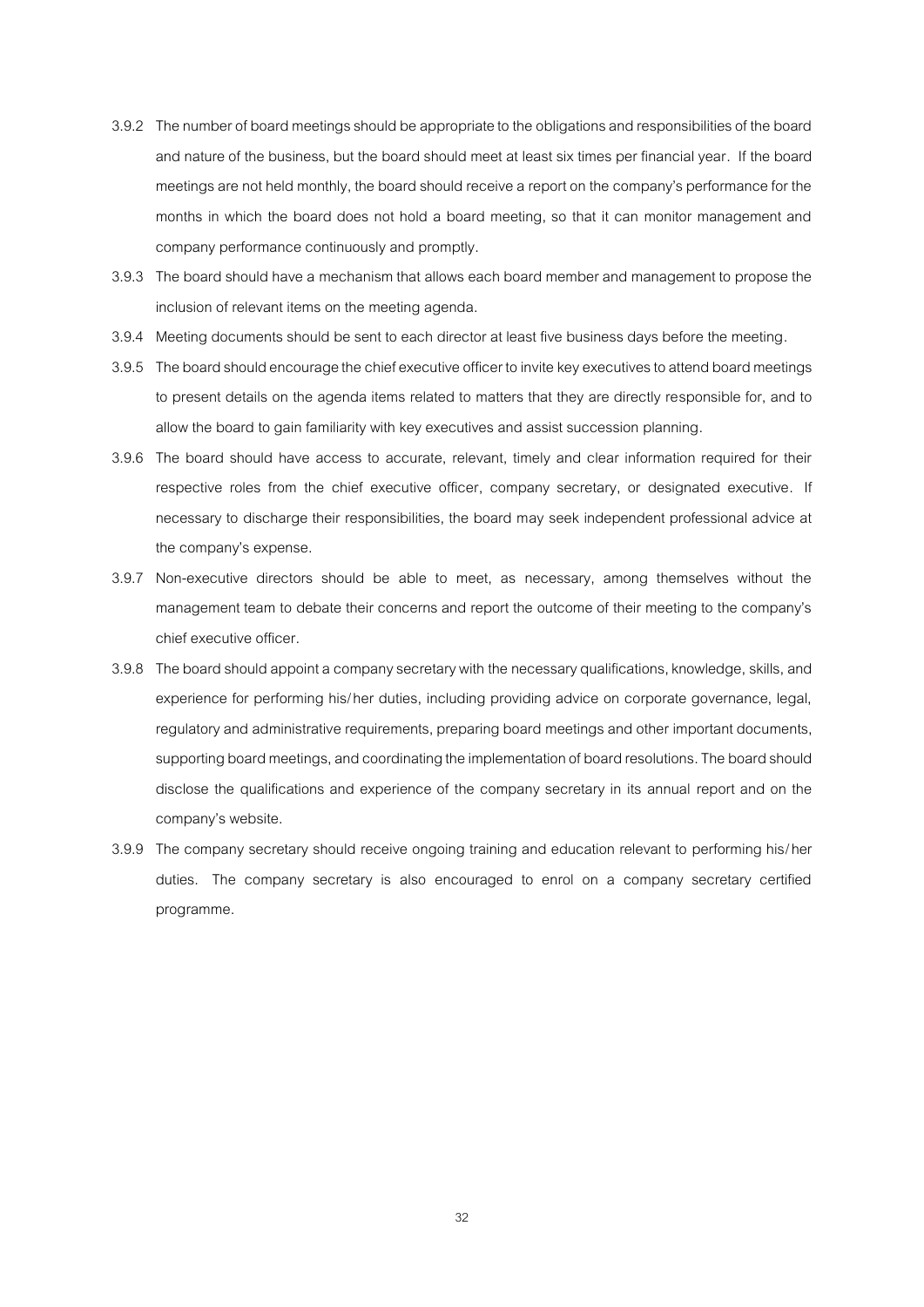**Principle 4: Ensure Effective CEO and People Management**

### **Principle 4.1**

**The board should ensure that a proper mechanism is in place for the nomination and development of the chief executive officer and key executives to ensure that they possess the knowledge, skills, experience, and characteristics necessary for the company to achieve its objectives.**

#### Guidelines

- 4.1.1 The board should establish, or assign the nomination committee to establish, the criteria and procedures for nomination and appointment of the chief executive officer.
- 4.1.2 The board should ensure that the chief executive officer appoints knowledgeable, skilled, and experienced key executives. The board or the nomination committee together with the chief executive officer should establish the criteria and procedures fornomination and appointment of key executives.
- 4.1.3 To ensure business continuity, the board should ensure that development and succession plans for the chief executive officer and key executives are in place. The board should annually request reporting on the implementation of the development and succession plans from the chief executive officer.
- 4.1.4 The board should promote continuous development and education of the chief executive officer and key executives that is relevant to their roles.
- 4.1.5 The board should establish set clear policies and guidelines for the chief executive officer and key executives serving or wishing to serve as a director in other companies. The policies should set out permissible appointments and the permissible number of companies in which they are allowed to simultaneously serve as a director.

#### **Principle 4.2**

**The board should ensure that an appropriate compensation structure and performance evaluation are in place.**

- 4.2.1 The board should ensure that the compensation structure rewards individual performance, incentivises the chief executive officer, key executives, employees and staff at all levels to act in support of the company's objectives and values, and fosters long-term commitment by aligning incentives with future company performance through:
	- (1) appropriate combination of salary and other short-term compensation (such as bonus), and longterm compensation (such as employee stock ownership plan participation),
	- (2) ensure that the individual total compensation takes into account industry standards and company performance, and
	- (3) predetermined and communicated performance evaluation criteria.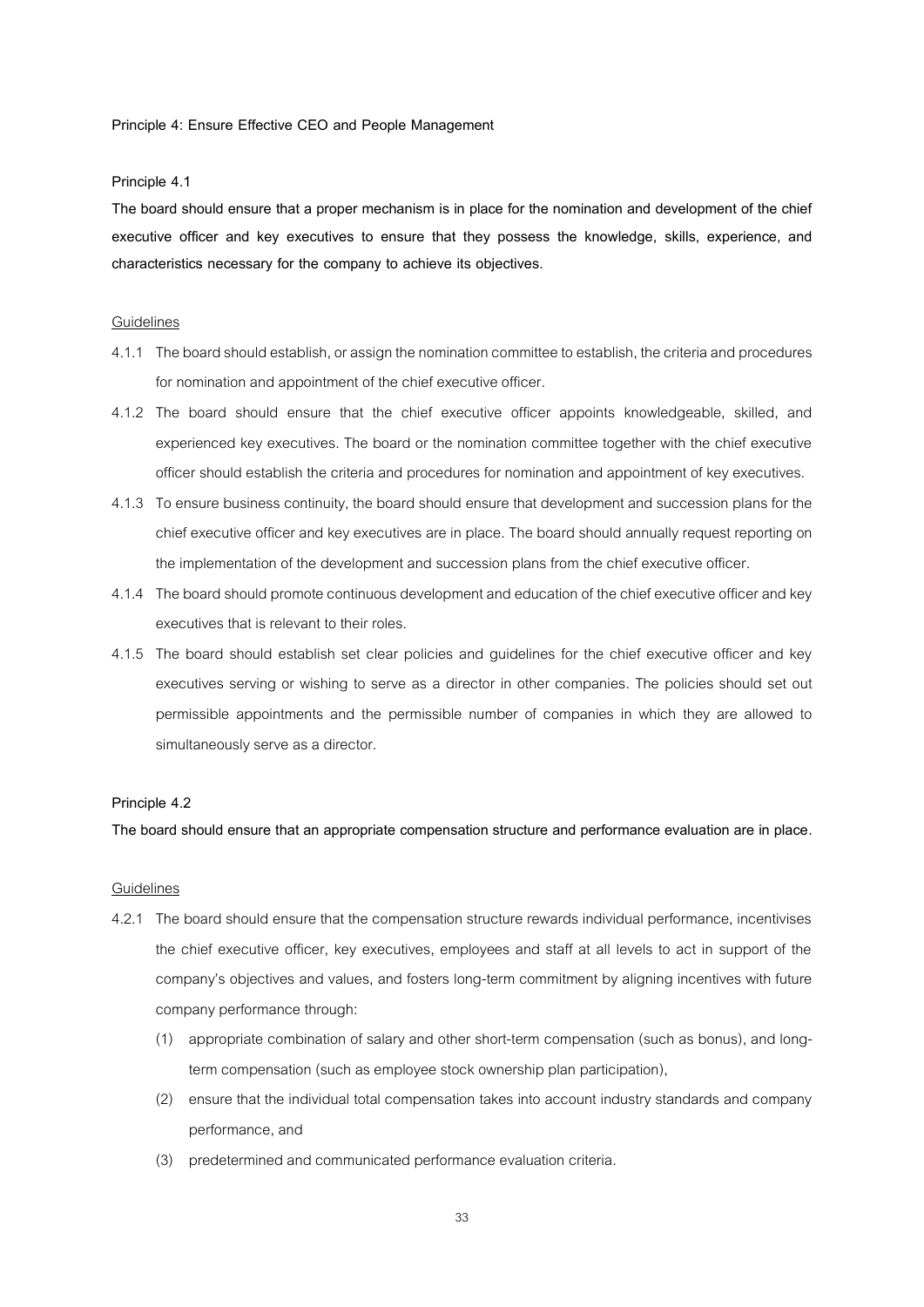- 4.2.2 Non-executive directors are responsible for determining the total compensation of, and performance evaluation criteria for the chief executive officer. The non-executive directors should:
	- (1) ensure that the chief executive officer's performance evaluation is based on pre-determined criteria that have been communicated to the chief executive officer in advance. The performance evaluation criteria should incentivise the chief executive officer to perform his/ her duties in support of the company's objectives, values, and long-term sustainable value creation,
	- (2) perform, or delegate to the remuneration committee, theannual performance evaluation of the chief executive officer. The chairman or a designated senior director should communicate the results (including development areas) of the performance evaluation to the chief executive officer.
	- (3) approve total annual compensation of the chief executive officer, taking into consideration the performance of the chief executive officer and other relevant factors.
- 4.2.3 The board should approve the performance evaluation criteria and overall compensation structure of key executives. In addition, the board should ensure that the chief executive officer evaluates the performance of key executives based on clear and predetermined performance evaluation criteria.
- 4.2.4 The board should ensure that clear and predetermined performance evaluation criteria are in place for all employees and staff throughout the company.

### **Principle 4.3**

**The board should consider its responsibilities in the context of the company's shareholder structure and relationships, which may impact the management and operation of the company.** 

#### Guidelines

- 4.3.1 The board should understand the company's shareholder structure and relationships, and consider their impact on the control over the company, including written and non-written family agreements, shareholder agreements, or group company policies.
- 4.3.2 The board should ensure that the company's shareholder structure and relationships do not affect the board's exercise of its duties and responsibilities, including in relation to succession planning, in the best interest of the company.
- 4.3.3 The board should oversee that information is properly disclosed when there are any conditions that have an impact on the control over the company.

#### **Principle 4.4**

**The board should ensure the company has effective human resources management and development programmes to ensure that the company has adequate staffing and appropriately knowledgeable, skilled, and experienced employees and staff.**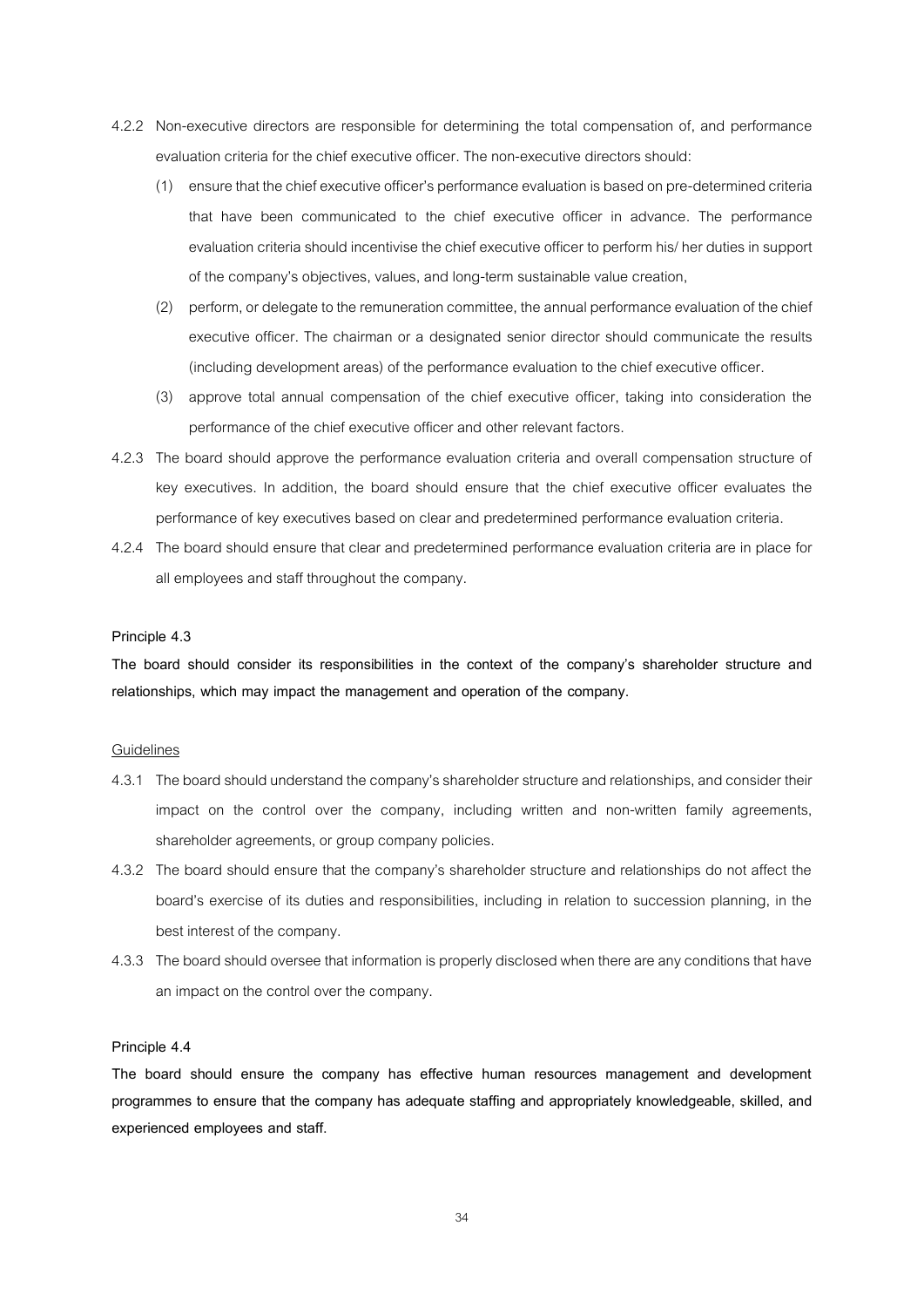- 4.4.1 The board should ensure that the company is properly staffed, and that human resources management aligns with the company's objectives and furthers sustainable value creation. All employees and staff must receive fair treatment.
- 4.4.2 The board should ensure that the company establishes a provident fund or other retirement plan, and require management to implement a training and development programme for employees and staff that promotes financial literacy, including on retirement savings, and educates employees and staff on life path investments that are suitable for their age and risk appetite.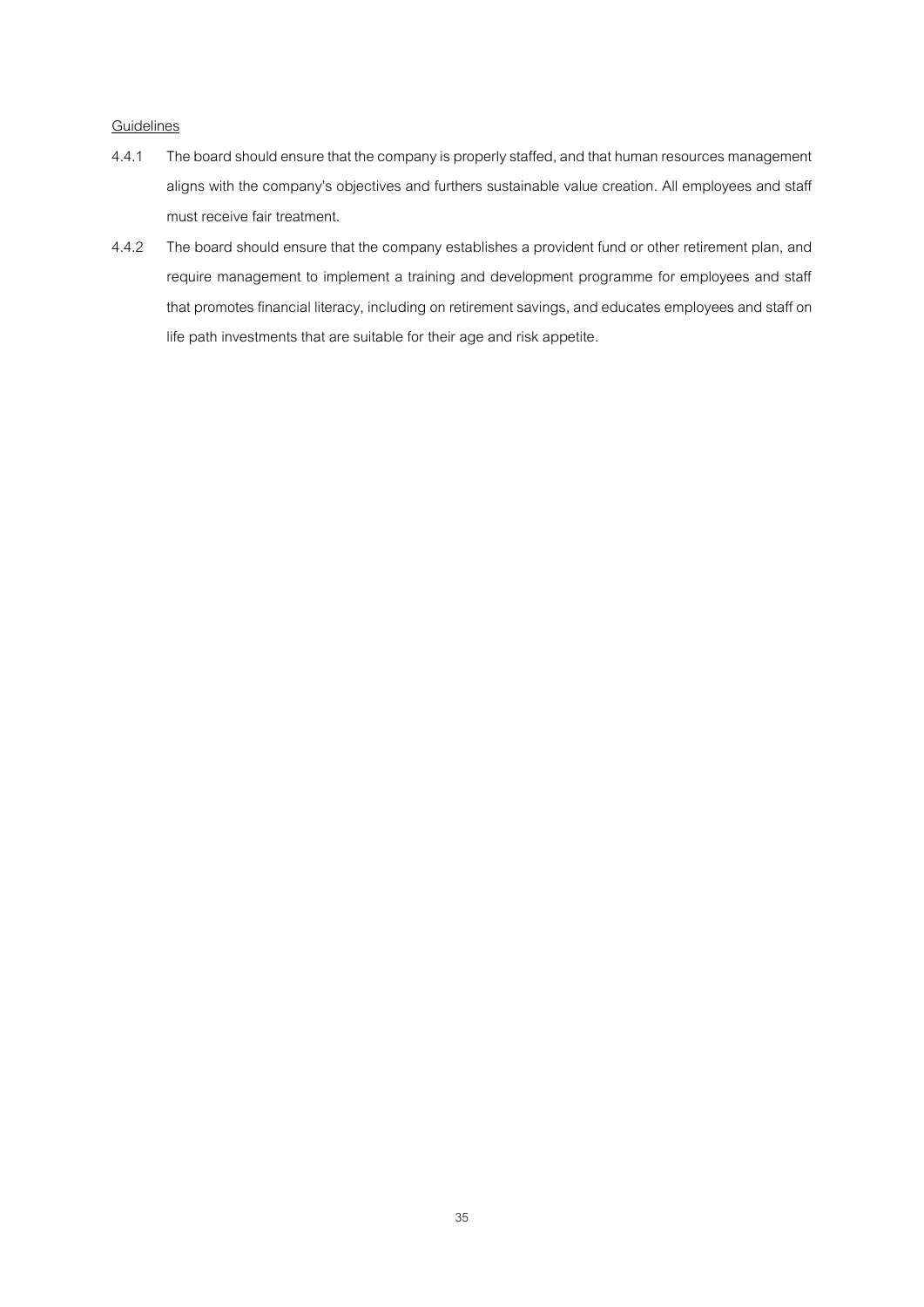**Principle 5: Nurture Innovation and Responsible Business**

#### **Principle 5.1**

**The board should prioritise and promote innovation that creates value for the company and its shareholders together with benefits for its customers, other stakeholders, society, and the environment, in support of sustainable growth of the company**.

#### Guidelines

- 5.1.1 The board should prioritise and promote a corporate culture that embraces innovation and ensure management's inclusion of innovation in corporate strategy, operational development planning, and operation monitoring.
- 5.1.2 The board should nurture innovation that enhances long-term value creation for the business in a changing environment. Such innovation may include designing innovative business models, products and services, promoting research, improving production and operation processes, and collaborating with partners.

#### *Explanation*

*Innovation should create benefits for the company, customers, business partners, the community, society and the environment. In addition, innovation should not facilitate or result in unethical, noncompliant or illegal conduct by individuals or the company.*

### **Principle 5.2**

**The board should encourage management to adopt responsible operations, and incorporate them into the company's operations plan. This is to ensure that every department and function in the company adopts the company's objectives, goals, and strategies, applying high ethical, environmental and social standards, and contributes to the sustainable growth of the company.**

- 5.2.1 The board should encourage management to ensure that the company's operations reflect the companywide implementation of high ethical, environmental and social standards and ensure that appropriate company-wide policies and procedures are implemented to further the company's objectives, goals and strategies in support of sustainable value creation. Policies and procedures for running the business fairly and respecting and adhering to stakeholders' rights should at least cover:
	- (1) Responsibilities to employees, staff, and workers at least by adhering to applicable law and standards and providing fair treatment and respect for human rights, including a fair level of remuneration and other benefits, a level of welfare that is not less than the legal limit (but can be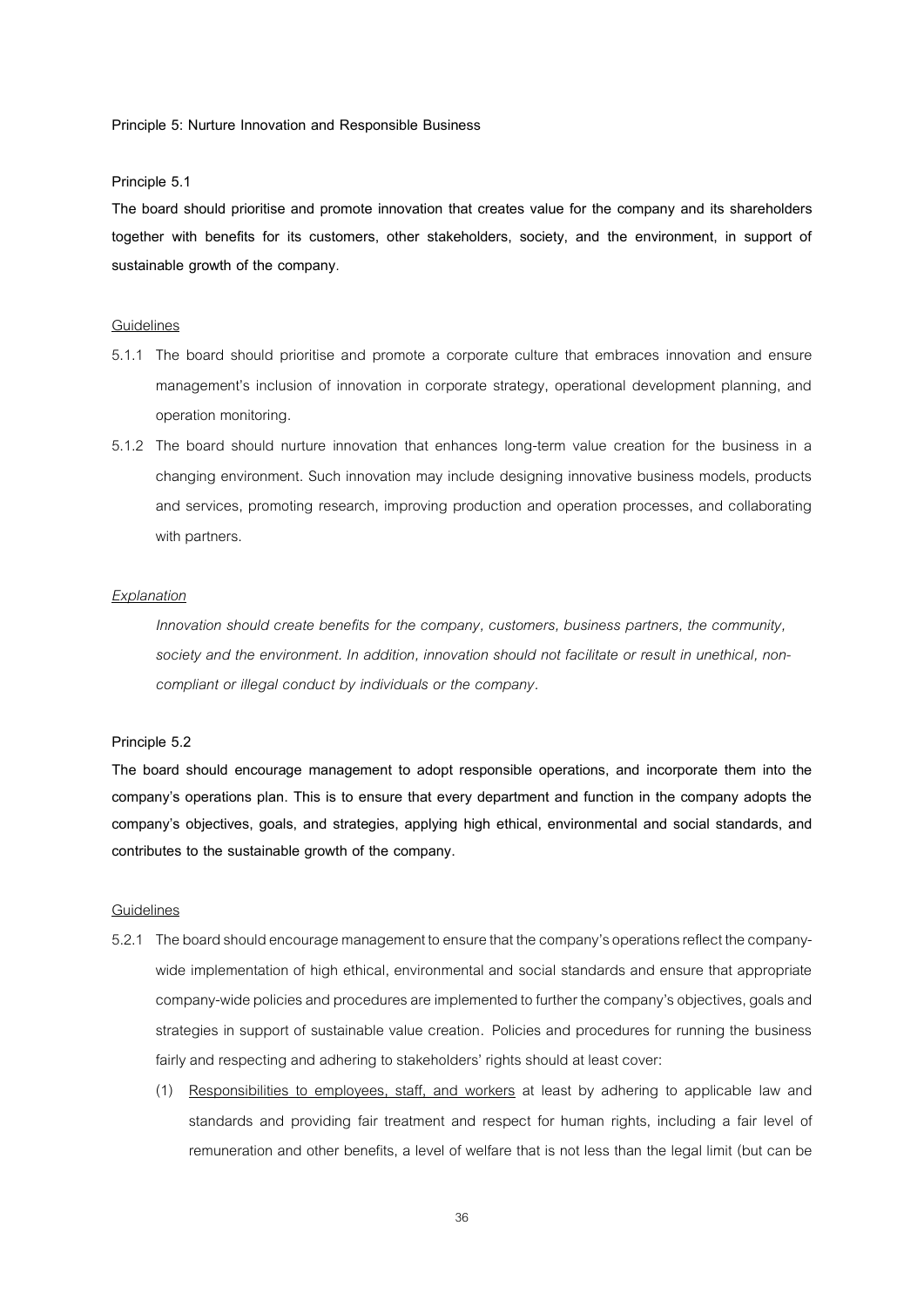over the legal limit where appropriate), health care, non-discrimination and safety in the workplace, access to relevant training, potential skills development and advancement.

- (2) Responsibilities to customers at least by adhering to applicable law and standards, considering impact on health, safety of products and services, customer information security, sales conduct, after-sales service throughout the lifespan of products and services, and following up on customer satisfaction measurements to improve the quality of products and services. In addition, advertising and public relations should promote responsible consumption and must be done responsibly, avoiding taking advantage of or misleading customers, or causing misunderstanding about the products and services offered by the company.
- (3) Responsibilities to business partners by engaging in and expecting fair procurement and contracting, including fair contract or agreement conditions, providing access to training, developing potential and enhancing production and service standards in line with applicable law and standards, and expecting and supervising business partners to respect human rights, social and environmental responsibilities, and treat their employees, staff, and workers fairly including ensuring that business partners have implemented sustainable and values-based business policies and procedures.
- (4) Responsibilities to the community by applying business knowledge and experience to develop and follow up on the success of projects that can concretely add value to the community while respecting community interests.
- (5) Responsibilities to the environment by preventing, reducing and managing negative impact on the environment from all aspects of the company's operations, including in the context of raw material use, energy use, water use, renewable resources use, rehabilitating the diversity of biology, waste management, and greenhouse gas emissions.
- (6) Fair competition by promoting ethical business conduct and not using anti-competitive practices to gain or protect a market position.
- (7) Anti-fraud and corruption by ensuring that the company complies with applicable anti-fraud and corruption law and standards, and implements,announcesand reports on anti-fraud and corruption policies and practices to the public, including on its participation in private sector anti-corruption initiatives and certification programmes. The board should encourage the company to collaborate with other companies and business partners to establish and implement anti-fraud and corruption measures.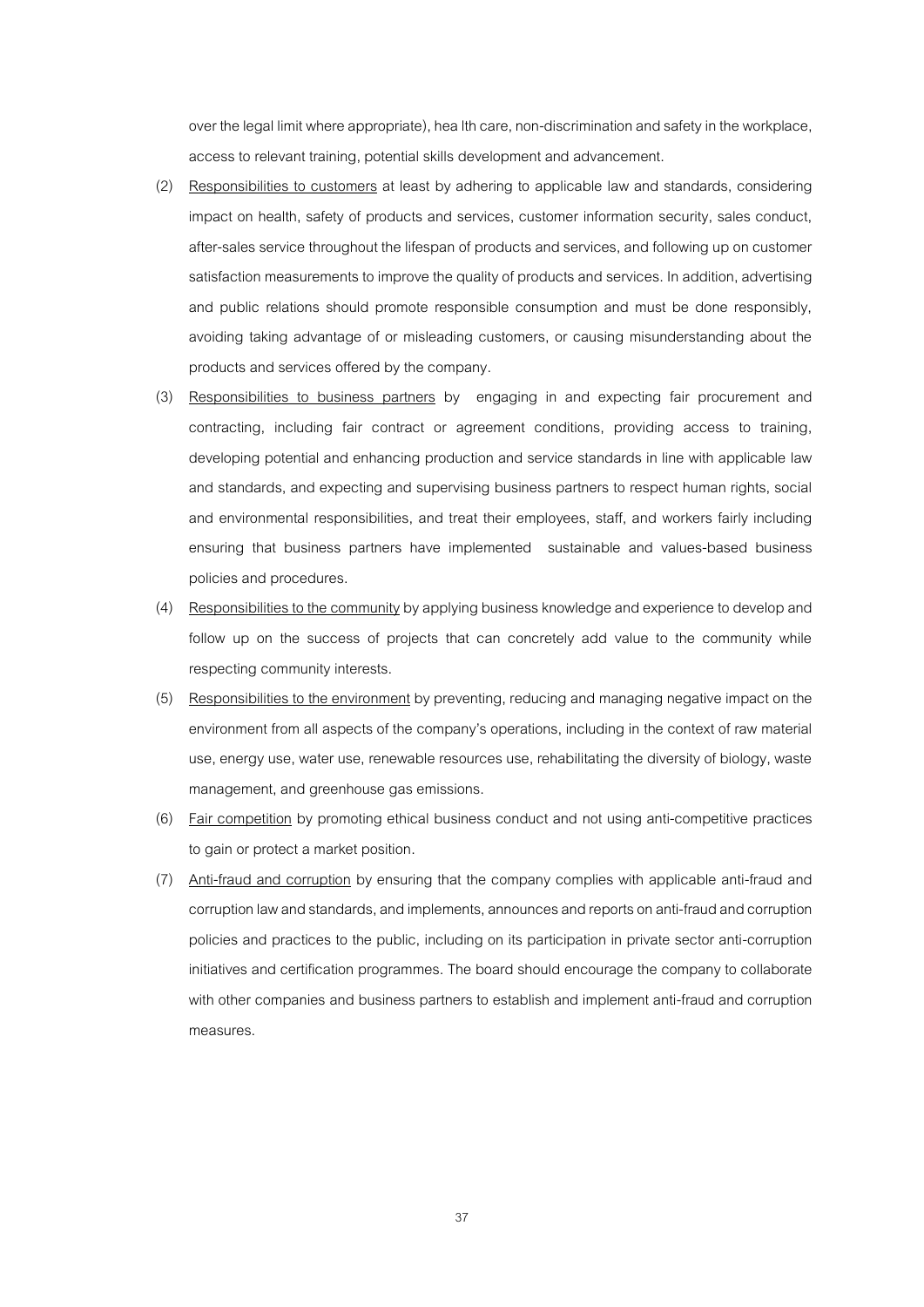#### **Principle 5.3**

**The board should ensure that management allocates and manages resources efficiently and effectively throughout all aspects of the value chain to enable the company to meet its objectives.**

### Guidelines

- 5.3.1 The board should have a thorough understanding of the company's resource needs to support its business model, and how available resources correlate.
- 5.3.2 The board should have a thorough understanding of how the business model affects resources optimisation in support of ethical, responsible, and overall sustainable value creation.
- 5.3.3 The board should ensure that management continuously reviews, adapts, and develops the company's use and optimisation of resources, considering internal and external factors to meet the company's objectives.

#### *Explanation*

*The types of resources that the company should consider include financial capital, manufactured capital, intellectual capital, human capital, social and relationship capital, and natural capital.*

### **Principle 5.4**

**The board should establish a framework for governance of enterprise IT that is aligned with the company's business needs and priorities, stimulates business opportunities and performance, strengthens risk management, and supports the company's objectives.**

### Guidelines

- 5.4.1 The board should ensure that the company has an IT resource allocation policy that ensures adequate and optimal investment in and allocation of IT resources.
- 5.4.2 The board should ensure that the company's risk management includes IT risk management.
- 5.4.3 The board should ensure that IT security policies and procedures are in place.

### *Explanation*

*A company's governance of enterprise IT should cover:*

- *(1) Compliance with relevant law and standards.*
- *(2) An information security system to safeguard against unauthorised access to information, measures to maintain the integrity of relevant data and ensure availability of critical data.*
- *(3) Consideration of IT risks and risk mitigation policies, plans, and measures. For example, business continuity management, IT security, incident management, and IT asset management.*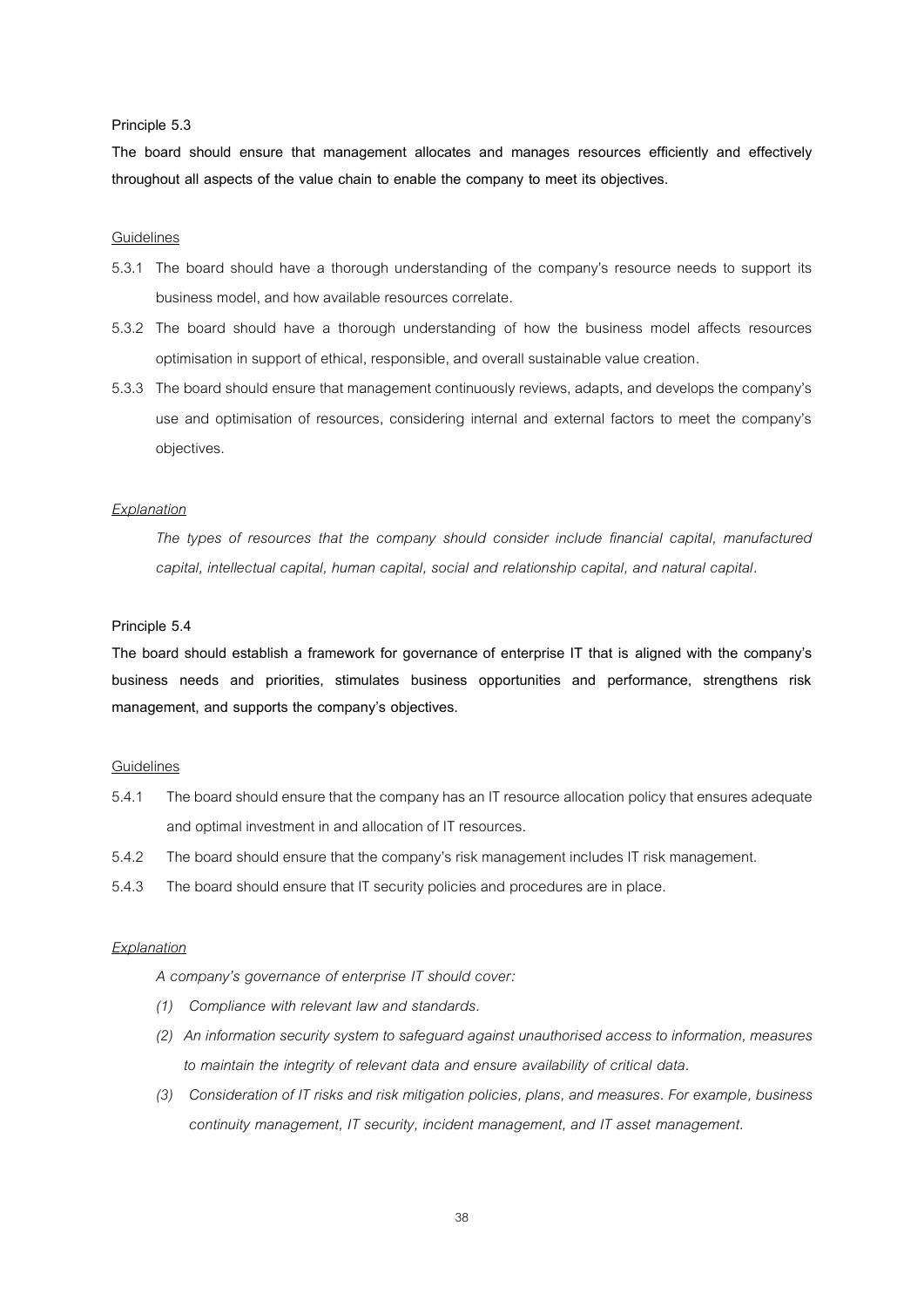*(4) Proper allocation and management of IT resources, including criteria to identify IT priorities, that takes into consideration the company's business model.*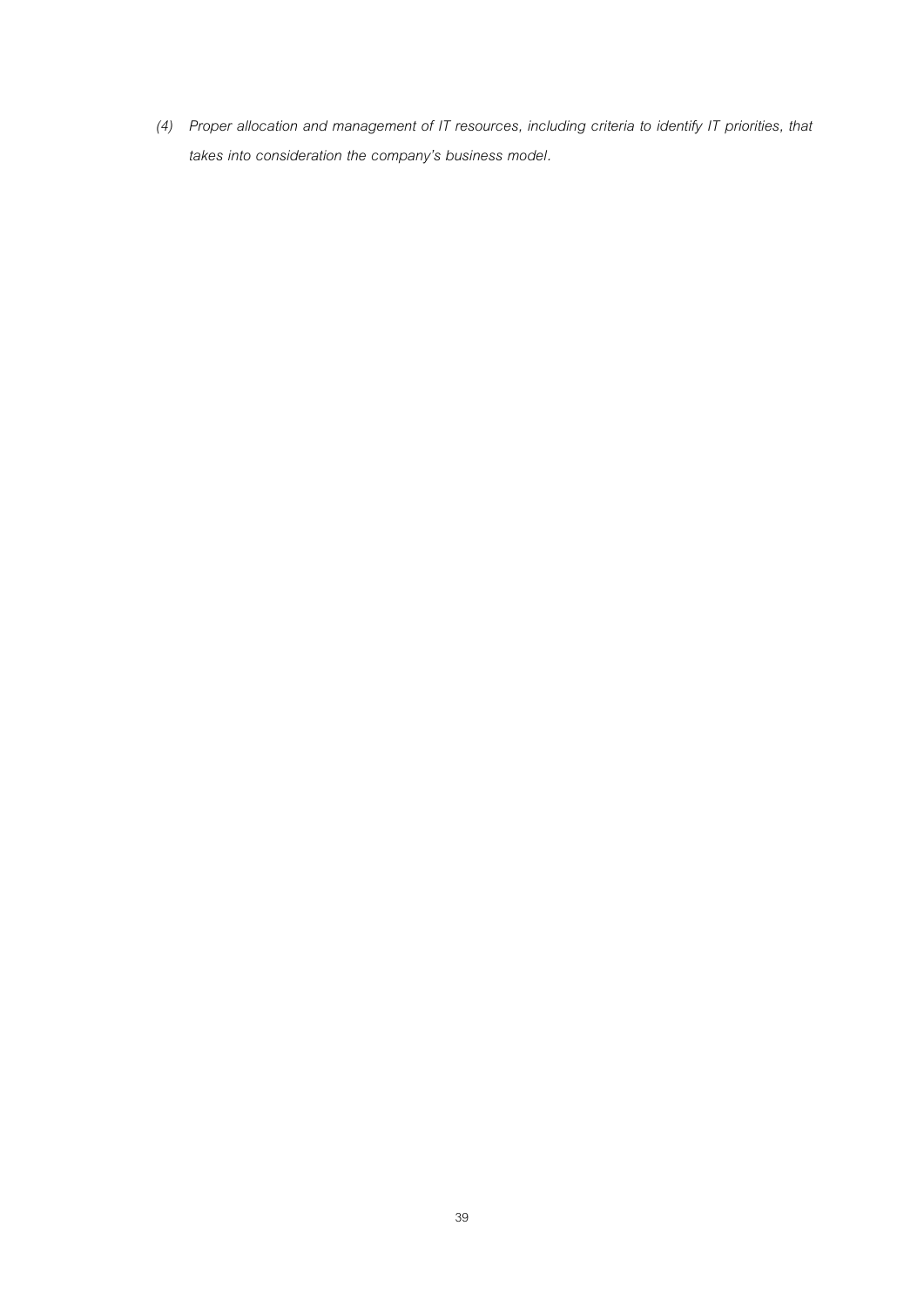**Principle 6: Strengthen Effective Risk Management and Internal Control**

**Principle 6.1**

The Board should ensure that the company has effective and appropriate risk management and internal control **systems that are aligned with the company's objectives, goals and strategies and comply with applicable law and standards**.

#### Guidelines

- 6.1.1 The board should be aware of and understand the nature and scope of the company's principal and substantial risks and should approve the risk appetite of the company.
- 6.1.2 The board should ensure the establishment and implementation of risk management policies that are consistent with the company's goals, objectives, strategies and risk appetite. The risk management policies should support identification and prioritisation of early warning signals of material risks. The risk management policies should be reviewed regularly, such as annually.
- 6.1.3 The board should ensure that the company's principal and substantial risks are identified through consideration of internal and external factors.
- 6.1.4 The board should ensure that the impact and likelihood of identified risks are assessed and prioritised, and that suitable risk mitigation strategies and plans are in place.
- 6.1.5 Considering the size and nature of the company, the board may establish a risk management committee or assign responsibility to the audit committee to assist the board in its oversight functions related to guidelines nos.  $6.1.1 - 6.1.4$ .
- 6.1.6 The board should regularly monitor the effectiveness of the company's risk management.
- 6.1.7 The board has to ensure and monitor that the company complies with relevant and applicable law and standards, whether domestic, international or foreign.
- 6.1.8 In assessing the effectiveness of the company's internal controls and risk management, the board should consider the results of internal controls and risk management at its subsidiaries and businesses in which it has a significant investment (between 20 percent to 50 percent of shares with voting rights).

### *Explanation*

- *1. For guideline no. 6.1.3, relevant principal and substantial risk categories include strategic, operational, financial, compliance, reputational, environmental, social and ethical risks.*
- *2. For guideline no. 6.1.4, risk response examples are tolerate, treat, terminate, and transfer.*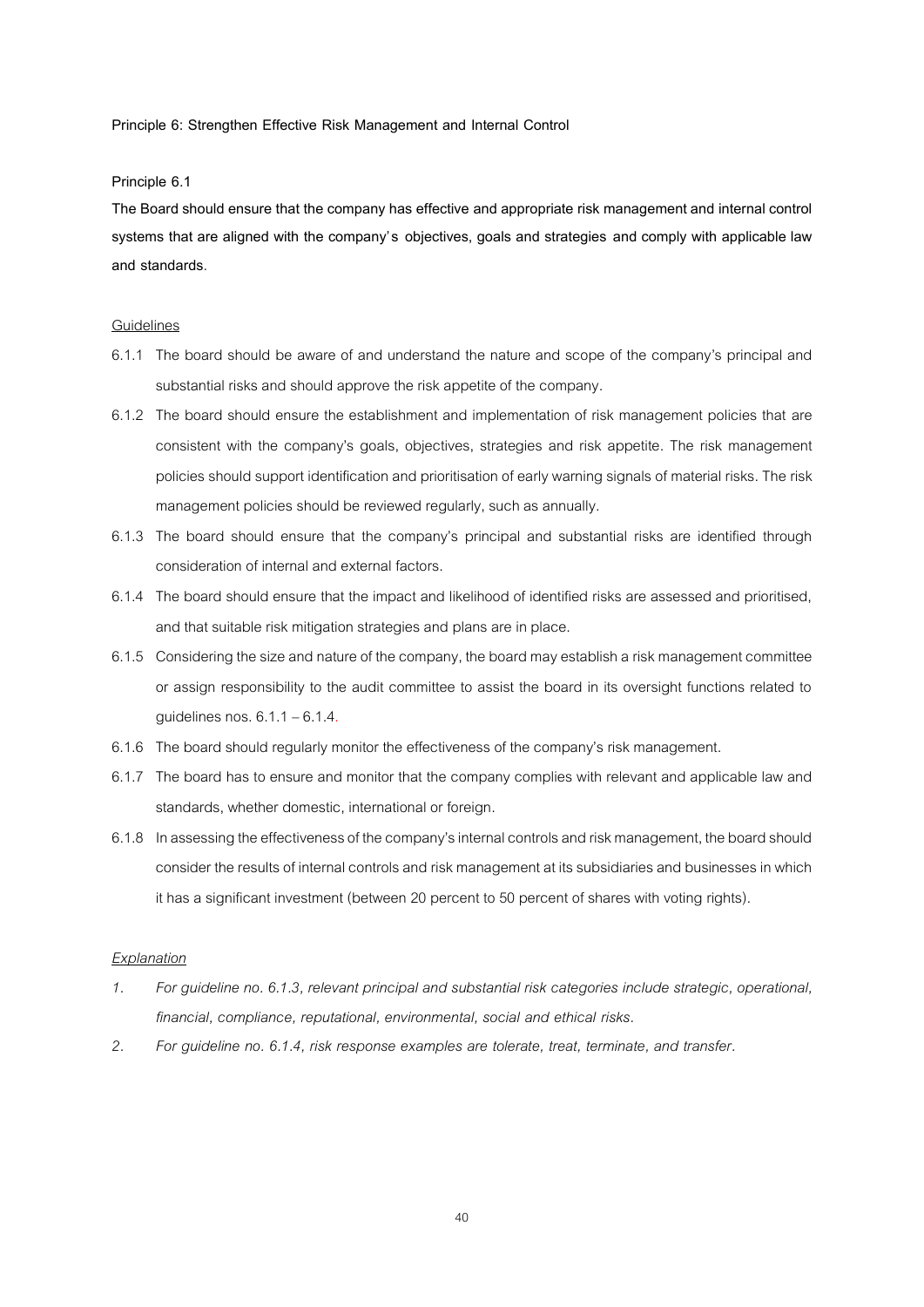#### **Principle 6.2**

**The board shall establish an audit committee that can act effectively and independently.**

- 6.2.1 The board shall establish an audit committee that comprises at least three directors, all of whom must be independent directors, with required qualifications, and comply with applicable legal requirements, including those promulgated by the Securities and Exchange Commission and Stock Exchange of Thailand.
- 6.2.2 The board should clearly set out in writing the audit committee's duties and responsibilities, and include at least the following:
	- (1) Review the company's financial reports for accuracy and completeness.
	- (2) Review the company's internal control and internal audit systems to ensure that they are suitable and effective.
	- (3) Review the company's operations to ensure compliance with all relevant and applicable law and standards.
	- (4) Review internal auditor's independence, and approve the appointmentand termination of the head of the internal audit function. Outsourcing of the internal audit function has to be reviewed for independence and approved by the audit committee.
	- (5) Review, select, and recommend to the board for nomination and shareholder approval an independent party to be the company's external auditor, consider and recommend the auditor's remuneration, and hold a meeting with the external auditor without the presence of management at least once a year.
	- (6) Review related party transactions and other transactions that may create conflicts of interest, to ensure that they comply with applicable law, are reasonable, and carried out in the best interest of the company.
	- (7) Review the company's compliance with private sector's anti-corruption and certification programmes, including the Collective Action Coalition Against Corruption' s Self-Evaluation Tool.
- 6.2.3 The board should ensure that procedures are established that allow the audit committee to fulfil its duties and responsibilities, including by having access to management, employees and staff, professional advisers (such as external auditor), and information relevant and necessary to perform their duties.
- 6.2.4 The board should ensure the designation of an internal auditor or establish an independent internal audit function that is responsible for reviewing and improving the effectiveness of the risk management and internal control systems, and reporting review results to the audit committee. The result of the internal audit review must be disclosed in the company's annual report.
- 6.2.5 The audit committee should express its opinion on the adequacy of the company's internal control and risk management systems, and disclose its opinion in the company's annual report.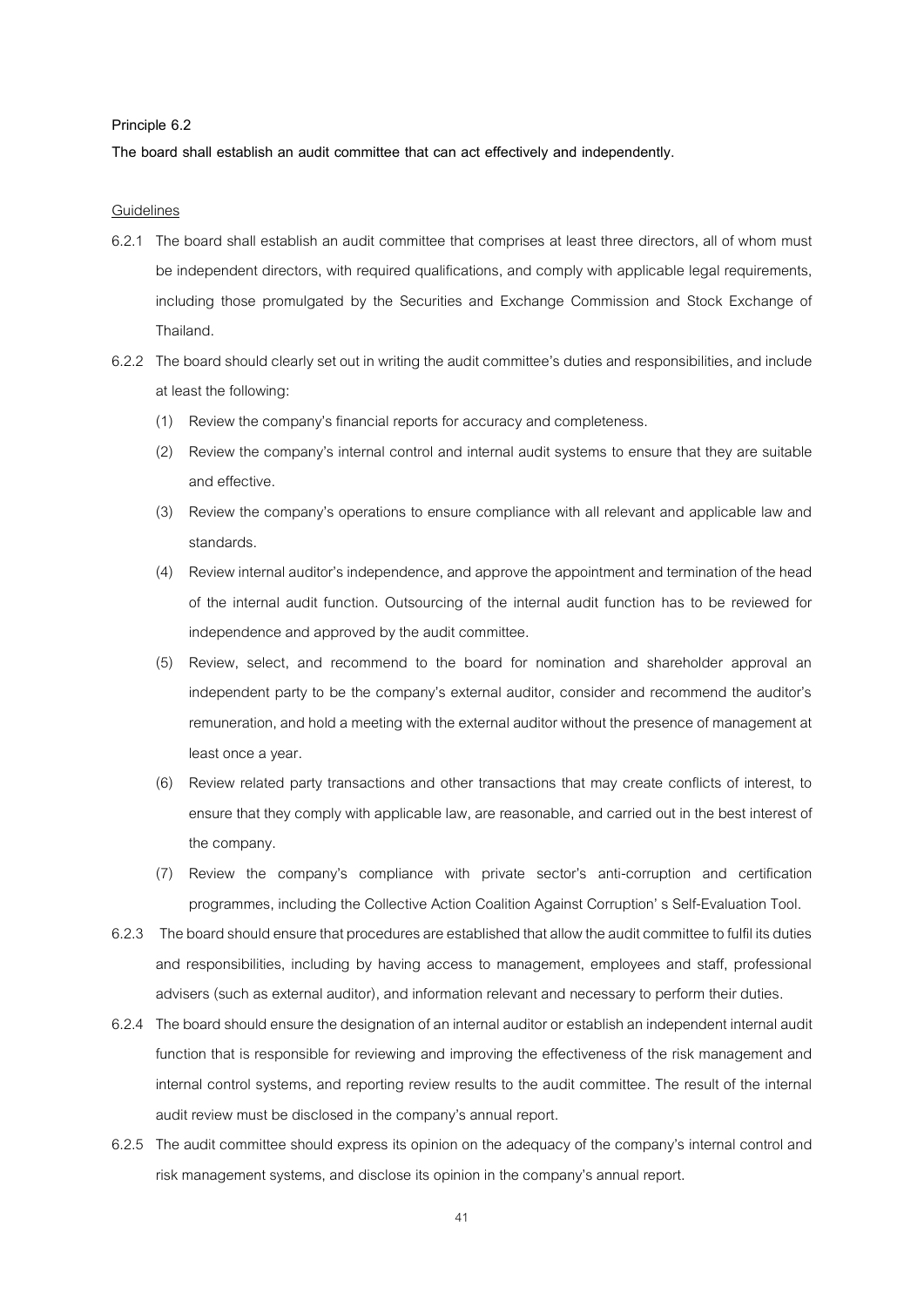#### **Principle 6.3**

**The board should manage and monitor conflicts of interest that might occur between the company, management, directors, and shareholders. The board should also prevent the inappropriate use of corporate assets, information, and opportunities, including preventing inappropriate transactions with related parties.**

#### **Guidelines**

- 6.3.1 The board should establish an information security system, including appropriate policies and procedures, to protect confidentiality, integrity, and availability of business information, including market-sensitive information. The board should monitor the implementation of the information security policies and procedures and the adherence to confidentiality requirements by insiders, including directors, executives, employees and staff, and professional advisers, such as legal or financial advisers.
- 6.3.2 The board should ensure management and monitoring of conflict of interest situations and transactions. The board should adopt an ethics and conflicts of interest policy consistent with applicable law and standards (including fiduciary duties), and establish clear guidelines and procedures for disclosure and decision-making in conflict of interest situations.For example, any party who has a vested interest in a particular transaction, should disclose that interest, and not be involved in the decision-making.
- 6.3.3 The board should set requirements for all directors to report conflicts of interest in relation to any meeting agenda item at least before consideration of the matter at the meeting and record the reported conflict of interest in the meeting minutes. The board should also ensure that all directors that have a conflict of interest in relation to an agenda item abstain from being present for discussion of or voting on that agenda item.

#### **Principle 6.4**

**The board should establish a clear anti-corruption policy and practices (including communication and staff training), and strive to extend its anti-corruption efforts to stakeholders.**

#### **Guidelines**

6.4.1 The board should ensure company-wide awareness and implementation of the company's anticorruption policy and practices, and compliance with applicable law and standards.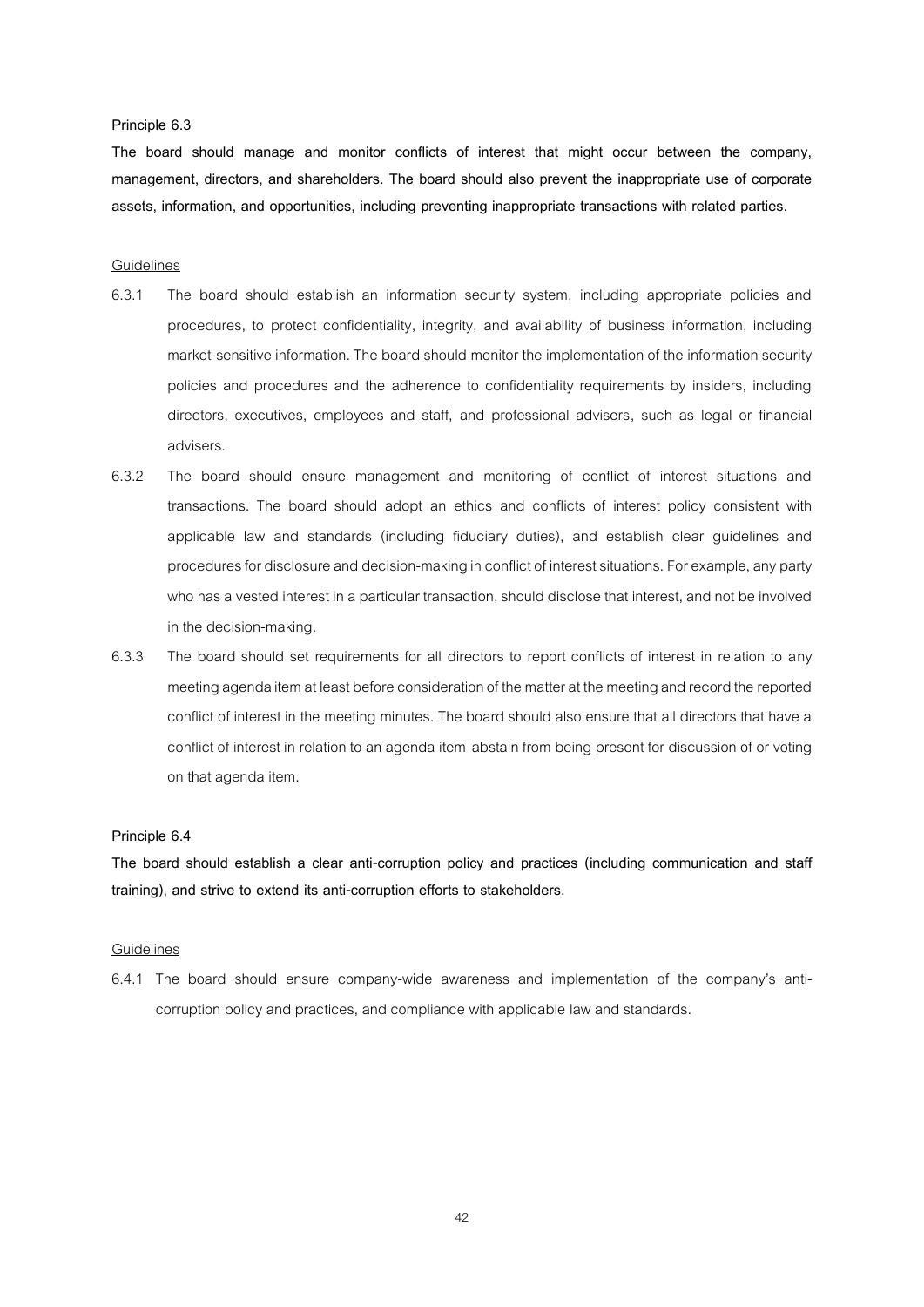### **Principle 6.5**

**The board should establish a mechanism for handling complaints and whistleblowing.** 

- 6.5.1 The board should oversee that an effective mechanism is in place to record, track, resolve, and report complaints and feedback. The board should ensure the availability of convenient complaint channels (more than one), and that stakeholders are made aware through the company's website or annual report ofall channels available for complaints.
- 6.5.2 The board should ensure that the company has a clear whistleblowing policy, including designated whistleblowing channels for reporting of suspected wrongdoing, such as through the company's website, e-mail, designated independent directors or the audit committee. The board should ensure proper and effective handling of whistleblowing complaints, including the investigation, any remedial action, and reporting to the board.
- 6.5.3 The board should ensure that whistleblowers are protected from retaliation as a result of their good faith whistleblowing activities.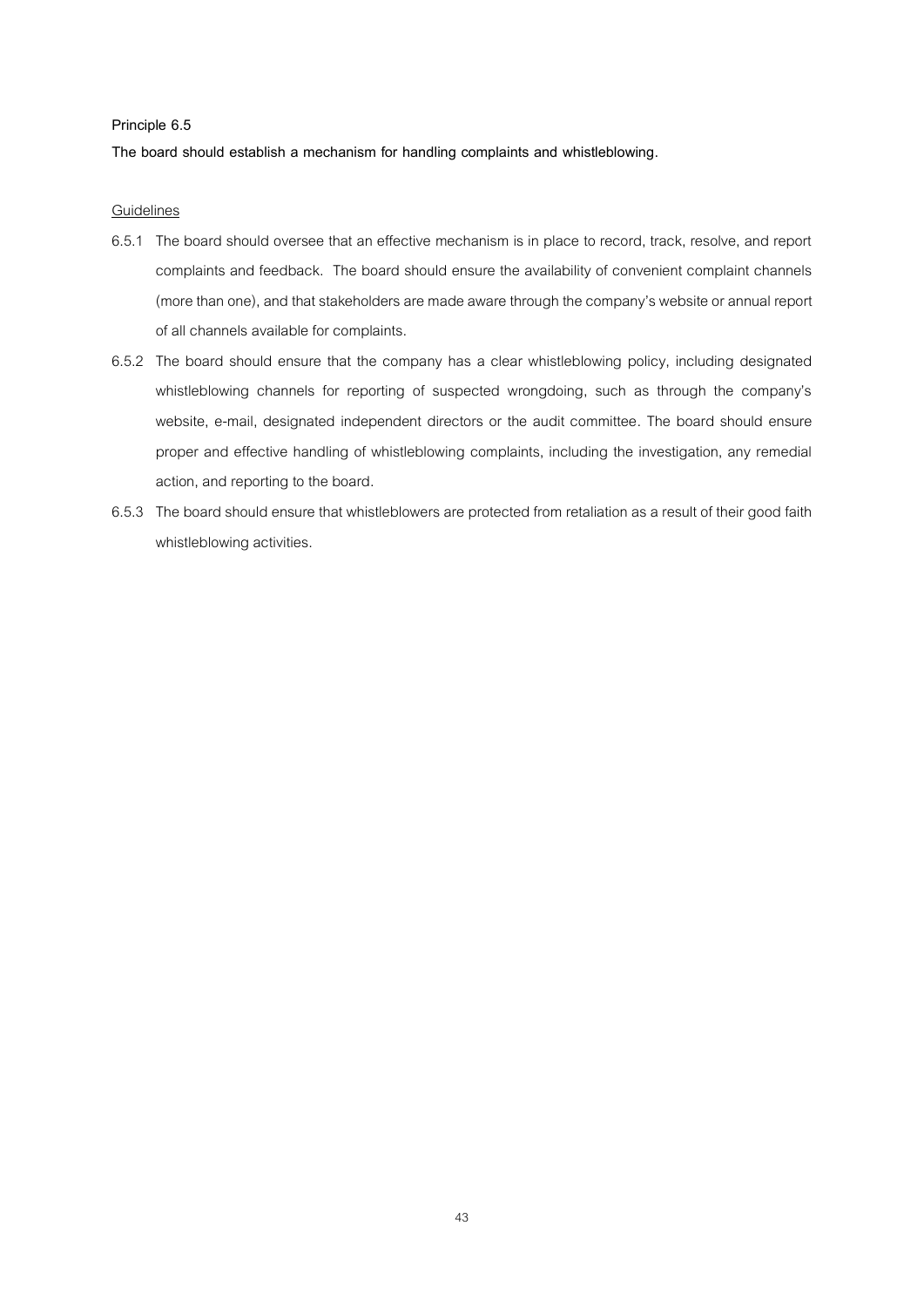### **Principle 7: Ensure Disclosure and Financial Integrity**

### **Principle 7.1**

**The board must ensure the integrity of the company's financial reporting system and that timely and accurate disclosure of all material information regarding the company is made consistent with applicable requirements.** 

### **Guidelines**

- 7.1.1 The board should ensure that any person (including chief financial officer, accountant, internal auditor, company secretary, Investors Relation officer) involved in the preparation and disclosure of any information of the company has relevant knowledge, skills and experience, and that sufficient resources, including staffing, are allocated.
- 7.1.2 When approving information disclosures, the board should consider all relevant factors, including for periodic financial disclosures:
	- (1) The evaluation results of the adequacy of the internal control system.
	- (2) The external auditor's opinions on financial reporting, observations on the internal control system, and any other observations through other channels.
	- (3) The audit committee's opinions.
	- (4) Consistency with objectives, strategies and policies.
- 7.1.3 The board should ensure that information disclosures (including financial statements, annual reports, and Form 56-1) reflect the company's financial status and performance accurately and fairly. The board should promote the inclusion of the Management Discussion and Analysis (MD&A) in quarterly financial reports in order to provide to investors more complete and accurate information about the company's true financial status, performance and circumstances.
- 7.1.4 For disclosures related to any individual director, that director should ensure the accuracy and completeness of the information disclosed by the company, including of shareholders' information and any shareholders' agreement.

### **Principle 7.2**

**The board should monitor the company's financial liquidity and solvency.**

### Guidelines

7.2.1 The board should ensure that management regularly monitors, evaluates and reports on the company's financial status. The board and management should ensure that any threats to the company's financial liquidity and solvency are promptly addressed and remedied.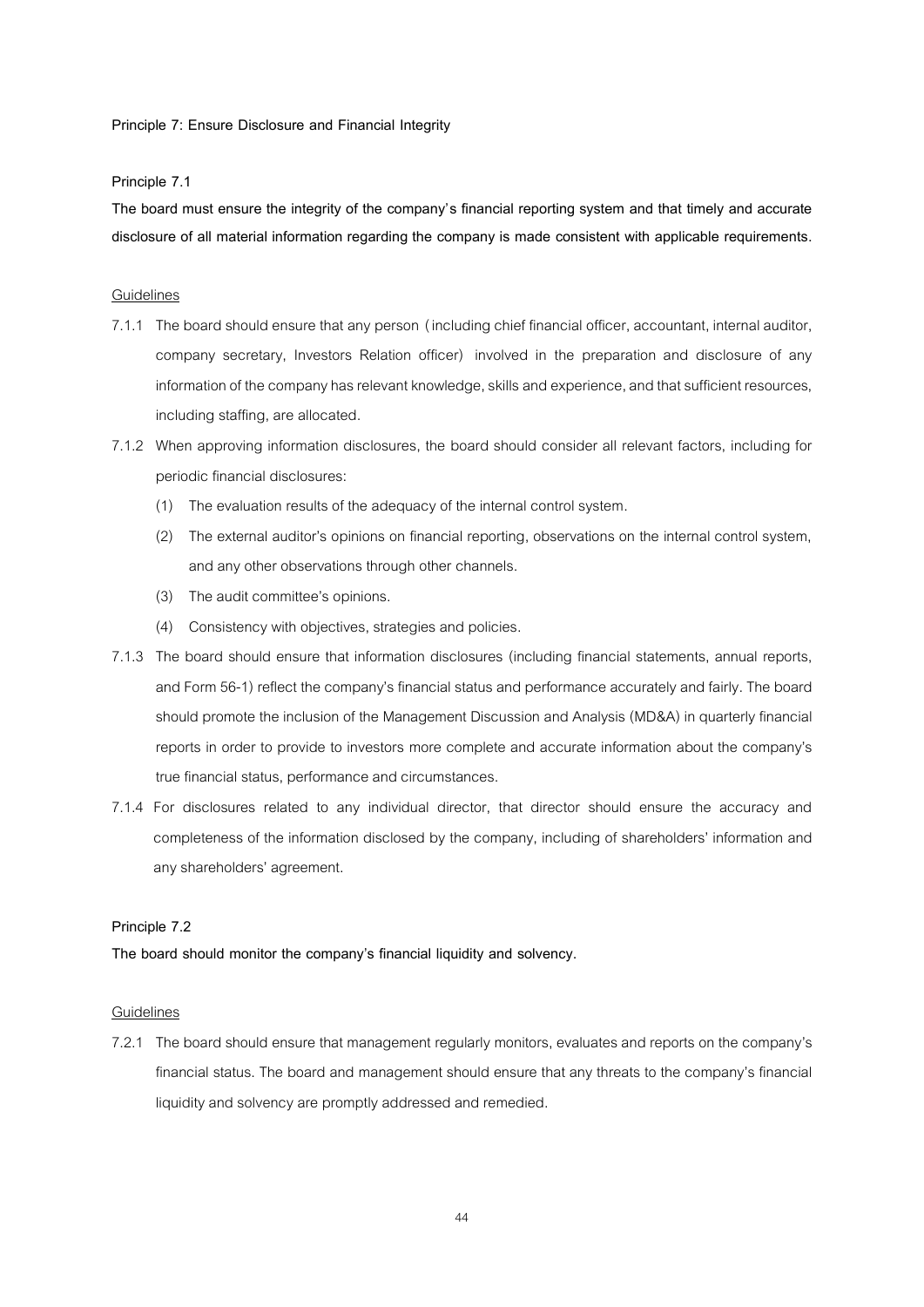7.2.2 The board should ensure that it does not consciously approve any transactions or propose any transactions for shareholder approval which could negatively affect business continuity, financial liquidity, and solvency.

### **Principle 7.3**

**The board should ensure that risks to the financial position of the company or financial difficulties are promptly identified, managed and mitigated, and that the company's governance framework provides for the consideration of stakeholder rights.**

## **Guidelines**

- 7.3.1 In the event of financial risk or difficulties, the board should enhance monitoring of the affairs of the company, and duly consider the company's financial position and disclosure obligations.
- 7.3.2 The board should ensure that the company has sound financial mitigation plans that consider stakeholder rights including creditor rights. The board should monitor management's handling of financial risk or difficulties and seek regular reports.
- 7.3.3 The board should ensure that any actions to improve the company's financial position are reasonable and made for a proper purpose.

#### *Explanation*

*The following are examples of indicators of financial risk or difficulties to the company's sustainability:*

- *(1) ongoing losses*
- *(2) poor cash flow*
- *(3) incomplete financial records*
- *(4) lack of a proper or incomplete accounting system*
- *(5) lack of cash flow forecasts and other budgets*
- *(6) lack of a business plan*
- *(7) increasing debt (liabilities greater than assets), and*
- *(8) problems selling stock or collecting debts*

#### **Principle 7.4**

**The board should ensure sustainability reporting, as appropriate.**

### Guidelines

7.4.1 The board should consider and report data on the company's compliance and ethical performance (including anti-corruption performance), its treatment of employees and other stakeholders (including fair treatment and respect for human rights), and social and environmental responsibilities, using a report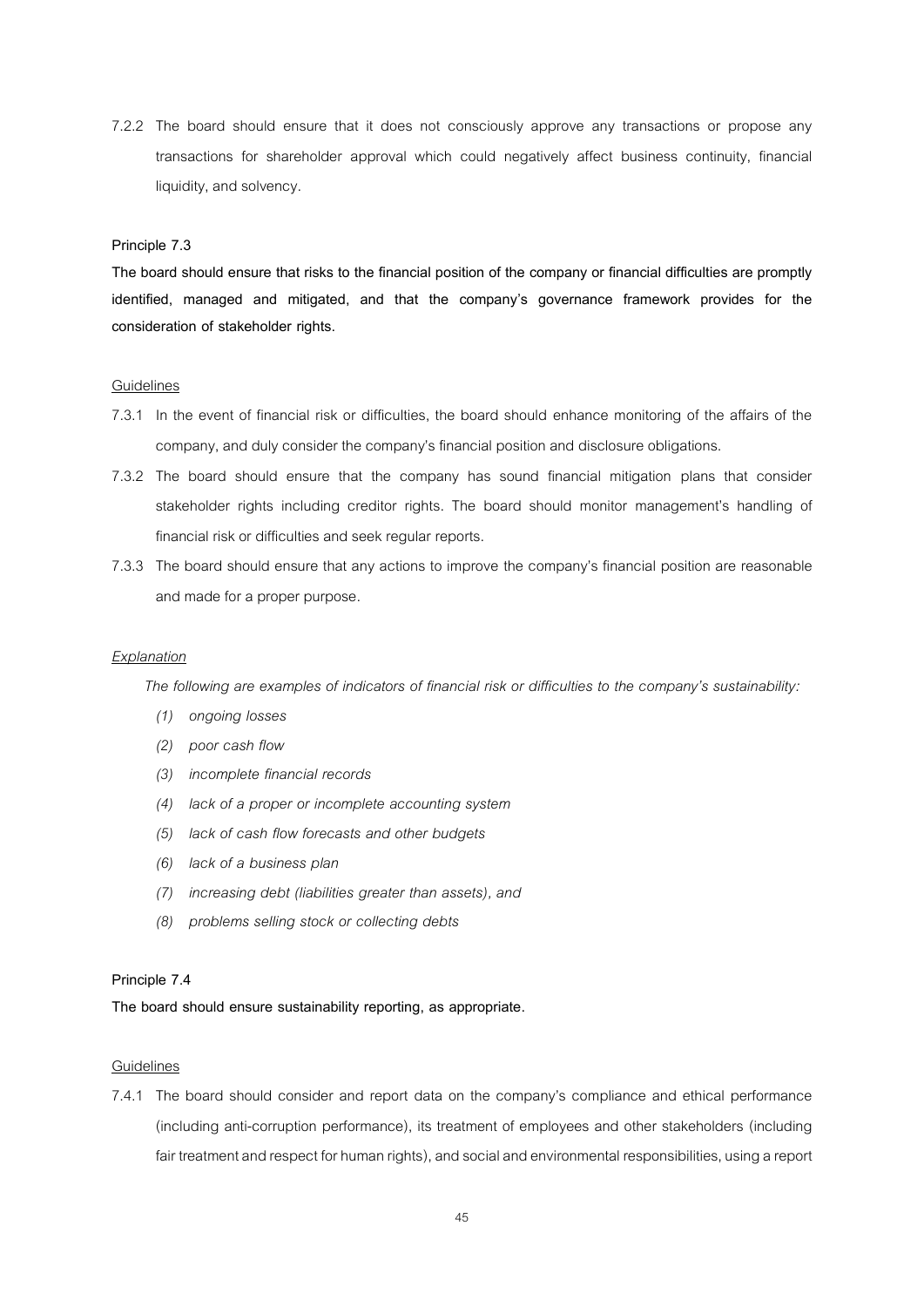framework that is proportionate to the company's size and complexity and meets domestic and international standards. The company can disclose this information in the annual report and in separate reports, as appropriate.

7.4.2 The board should ensure that the company's sustainability reporting reflects material corporate practices that support sustainable value creation.

### **Principle 7.5**

**The board should ensure the establishment of a dedicated Investor Relations function responsible for regular, effective and fair communication with shareholders and other stakeholders (such as analysts and potential investors).**

#### **Guidelines**

- 7.5.1 The board should establish a communication and disclosure policy to assist the company in meeting its disclosure obligations and to ensure that all information relevant and material to the company's shareholders, the market and third parties is disclosed in an appropriate, equal, and timely manner, using appropriate channels, while protecting the company's sensitive and confidential information. The board should ensure company-wide communication and implementation of the company's communication and disclosure policy.
- 7.5.2 The board should ensure the creation of an Investor Relations function responsible for regular, effective and fair communication with shareholders and external parties. The company's designated Investor Relations contact should be suitable for the role and have a thorough understanding of the nature of the company's business,and its objectives and values. Examples of suitable Investor Relations contactsare the chief executive officer, the chief financial officer, and the Investor Relations manager.
- 7.5.3 The board should ensure that management sets clear directions for and supports the Investor Relations function (such as through a code of conduct), and clearly defines the roles and responsibilities of the Investor Relations function, so as to ensure effective communication between the company, the financial community and other stakeholders.

#### **Principle 7.6**

**The board should ensure the effective use by the company of information technology in disseminating information.**

#### **Guidelines**

7.6.1 In addition to the company's mandatory periodic and non-periodic disclosure of information pursuant to applicable requirements, the board should consider regularly disclosing relevant information in both Thai and in English through other channels, such as the company's website.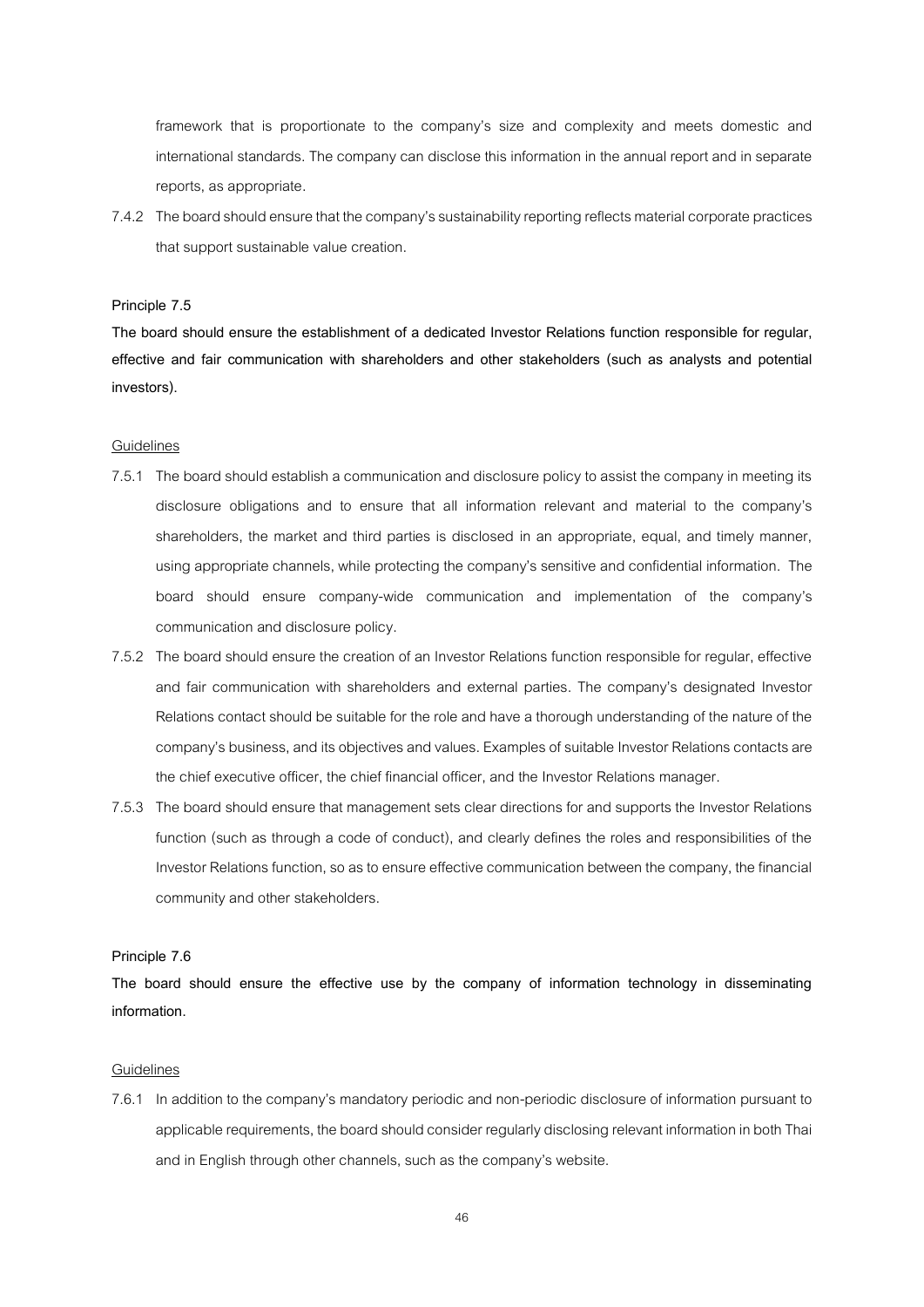### *Explanation*

*Information to be disclosed on the company's website includes:*

- *(1) the company's objectives and values*
- *(2) nature of the company's business and the company's operations*
- *(3) list of the company's board of directors and of executives*
- *(4) financial statements and reports about the financial status and the company's financial and nonfinancial performance for current and previous year*
- *(5) downloadable version of annual reports and SEC Form 56-1*
- *(6) information and documents that the company discloses to the investment community and other external parties*
- *(7) shareholding structure, both direct and indirect*
- *(8) the company's group structure, including subsidiaries, affiliates, joint ventures, and special purpose enterprises/vehicles (SPEs/SPVs)*
- *(9) direct and indirect major shareholders, holding at least 5 percent of paid-in capital with voting rights*
- *(10) direct and indirect shareholdings in the company held by directors, major shareholders, and key executives of the company*
- *(11) invitation letters to the shareholders' ordinary and extraordinary meetings*
- *(12) the company's regulations, and memorandum and articles of association*
- *(13) the company's corporate governance policy and related policies including IT governance policy, anti-corruption policy and practices, and risk management policy*
- *(14) a charter or statement of duties and responsibilities, directors' qualifications, board composition, terms, and authority of the board and board committees, including audit committee, nomination committee, remuneration committee, and corporate governance committee*
- *(15) the company's code of ethics and conduct applicable to all directors, executives, employees and staff, as well as the company's Investor Relation's code of conduct, and*
- *(16) contact information (name of department or relevant person, phone number, and e-mail) for complaints, investor relations and the company secretary.*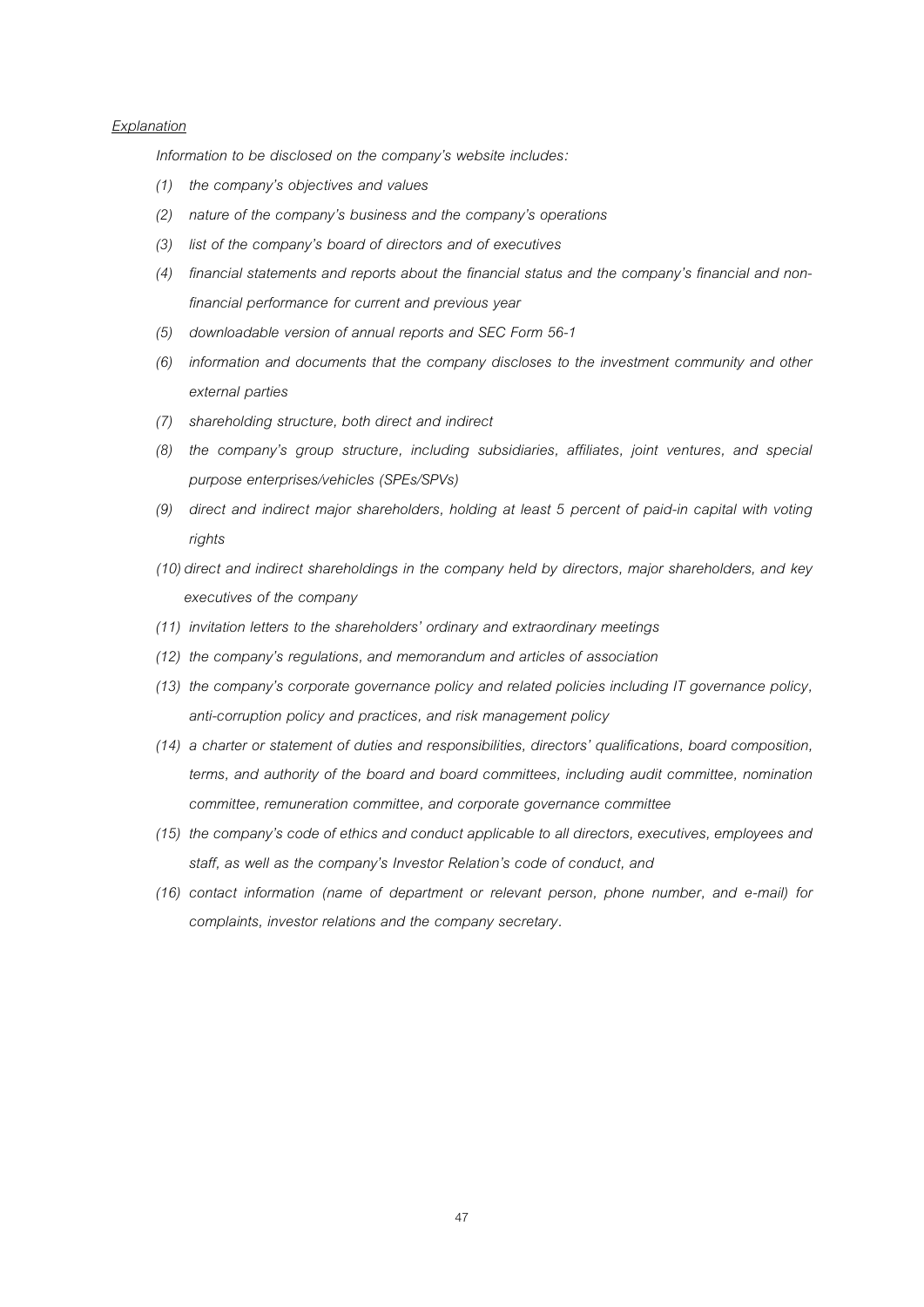### **Principle 8: Ensure Engagement and Communication with Shareholders**

### **Principle 8.1**

**The board should ensure that shareholders have the opportunity to participate effectively in decision-making involving significant corporate matters.**

#### **Guidelines**

- 8.1.1 The board should ensure that significant corporate decisions are considered and/or approved by the shareholders pursuant to applicable legal requirements. Matters that require shareholder approval should be included in the agenda for the shareholders' meeting and shareholders should be provided sufficient notice thereof.
- 8.1.2 The board should support participation of all shareholders through reasonable measures, including:
	- (1) Establishing criteria that allow minority shareholders to propose agenda items for shareholders' meetings. The board should consider shareholders' proposals to be included in the agenda, and if the board rejects a proposal, the reasons should be given at the meeting.
	- (2) Establishing criteria for minority shareholders to nominate persons to serve as directors of the company.

The board should ensure that measures and criteria are established and promptly disclosed to ensure shareholder engagement and participation.

- 8.1.3 The board should ensure that the notice of the shareholders' meeting (including the Annual General Meeting (AGM)) is accurate, complete, and sufficiently in advance for the shareholders to exercise their rights.
- 8.1.4 The board should ensure that the company arranges for the notice of the shareholders' meeting and related papers to be sent to shareholders and posted on the company's website at least 28 days before the meeting.
- 8.1.5 Shareholders should be allowed to submit questions prior to the meeting. The board should therefore ensure that there are clear criteria and a process for shareholders to submit questions. The criteria should be posted on the company's website.
- 8.1.6 The notice of the shareholders' meeting and related papers should be fully translated into English and published at the same time as the Thai version.

#### *Explanation*

*The notice of the shareholders' meeting should comply with applicable legal requirements and include the following:*

*(1) Date, time, and place of the meeting.*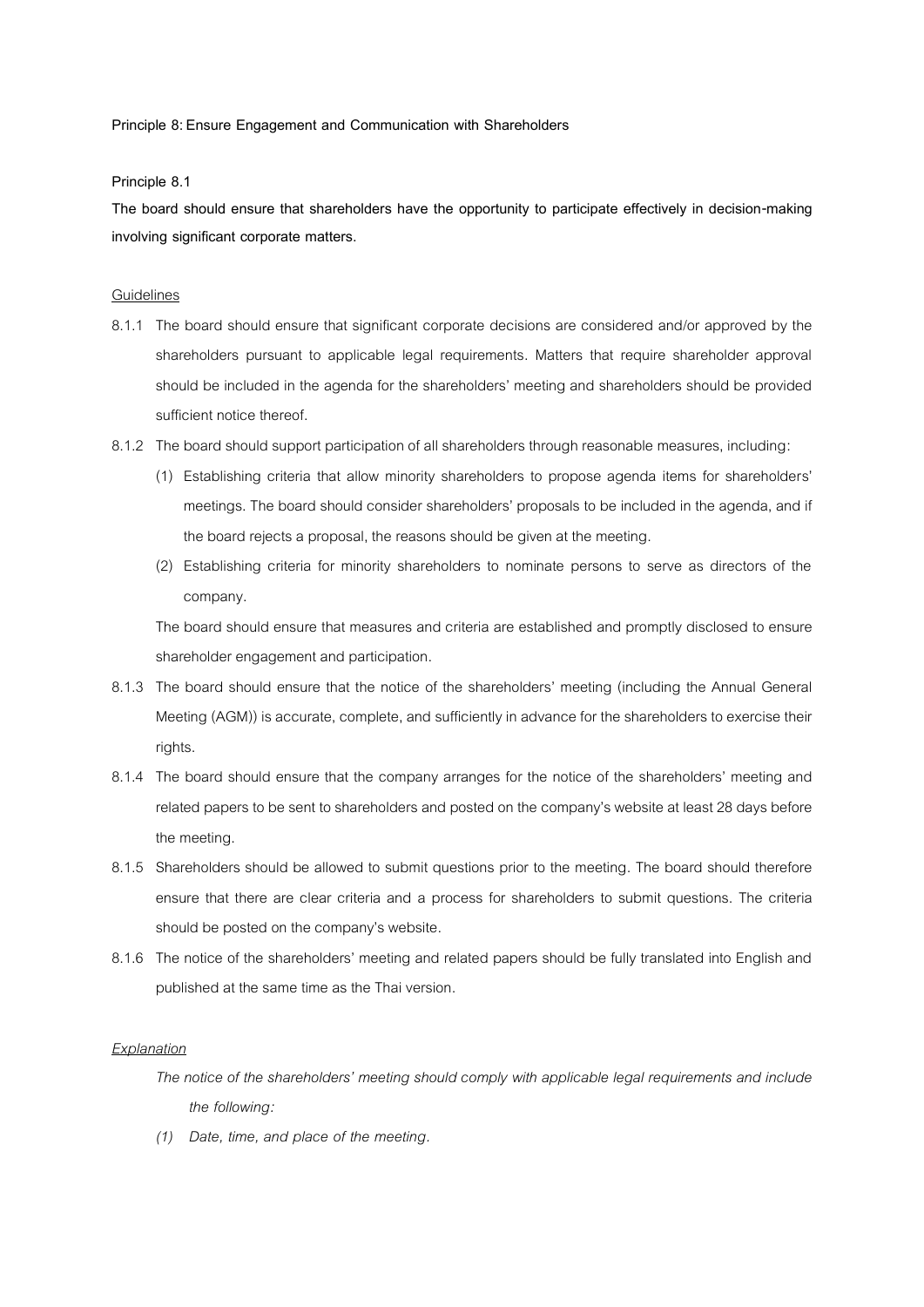- *(2) Meeting agenda and matters to be proposed for information, consideration or approval. The agenda should clearly specify each individual matter or item of information to be considered or approved, such as the separate listing of election of directors, and approval of directors' remuneration instead of a general reference to matters related to directors.*
- *(3) Sufficient information, objectives and reasons, and board of directors' opinions, concerning each agenda item, including as follows:*
	- *a. Approval or rejection of dividend payment: dividend payment policy, proposed dividend payment rate, including reasons and supporting information, or reasons and supporting information for rejecting a dividend payment.*
	- *b. Appointment of directors: name, age, gender, education, experience, the number of listed companies and other companies where they each hold directorial positions, the criteria and procedures for selection, and types of proposed directors. Where proposed directors are those who are re-entering the same position, information must be identified about participation in meetings in previous years and the date of original appointment as a director.*
	- *c. Approval of directors' remuneration: the policy and criteria for determining role-specific director remuneration and all monetary and non-monetary components of a director's remuneration.*
	- *d. Appointment of external auditors: auditor's name and the name of the auditor's audit firm, auditor's experience, independence, and audit and non-audit fees.*
- *(4) Proxy form and supporting documentation using the form specified by the Ministry of Commerce.*
- *(5) Other supporting information, including on voting procedures (such as voting count and verification of voting results criteria, voting rights of each class of shares), details concerning independent directors proposed by the company to act as proxies for shareholders, and map of meeting venue.*

### **Principle 8.2**

**The board should ensure that the shareholders' meetings are held as scheduled and conducted properly, with transparency and efficiency, and ensure inclusive and equitable treatment of all shareholders and their ability to exercise their rights.** 

- 8.2.1 The board should set the date, time, and place of the meeting by considering the interests of shareholders, such as allocating sufficient time for debate, and choosing a convenient location.
- 8.2.2 The board should ensure that the company does not through its meeting attendance requirements or prerequisites prevent attendance by or places an undue burden on shareholders, including as a result of identification requirements that exceed applicable legal and regulatory requirements.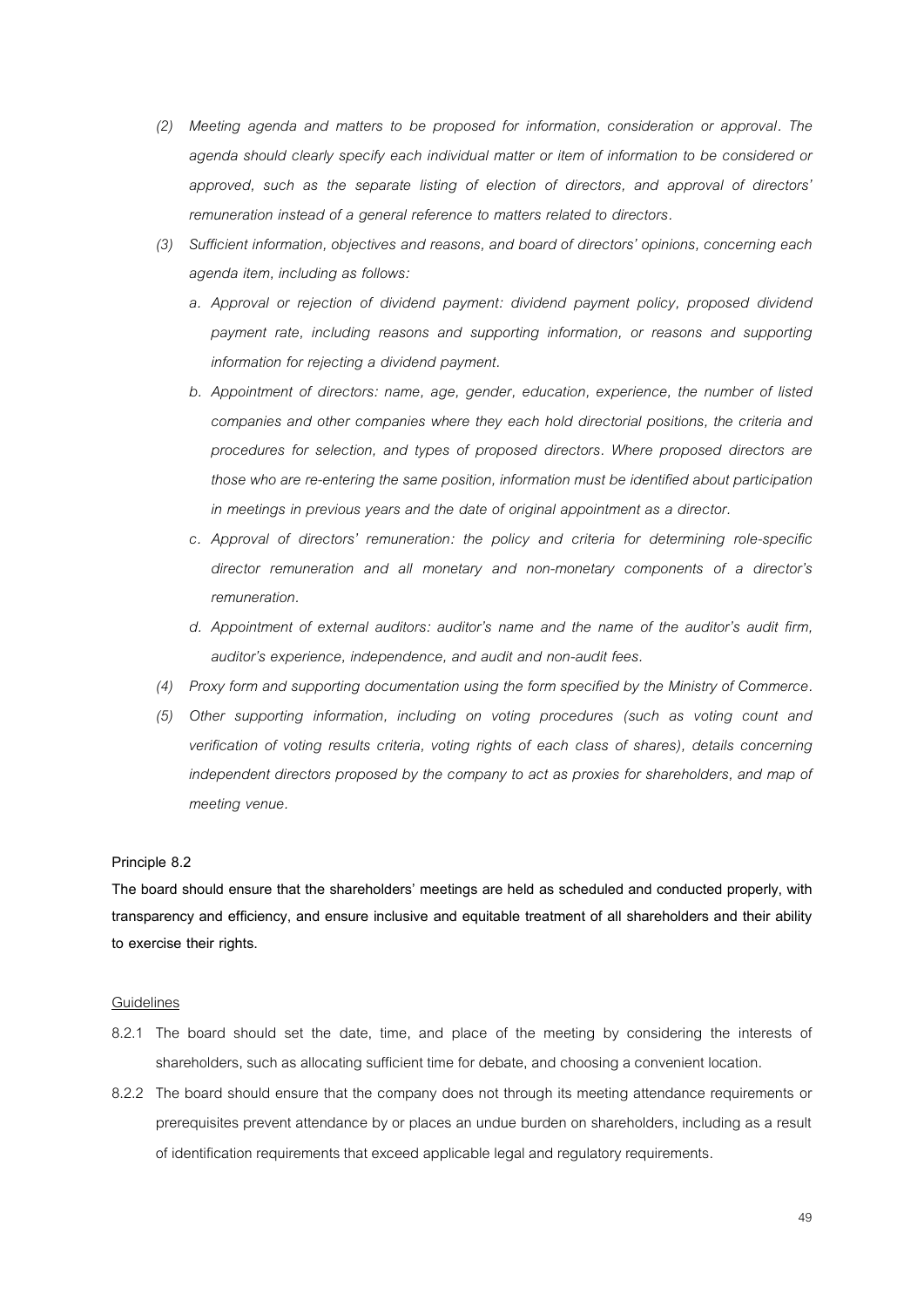- 8.2.3 In the interest of transparency and accountability, the board should promote the use of information technology to facilitate the shareholders' meetings, including for registration and vote counting.
- 8.2.4 The chairman of the board is the chairman of the shareholders' meeting with responsibility for compliance with applicable legal requirements and the company's articles of association, allocating sufficient time for consideration and debate of agenda items, and providing opportunity to all shareholders who wish to share their opinions or ask questions related to the company.
- 8.2.5 To ensure the right of shareholders to participate in the company's decision-making process in relation to significant corporate matters by participating and voting at shareholder's meetings on the basis of sufficient notice and information, directors who are shareholder should not be allowed to add items to the meeting agenda that have not been duly notified in advance.
- 8.2.6 All directors and relevant executives should attend the meeting to answer questions from shareholders on company-related matters.
- 8.2.7 The attending shareholders should be informed of the number and the proportion of shareholders and shares represented at the meeting in person and through proxies, the meeting method, and the voting and vote counting methods before the start of the meeting.
- 8.2.8 There should not be any bundling of several items into the same resolution. For example, the appointment of each director should be voted on and recorded as separate resolution.
- 8.2.9 The board should promote the use of ballots for voting on resolutions proposed at the shareholders' meeting and designate an independent party to count or to audit the voting results for each resolution in the meeting, and to disclose such voting results at the meeting by identifying the number of "for", "against" and "abstain" votes. The voting results for each proposed resolution should be included in the minutes of the meeting.

## **Principle 8.3**

**The board should ensure accurate, timely and complete disclosure of shareholder resolutions and preparation of the minutes of the shareholders' meetings.**

- 8.3.1 The board should ensure that the company discloses the results of voting on proposed resolutions at the shareholders' meeting through the designated Stock Exchange of Thailand channels and through the company's website by the next business day.
- 8.3.2 The board should ensure that minutes of the shareholders' meeting is submitted to the Stock Exchange of Thailand within 14 days from the shareholders' meeting date.
- 8.3.3 The board should ensure that the company promptly prepares the minutes of the shareholders' meeting, including the following information:
	- (1) attendance of directors, executives, and the proportion of attending directors;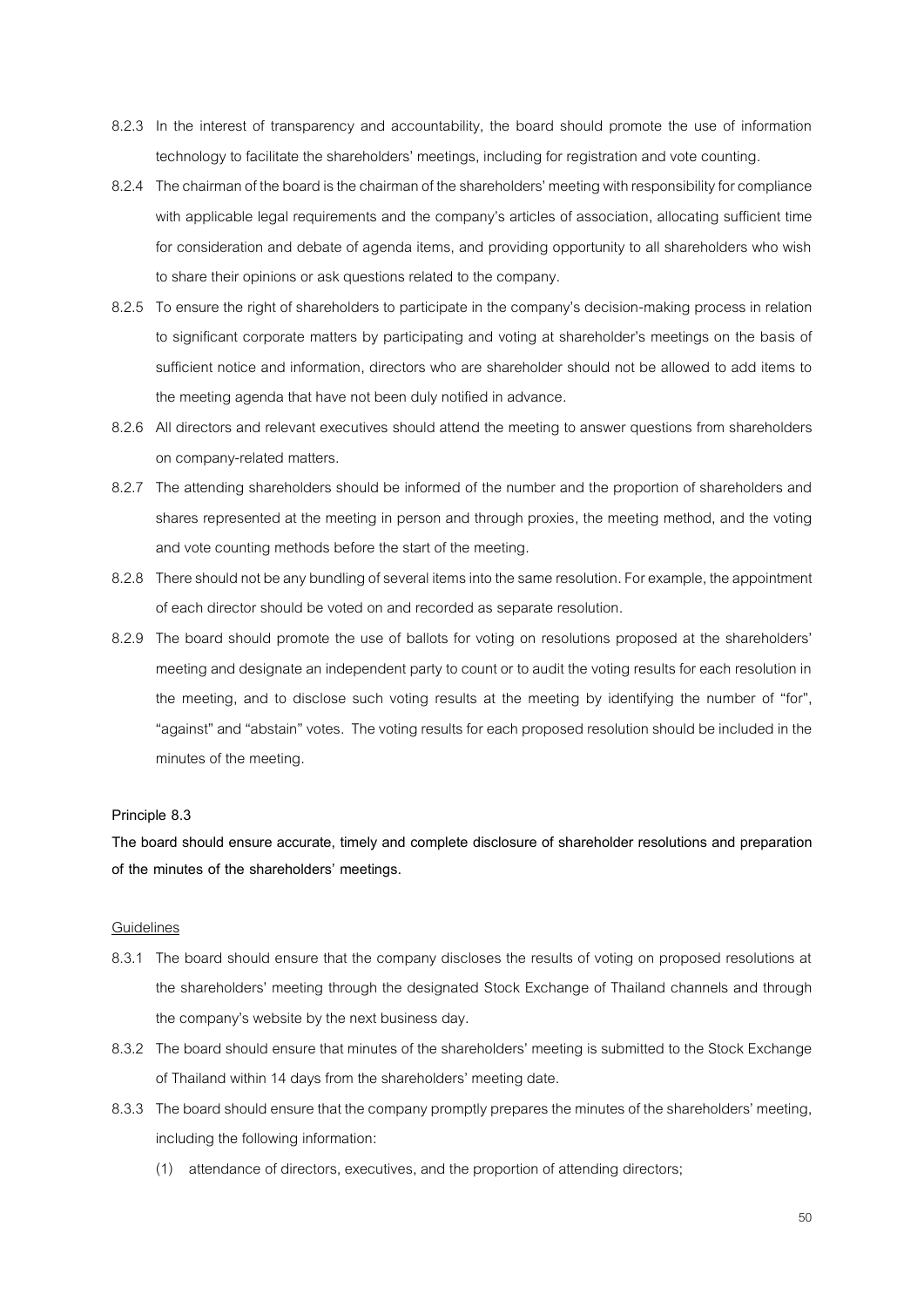- (2) voting and vote counting methods, meeting resolutions, and voting results ("for", "against", and "abstain") for each proposed resolution; and
- (3) questions asked and answers provided during the meeting, including the identity of the persons asking and answering the questions.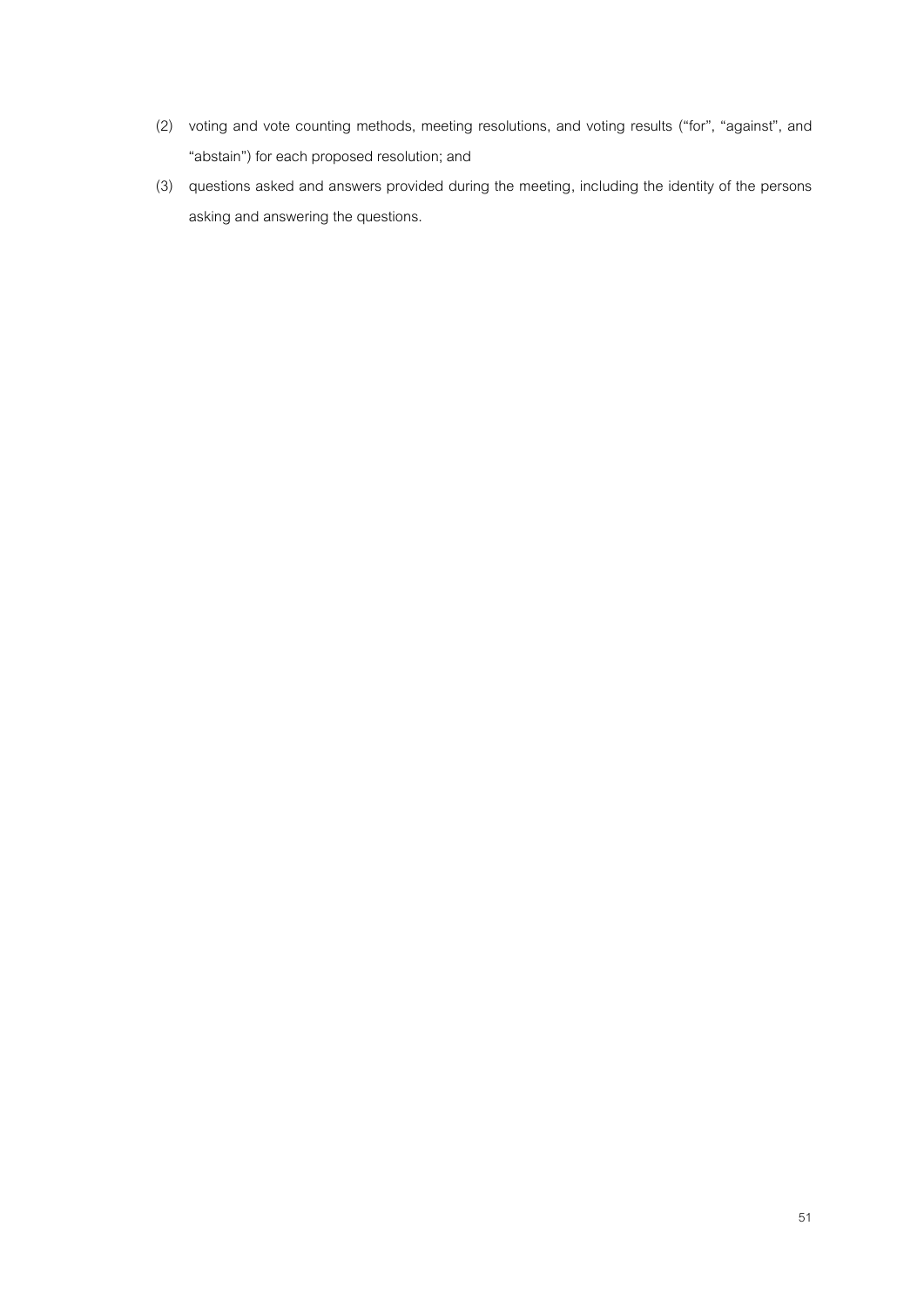## **References**

- . ASX Corporate Governance Council, 2014. *Corporate Governance Principles and Recommendations.*
- . Charan, R., Carey, D. and Useem, M., 2014. *Boards that Lead. When to Take Charge, When to Partner, and When to Stay out of the Way.*
- . Financial Reporting Council, 2014. *The UK Corporate Governance Code.*
- *.* Financial Reporting Council, 2016*,The UK Corporate Governance Code.*
- . G20/ Organisation for Economic Co-operation and Development, 2015. *Principles of Corporate Governance.*
- . Institute of Directors Southern Africa, 2009. *King Code of Governance for South Africa*.
- . International Federation of Accountants, 2011. *Competent and Versatile. How Professional Accountants in Business Drive Sustainable Organisational Success*.
- . International Federation of Accountants, 2012. *Integrating Governance for Sustainable Success.*
- . International Integrated Reporting Council, 2013. *Capitals. Background Paper for <IR>.*
- . Securities Commission Malaysia, 2012. *Malaysian Code on Corporate Governance*.
- . The Securities and Exchange Commission, *Securities and Exchange Act B.E.2535 (1992) as amended*.
- . The Stock Exchange of Thailand, 2012. *The Guidelines for Corporate Social Responsibility*.
- . The Stock Exchange of Thailand, 2012. *The Principles of Good Corporate Governance for Listed Companies.*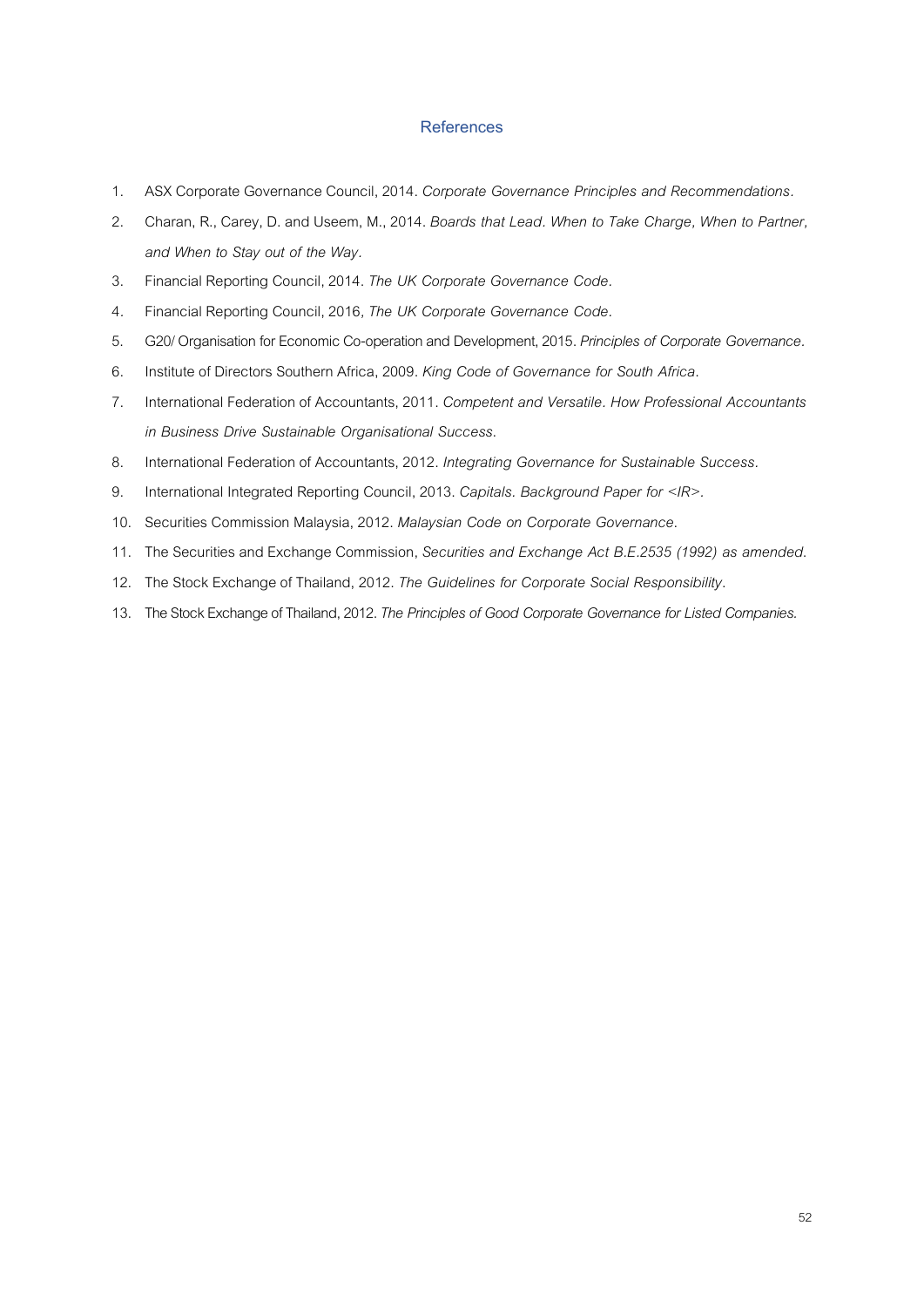## **Examples of Additional Guidelines and Practices**

- 1. Thai Instituteof Directors Association, 2007. *Director Compensation Best Practices*.
- 2. Thai Institute of Directors Association, 2007. *Director Nomination Best Practices*.
- . The Securities and Exchange Commission, 2004. *Director's Handbook*.
- . The Securities and Exchange Commission, 2010. *Audit Committee Handbook.*
- . The Stock Exchange of Thailand, 2006. *Codes of Conduct Guidelines for Listed Companies*.
- . The Stock Exchange of Thailand, 2008*. Remuneration Committee Guidelines*.
- . The Stock Exchange of Thailand, 2011. *CEO Performance Evaluation Form.*
- . The Stock Exchange of Thailand, 2012. *Investor Relations Handbook.*
- . The Stock Exchange of Thailand, 2014. *Nomination Committee Guidelines*.
- . The Stock Exchange of Thailand, 2015. *Board Self-Assessment Form*.
- . The Stock Exchange of Thailand. *Board Orientation Guidelines*.
- . The Stock Exchange of Thailand. *Whistle Blowing Guidelines*.